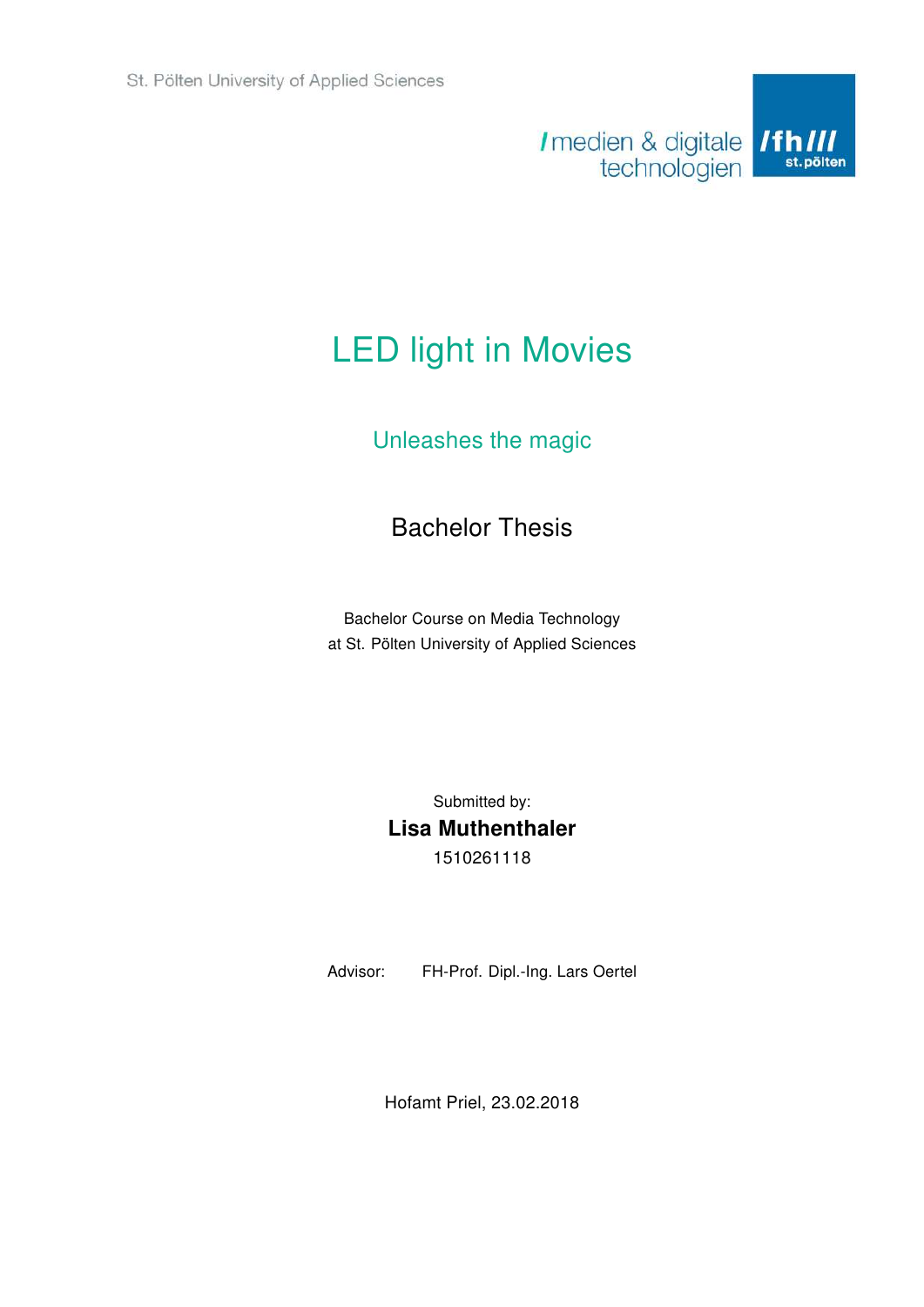# **Declaration**

- The attached research paper is my own, original work undertaken in partial fulfillment of my degree.

- I have made no use of sources, materials or assistance other than those which habe been openly and fully acknowledged in the text. If any part of another person's work has been quoted, this either appears in inverted commas or (if beyond a few lines) is indented.

- Any direct quotation or source of ideas has been identified in the text by author, date, and page number(s) immediately after such an item, and full details are provided in a reference list at the end of the text.

- I understand that any breach of the fair practice regulations may result in a mark of zero for this research paper and that it could also involve other repercussions.

Date: 23.2.2018

signature: asso Unthen thaler

 $\overline{1}$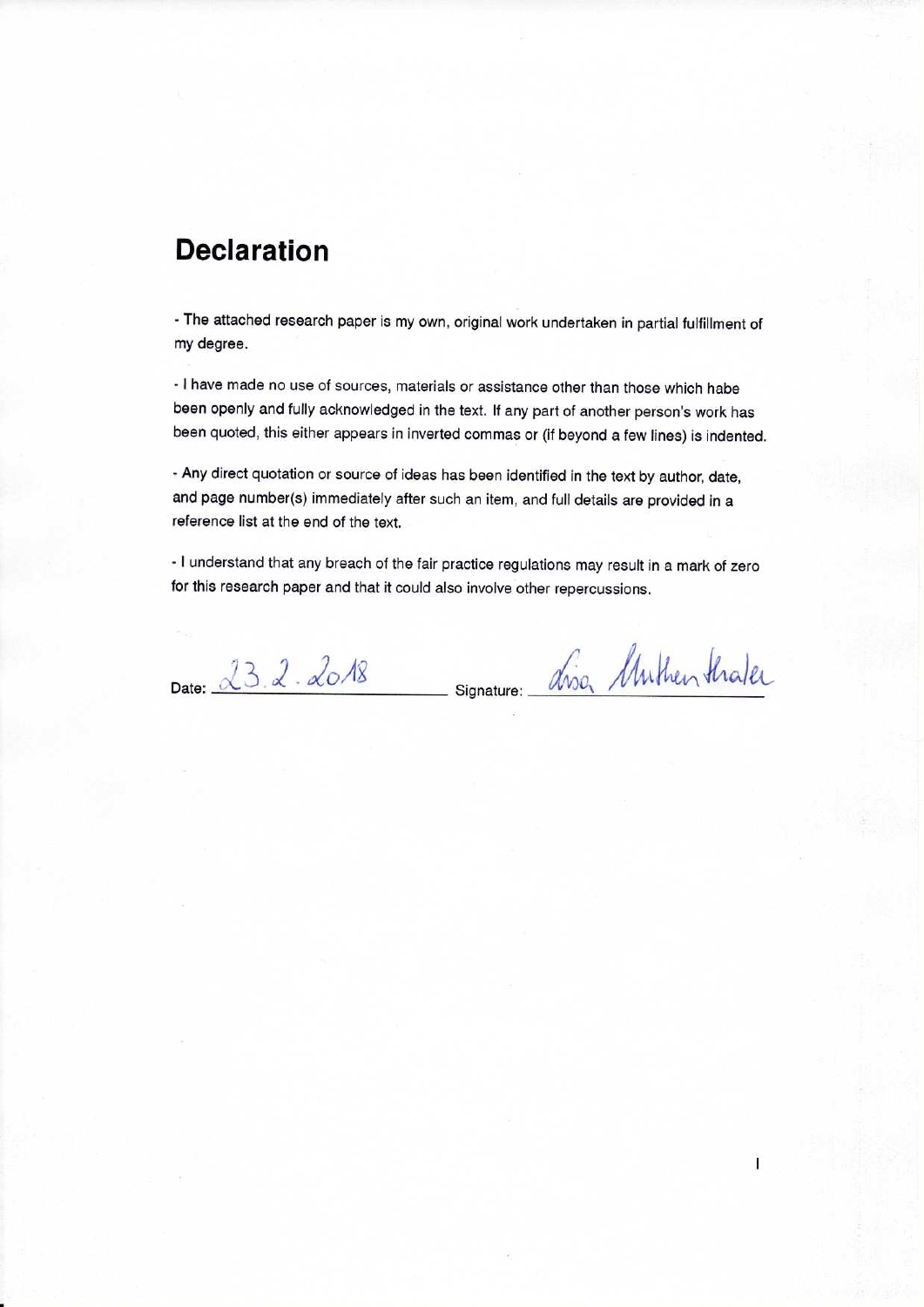# Abstract

Firstly, this research paper gives an overview of lights in movies. Due to this fact, it needs to be considered that it is important to know some definitions about the basics of light and the understanding of light itself. More significant points are the tool, techniques and light sources a director of photography and his team need to know about.

Secondly, after the general understanding of light, the research paper focuses on the LED technology, with all its technical, technological and creative aspects. In addition to that, there are several problems which have to be kept in mind, for example the understanding of the technical aspects and color temperature matching.

Thirdly, the answers to the research paper and all other open questions can be found in the last part. There, interviews with experts from the film industry was conducted.

After carefully weighing up the arguments, it can be said that there should be a technique, aesthetics and creative understanding of the light as a tool. On the one hand, the theoretical understanding of the light, light setting and all the tools is important. And on the other hand, the changing of the work flow, systems and understanding of the LED technology also needs to be considered.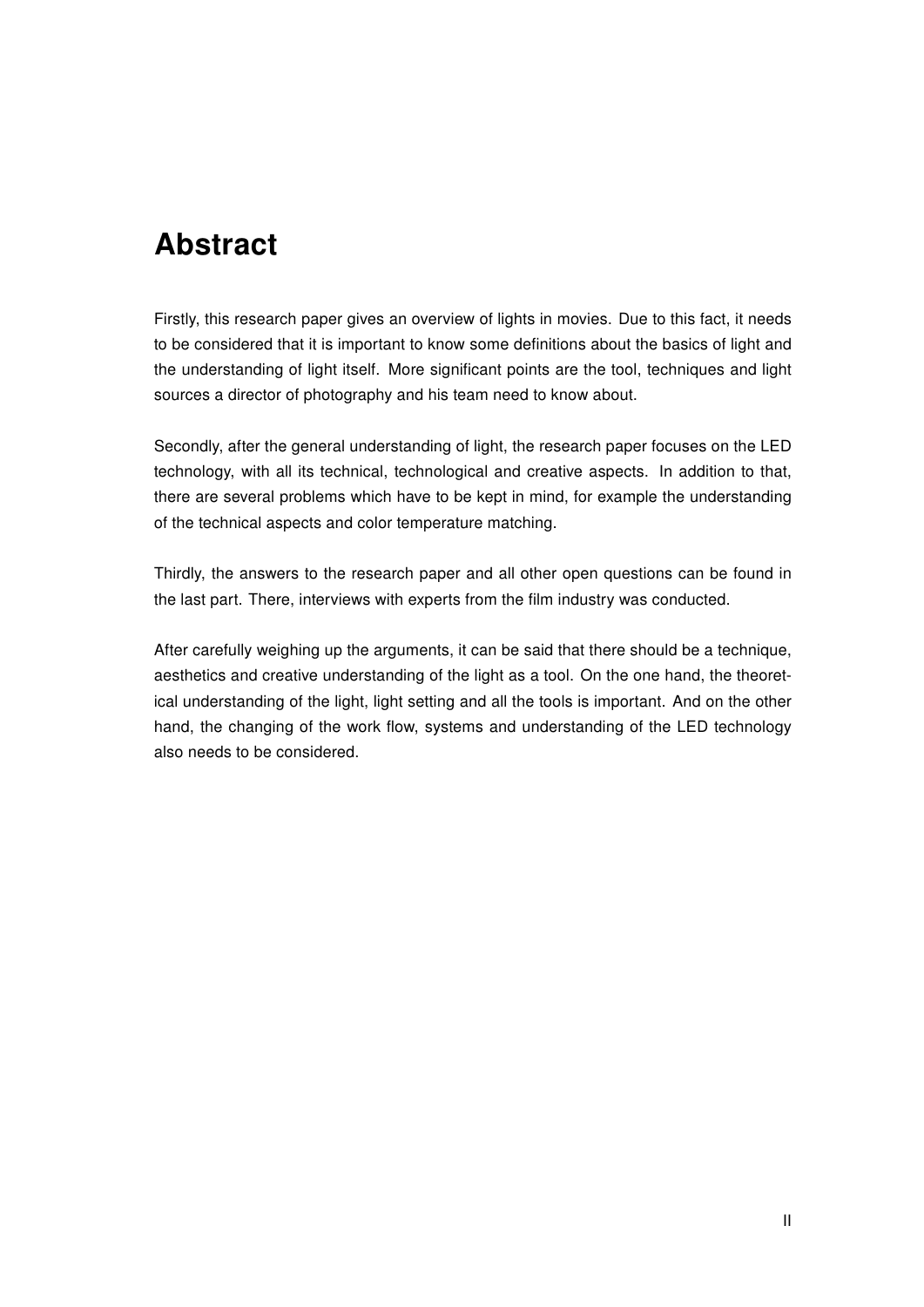# Kurzfassung

Zum einem gibt diese Forschungsarbeit einen Überblick über den Einsatz von Licht in Filmen. Aus diesem Grund muss berücksichtigt werden, dass es wichtig ist, einige Definitionen über die Grundlagen des Lichts und das Verständnis des Lichts zu kennen. Ein weiterer wichtiger Punkt sind die Werkzeuge, Techniken und Lichtquellen, die ein Kameramann und sein Team kennen sollten, um sie zu verwenden.

Zweitens konzentriert sich die Forschungsarbeit, nach dem allgemeinen Verständnis des Lichts, auf die LED-Technologie mit allen technischen, technologischen und kreativen Aspekten. Hierzu kommen einige Probleme, die zu beachten sind, zum Beispiel das Verständnis der technischen Aspekte und die Farbtemperaturabstimmung. Drittens, die Forschungsfrage und alle offenen Fragen werden im letzen Teil beantwortet. Dort wurden einige Interviews mit Experten aus der Filmbranche geführt.

Nach sorgfältiger Abwägung der Argumente kann gesagt werden, dass es eine Technik, Ästhetik und ein kreatives Verständnis des Lichtes als Werkzeug braucht. Auf der einen Seite sollte das theoretische Verständnis von Licht, Lichteinstellung und allen Werkzeugen im Fokus stehen. Auf der anderen Seite sollte auch die Veränderung der Arbeitsweise, des Systems und des Verständnisses der LED-Technologie berücksichtigt werden.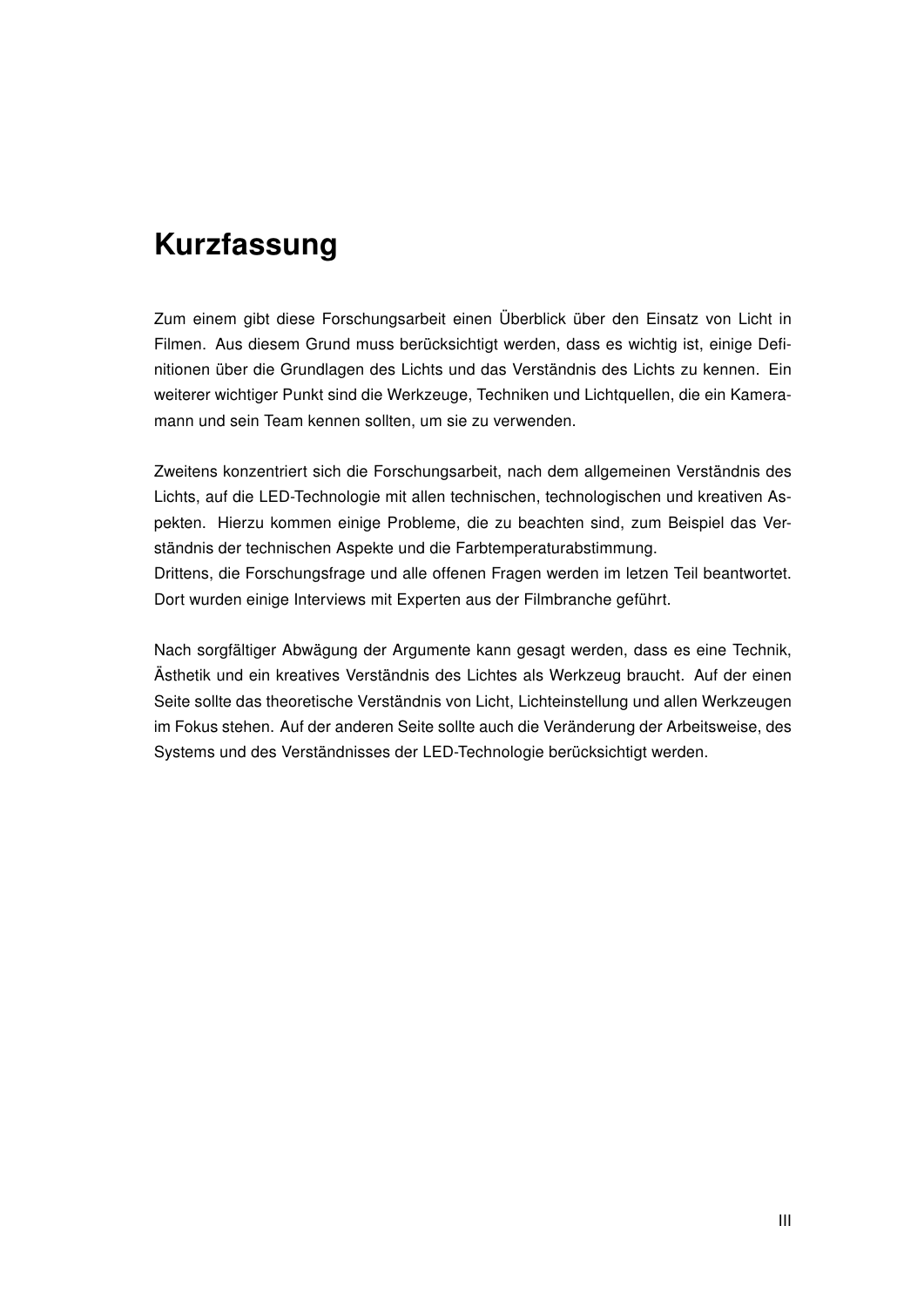# **Contents**

| 1            |                                                                                  | Introduction                                     |                                                                                                                                                                                                                                | 1  |  |  |
|--------------|----------------------------------------------------------------------------------|--------------------------------------------------|--------------------------------------------------------------------------------------------------------------------------------------------------------------------------------------------------------------------------------|----|--|--|
| $\mathbf{2}$ |                                                                                  | <b>Method</b>                                    |                                                                                                                                                                                                                                |    |  |  |
| 3            |                                                                                  | There is a light - the theory of light in movies |                                                                                                                                                                                                                                |    |  |  |
|              | 3.1                                                                              |                                                  |                                                                                                                                                                                                                                | 3  |  |  |
|              | 3.2                                                                              |                                                  |                                                                                                                                                                                                                                | 3  |  |  |
|              |                                                                                  | 3.2.1                                            |                                                                                                                                                                                                                                | 3  |  |  |
|              |                                                                                  | 3.2.2                                            |                                                                                                                                                                                                                                | 4  |  |  |
|              | 3.3                                                                              |                                                  |                                                                                                                                                                                                                                | 6  |  |  |
|              |                                                                                  | 3.3.1                                            |                                                                                                                                                                                                                                | 6  |  |  |
|              |                                                                                  | 3.3.2                                            |                                                                                                                                                                                                                                | 6  |  |  |
|              |                                                                                  | 3.3.3                                            |                                                                                                                                                                                                                                | 7  |  |  |
|              | 3.4                                                                              |                                                  |                                                                                                                                                                                                                                | 8  |  |  |
|              |                                                                                  | 3.4.1                                            |                                                                                                                                                                                                                                | 8  |  |  |
|              |                                                                                  | 3.4.2                                            |                                                                                                                                                                                                                                | 10 |  |  |
|              | The use of light as a visual storytelling tool - Awareness of using light<br>3.5 |                                                  |                                                                                                                                                                                                                                | 13 |  |  |
|              |                                                                                  | 3.5.1                                            |                                                                                                                                                                                                                                | 13 |  |  |
|              |                                                                                  | 3.5.2                                            |                                                                                                                                                                                                                                | 13 |  |  |
|              |                                                                                  | 3.5.3                                            |                                                                                                                                                                                                                                | 13 |  |  |
|              |                                                                                  | 3.5.4                                            |                                                                                                                                                                                                                                | 14 |  |  |
|              |                                                                                  | 3.5.5                                            | Tones                                                                                                                                                                                                                          | 14 |  |  |
|              | 3.6                                                                              |                                                  |                                                                                                                                                                                                                                | 14 |  |  |
|              |                                                                                  | 3.6.1                                            |                                                                                                                                                                                                                                | 15 |  |  |
|              |                                                                                  | 3.6.2                                            |                                                                                                                                                                                                                                | 15 |  |  |
|              |                                                                                  | 3.6.3                                            |                                                                                                                                                                                                                                | 16 |  |  |
|              |                                                                                  | 3.6.4                                            |                                                                                                                                                                                                                                | 17 |  |  |
|              |                                                                                  | 3.6.5                                            | Natural light (and a series are a series of the series of the series of the series of the series of the series                                                                                                                 | 17 |  |  |
|              |                                                                                  | 3.6.6                                            |                                                                                                                                                                                                                                | 17 |  |  |
|              |                                                                                  | 3.6.7                                            | Open face in the contract of the contract of the contract of the contract of the contract of the contract of the contract of the contract of the contract of the contract of the contract of the contract of the contract of t | 17 |  |  |
|              |                                                                                  | 3.6.8                                            |                                                                                                                                                                                                                                | 18 |  |  |
|              |                                                                                  | 3.6.9                                            | Soft lights in the contract of the set of the contract of the set of the set of the set of the set of the set of the set of the set of the set of the set of the set of the set of the set of the set of the set of the set of | 19 |  |  |
|              |                                                                                  |                                                  |                                                                                                                                                                                                                                | 19 |  |  |
|              |                                                                                  |                                                  |                                                                                                                                                                                                                                | 19 |  |  |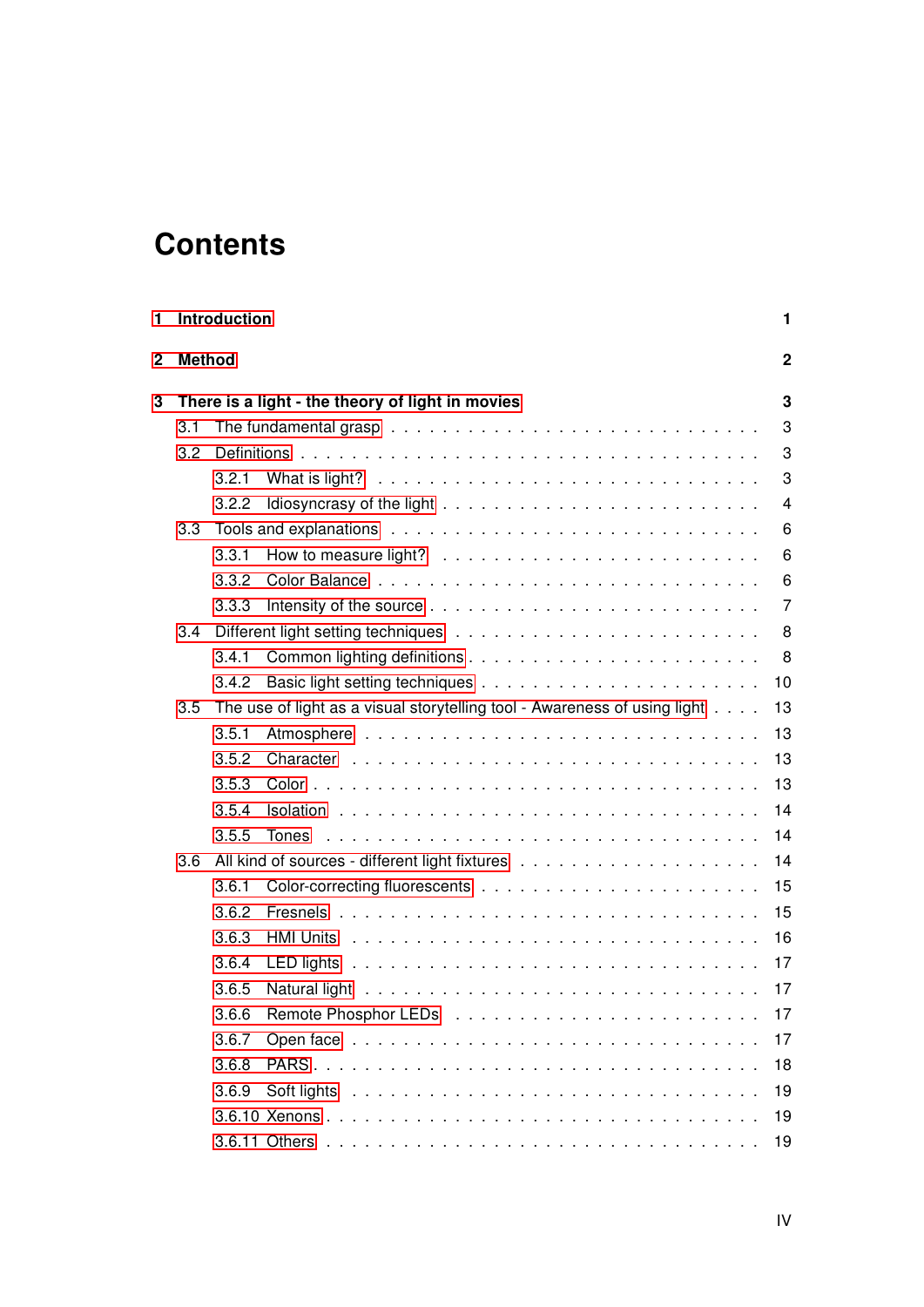| 4 |                   |                   | LED - light-emitting diode                                                                                         | 20 |  |  |
|---|-------------------|-------------------|--------------------------------------------------------------------------------------------------------------------|----|--|--|
|   | 4.1               |                   |                                                                                                                    | 20 |  |  |
|   | 4.2               |                   |                                                                                                                    | 21 |  |  |
|   |                   | 4.2.1             | Long live the LED $\ldots$ , $\ldots$ , $\ldots$ , $\ldots$ , $\ldots$ , $\ldots$ , $\ldots$ , $\ldots$ , $\ldots$ | 21 |  |  |
|   |                   | 4.2.2             |                                                                                                                    | 22 |  |  |
|   |                   |                   |                                                                                                                    | 23 |  |  |
|   | 4.3               |                   |                                                                                                                    | 23 |  |  |
|   | 4.4               |                   |                                                                                                                    | 24 |  |  |
|   |                   | 4.4.1             |                                                                                                                    | 24 |  |  |
|   |                   | 4.4.2             | LED lights (and a series are a series and a series are a series and a series of the series of the series of the    | 25 |  |  |
|   |                   | 4.4.3             |                                                                                                                    | 26 |  |  |
|   | 4.5               |                   |                                                                                                                    |    |  |  |
|   |                   | 4.5.1             |                                                                                                                    |    |  |  |
|   |                   | 4.5.2             |                                                                                                                    | 28 |  |  |
|   |                   | 4.5.3             |                                                                                                                    |    |  |  |
|   |                   | 4.5.4             |                                                                                                                    |    |  |  |
|   |                   | 4.5.5             |                                                                                                                    | 29 |  |  |
|   | 4.6               |                   |                                                                                                                    | 30 |  |  |
|   |                   | 4.6.1             |                                                                                                                    | 30 |  |  |
|   |                   | 4.6.2             |                                                                                                                    | 31 |  |  |
|   |                   | 4.6.3             |                                                                                                                    | 31 |  |  |
| 5 |                   |                   | <b>Application of light</b>                                                                                        | 32 |  |  |
|   | 5.1               |                   | Experts interview edge received and service contracts and contracts are entered in the service of the service o    | 32 |  |  |
|   |                   | 5.1.1             | Why is it important to use LED lights on movie sets?                                                               | 32 |  |  |
|   |                   | 5.1.2             | What changes concerning the handling?                                                                              | 33 |  |  |
|   |                   | 5.1.3             | What changes concerning the technology? 33                                                                         |    |  |  |
|   |                   | 5.1.4             | What changes concerning the technique?                                                                             | 34 |  |  |
|   |                   | 5.1.5             |                                                                                                                    | 34 |  |  |
|   |                   | 5.1.6             |                                                                                                                    | 35 |  |  |
|   |                   |                   |                                                                                                                    |    |  |  |
| 6 |                   | <b>Conclusion</b> |                                                                                                                    | 36 |  |  |
|   | <b>Appendices</b> |                   |                                                                                                                    | 43 |  |  |
|   | A                 |                   |                                                                                                                    | 43 |  |  |
|   |                   | A.1               |                                                                                                                    | 43 |  |  |
|   | B                 |                   |                                                                                                                    | 44 |  |  |
|   |                   | B.1               |                                                                                                                    | 44 |  |  |
|   |                   | B.2               |                                                                                                                    | 46 |  |  |
|   |                   | <b>B.3</b>        |                                                                                                                    | 48 |  |  |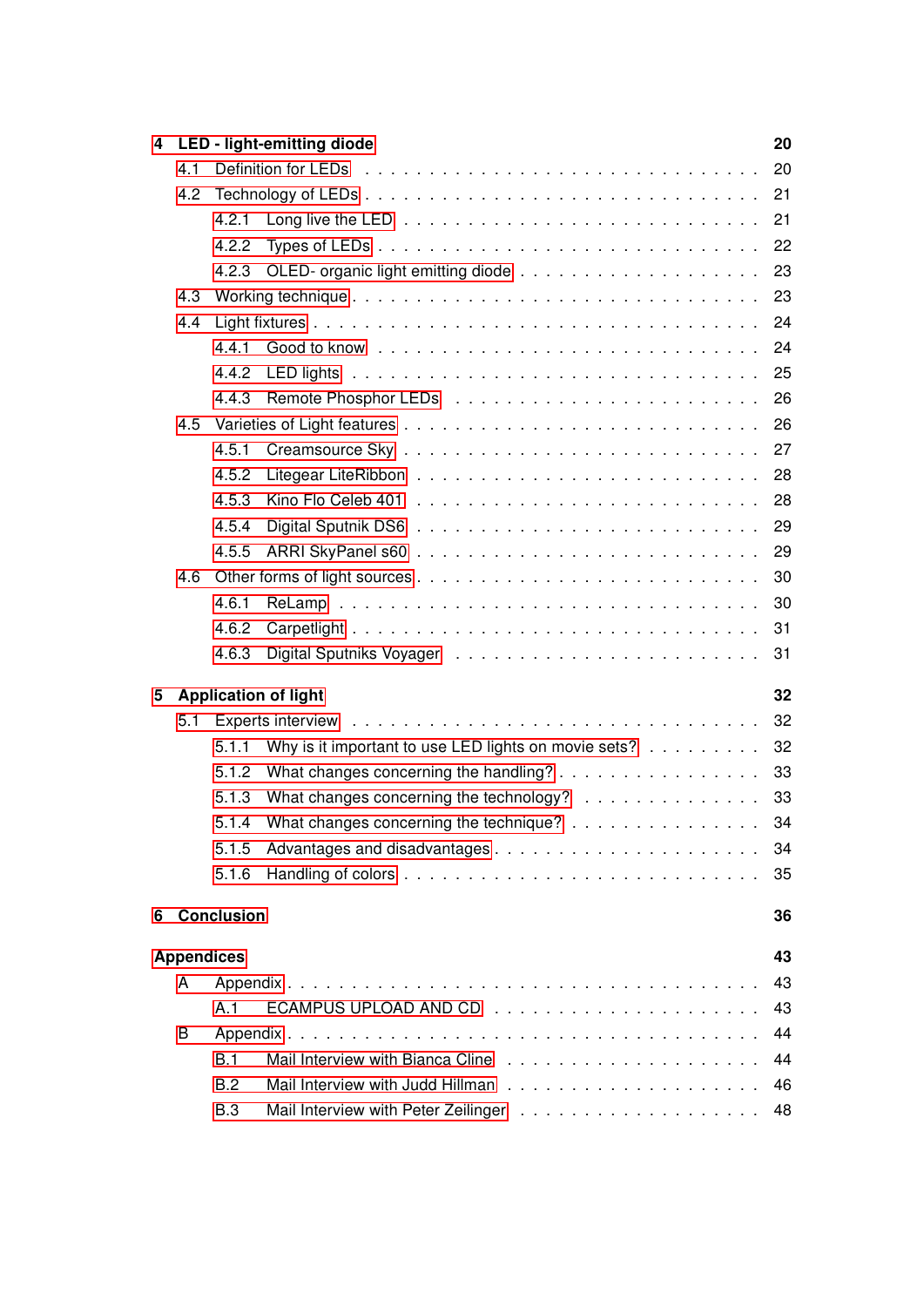# <span id="page-6-0"></span>1 Introduction

To begin with, to light a scene is not only pushing a button, it is its own science, a passion and a handicraft. Drawing with light is the art of bringing the frame to life and creating the perfect illusion. Making movies is telling stories, it establishes a world and accompanies your audience into that world. Light is a very powerful tool.

Over the last decades, there were several smaller innovations of the working processes and the technology. A few years ago, the LED technique was developed and with this technique, the cinematographers and gaffers have a new possibility to light movies.

The LED technology has many advantages in the film industry. Every system has its breaking point, there are limitations, which will also be explained in this research paper. To understand the newest state-of-the-art technology of the lighting process, it is important have a general knowledge of how to light a scene.

This implies the central research question: Why is it important to use LED lights on movie sets and what changes concerning the handling, technology and technique?

Because of my exchange semester at the Utah Valley University (Orem, UT USA) my research paper has a lot of influence on the American film industry, but I also want to cover the German-speaking world.

During the research process, two related works were found: The first research paper was written by Maximilian Maurer and the title of his diploma thesis is "Wahrnehmung von Licht und Farben im Film" (English translation of the title is "Awareness of light and colors in movies"). This work considers the influence of color and light for the audience.

The second related work is the bachelor thesis of Simon Valderrama and his work has the title "Lichttechnik im Wandel" (English translation of the title is "Lighting technology in transition"). His work considers the transition, with take place because of the LED technology.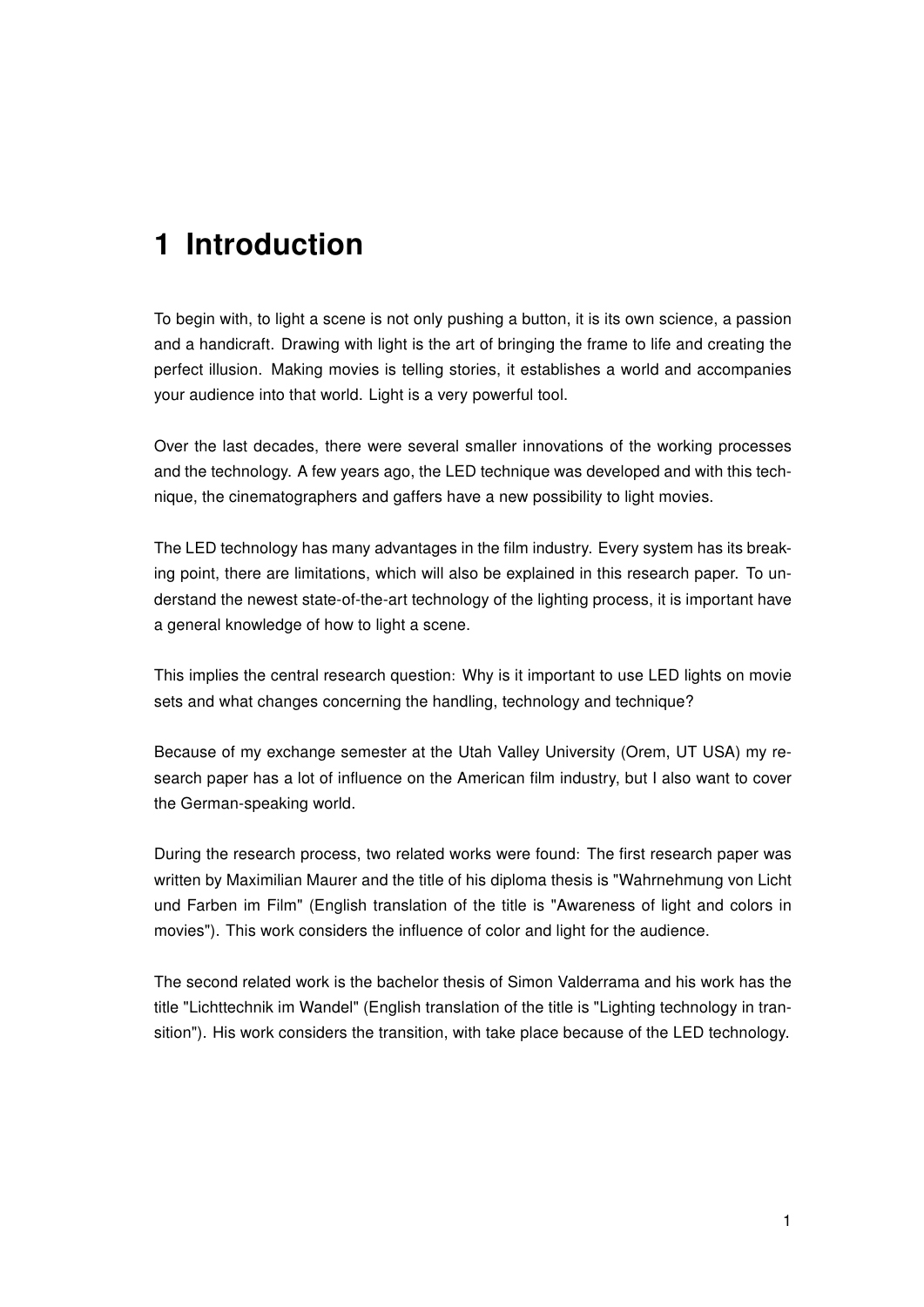# <span id="page-7-0"></span>2 Method

However, it has to be mentioned that light and in particular in movies, is very important. Because of decades of using light as a story telling tool, there are several books and other media sources about light and LEDs.

The next point, which needs to be considered are Search engines. Google scholar, the library of the St. Pölten University of Applied Science, Fulton Library at the Utah Valley University and the online resources website with links to "IEEE Xplore - Digital Library" and "The ACM Digital Library" were used.

In addition to that, the most significant keywords were the different lighting techniques, the way of using the light and articles about movies, which used LED lights.

As a result of this, it was easy to find books and articles about using lights in movies. Therefore, the manufacture website and some articles in the specialist magazines such as "American Cinematographer" and in "Film & TV Kameraman" were found.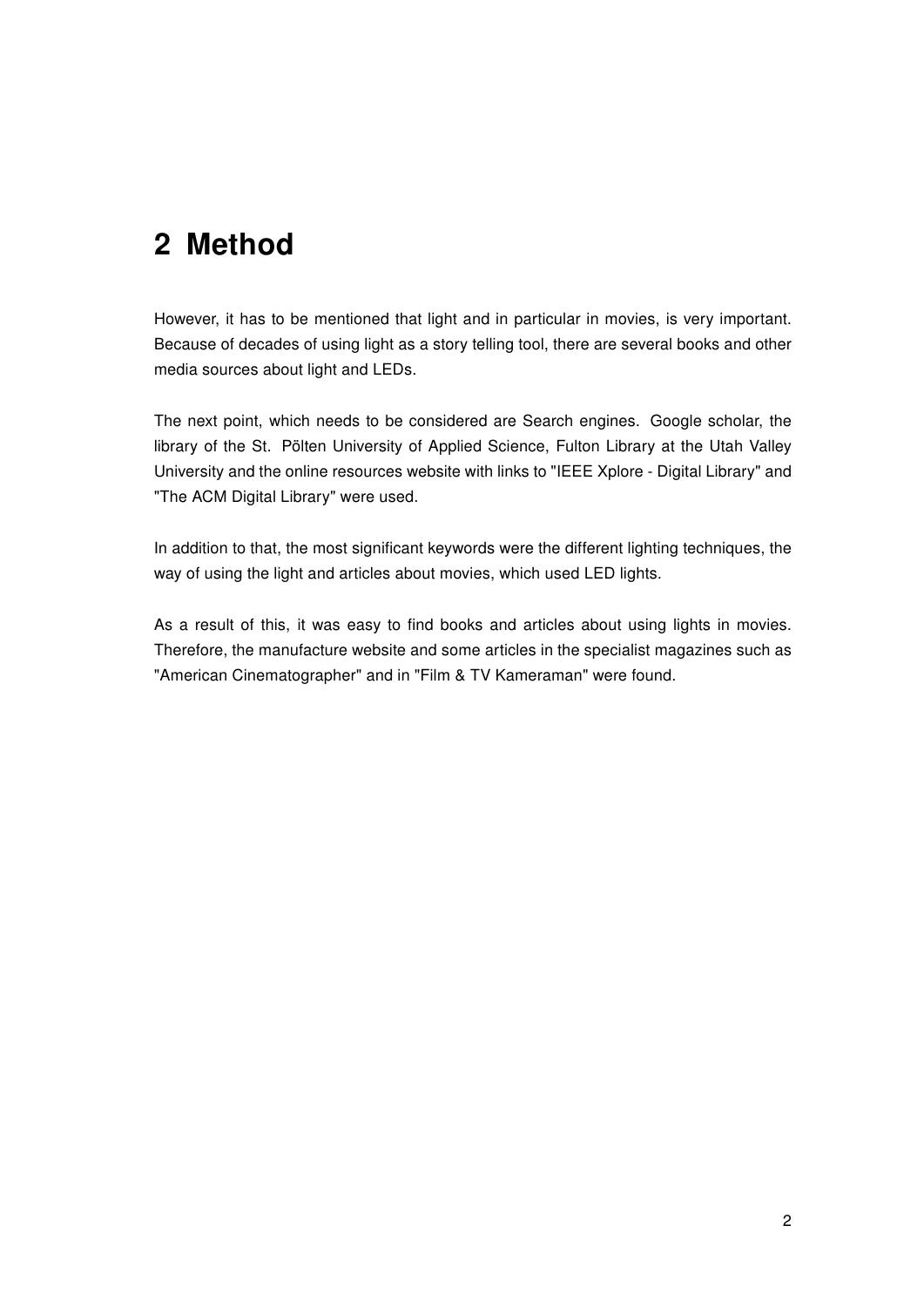# <span id="page-8-0"></span>3 There is a light - the theory of light in movies

The main purpose of the first chapter is to give an overview on light in movies in general.

# <span id="page-8-1"></span>3.1 The fundamental grasp

[Landau \(2014,](#page-43-0) p.3) describes that we can not see the light but there are a lot of features which are transported through light, such as giving life, transmitting a mood and setting a shape. Light is energy with surroundings. It has its own way of understanding, which is transmitted beyond its borders and it is important as a storytelling tool. He also states that the light is an emotional transmitter for everybody who can see it.

# <span id="page-8-2"></span>3.2 Definitions

To begin with this topic, it is important to keep the definitions in mind. In the film industry, the understanding of the meaning and the explanations of the technical literature are important to understand the different parts of light.

#### <span id="page-8-4"></span><span id="page-8-3"></span>3.2.1 What is light?



Figure 3.1. The reflection of energy is processed in the brain and results in a color. [\(Brown, 2008,](#page-42-0) p.145)

[Brown \(2008,](#page-42-0) p.128f) defines that the components of light are "photons". Color is not part of the light. Light contains many parts of energy and the human eyes can see the color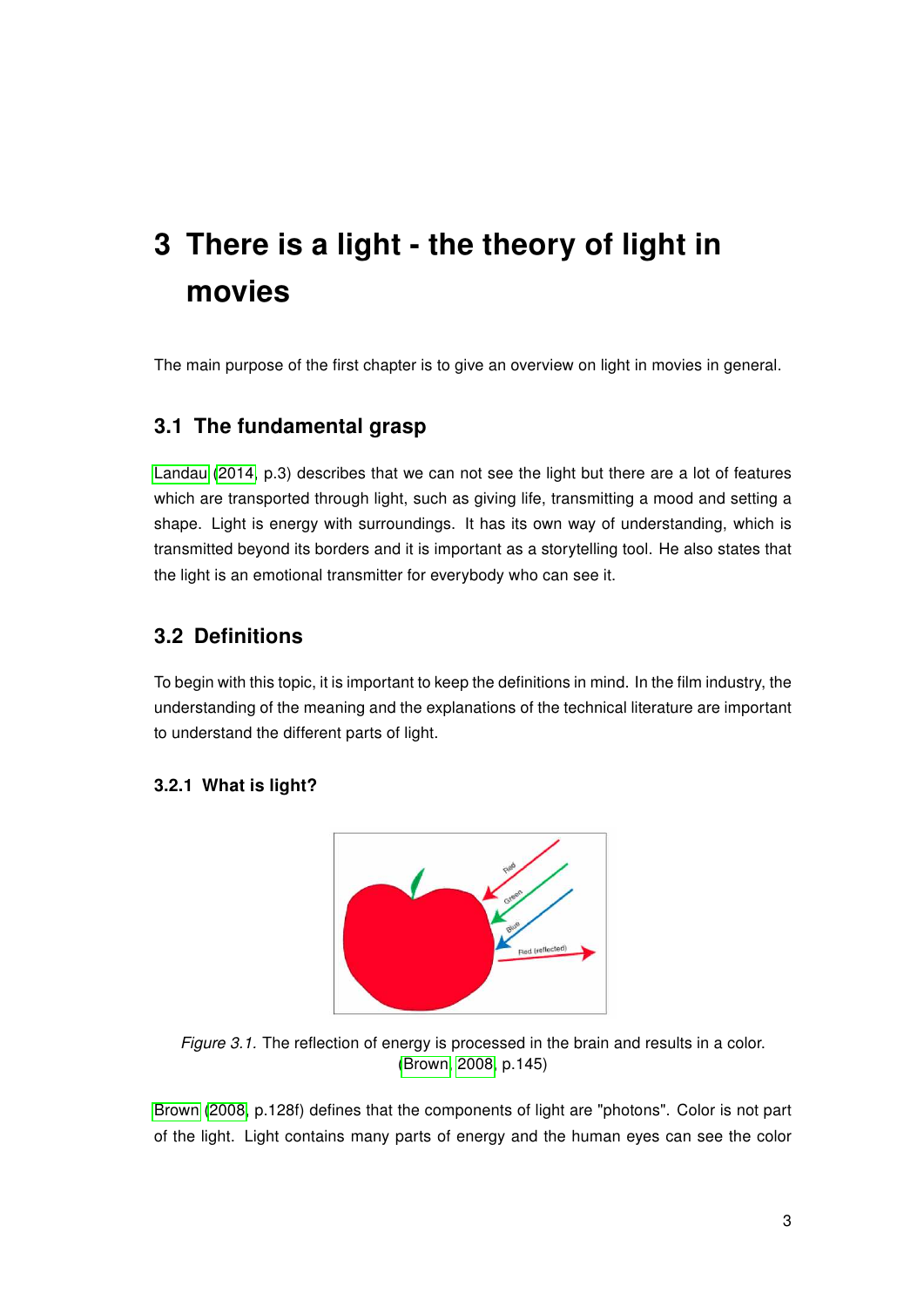because the energy is reflected. Figure [3.1](#page-8-4) shows how the light falls on an item and how the eye sees the reflected color.

[Landau \(2014,](#page-43-0) p.6) describes the combination of all visual lights of the continuous spectrum are used, which is called "white light". There are different ways to lead the light away from its usual beam path, for instance to control the light while using all kinds of ways.These possibilities give the opportunity to transform the light in its physical structure.

### <span id="page-9-0"></span>3.2.2 Idiosyncrasy of the light

Moreover, it is important to mention that light has four idiosyncrasies, which should be kept in mind while using it. To understand the use of the different tools, is it important to understand the basic functions of the light itself.

#### Angle

[Landau \(2014,](#page-43-0) p.9f) defines the angle of the light as the course the light is positioned. The main focus is on the object, so the light can be put in a cycle around the object. When the light is coming from the side, the profile of the object is in the focus of the viewer. Another possibility to position the light, is in front of the object, as straight as possible. This gives the scene an even, strange look, which reduces the dimension. On a location shot it is really important to control the light. For instance, the available light can be controlled by turning the lights off, cutting of or turning it in into your tool. Every light source produces its own shadow, which is something that has to be controlled. Somehow, the angle of the light source and the position is very important, to position the light source for the object.

#### Color

[Landau \(2014,](#page-43-0) p.11) states that the three colors "red, blue and green" are the main colors and the whole range of the spectrum, for example the rainbow colors consist of them. Other different colors can be made out of these three main colors and therefore, they are also known as the "additive colors". The result of this mixture is the color white. Besides the additive colors, there are the "subtractive" ones, which are "magenta, cyan, and yellow". The combination of all these colors with the same percentage, results in the color black. Colors are an important tool, because of the understanding of the use of different gels. It is important to know which color fits the scene and to understand the different circumstances of the colors and their design variations. The colors of the light source can be changed with the use of gels.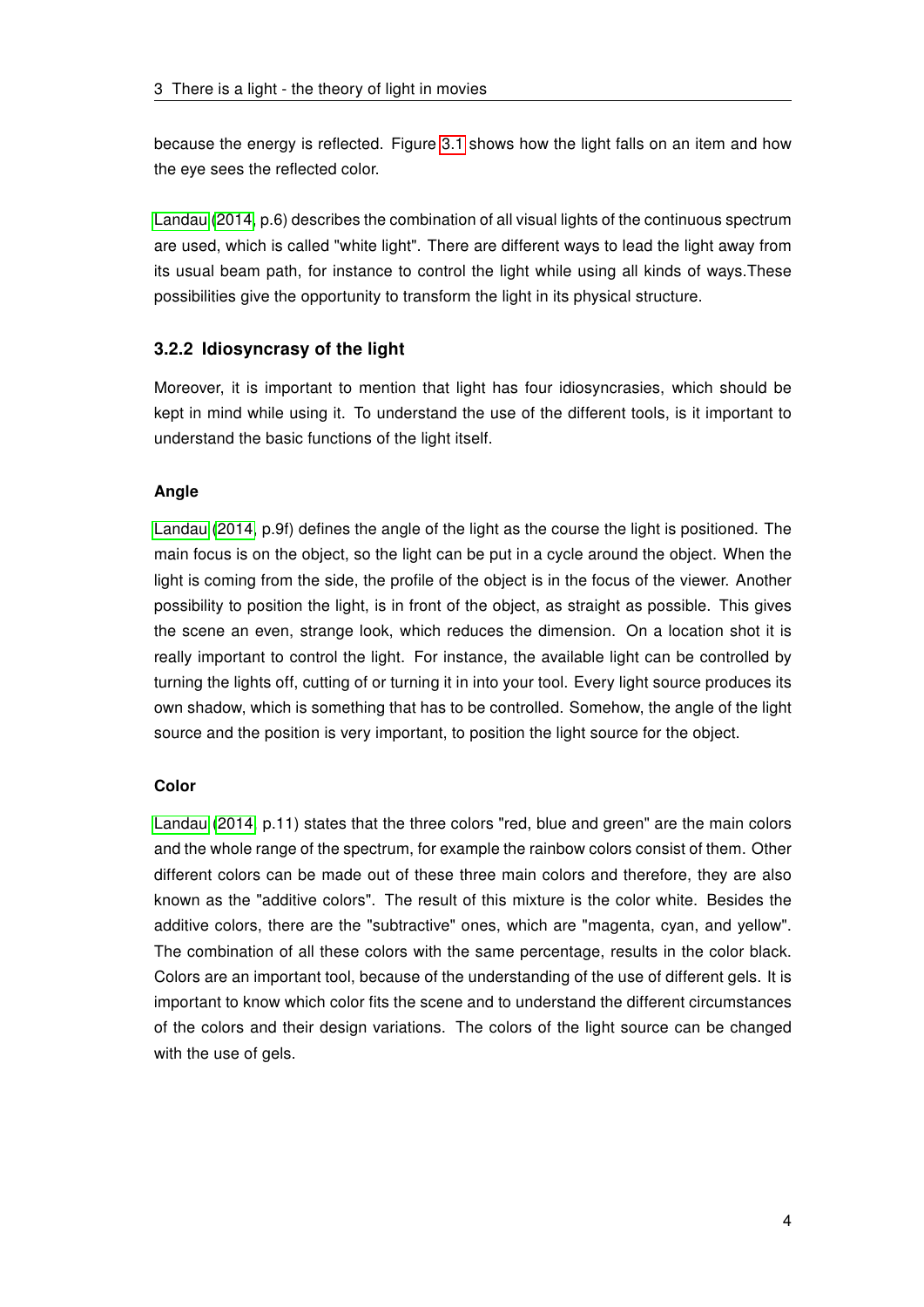<span id="page-10-0"></span>

Figure 3.2. Additive Colors [\(Landau, 2014,](#page-43-0) p.11)

Look at Figure [3.2,](#page-10-0) it is showing the additive and the subtractive color space.

#### Intensity

[Landau \(2014,](#page-43-0) p.9) describes the intensity as the measured amount of light that falls onto a scene. This is measured in Lumen<sup>[1](#page-10-1)</sup> and it verifies how effective the light giving object is. The measurement of light with the foot-candle<sup>[2](#page-10-2)</sup> is a tool to achieve the right f-stops<sup>[3](#page-10-3)</sup> and thus, the exposure for the camera. Firstly, the light can be manipulated while changing the distance between the light unit and the object. When this distance is getting bigger the intensity is getting weaker. Secondly, the intensity can be controlled by dimming the light, so the amount of lumen is getting smaller, due to the reduction of the power. Finally, the light can be reduced with a scrim, this tool is reducing the intensity because the light gets blocked.

#### **Texture**

[Landau \(2014,](#page-43-0) p.10) states that the hard light makes it easier to put it more into a direction and brings the object better into focus, for instance the sun. The bigger the distance between the source and the object, the stronger and harder is the texture. On the contrary, the soft lights are harder to focus, control and lighten because light and shadow get more mixed up, so the shadow part also gets light up. This leads to the fact that the separation is not so strict. There is soft light in the dark parts of the scene as well, which makes it more challenging to bounce and reduce the soft light. Another defusing tool are all kinds of filters. Therefore, the light softens up, when there is a diffusing material in front of the source. It is easy to make a soft light out of a hard light source, but it does not work the other way around.

<span id="page-10-1"></span><sup>&</sup>lt;sup>1</sup> Measured the light flux, this the energy of the light measure in time [\(Schmidt, 2013,](#page-44-0) p.19).

<span id="page-10-2"></span><sup>&</sup>lt;sup>2</sup>The light which is given while lighting one candle (commercial) on one foot distance [\(Brown, 2016,](#page-42-1) p.175).

<span id="page-10-3"></span><sup>&</sup>lt;sup>3</sup>The amount of light with is getting thought to the sensor, this is the camera aperture [\(Landau, 2014,](#page-43-0) p.267).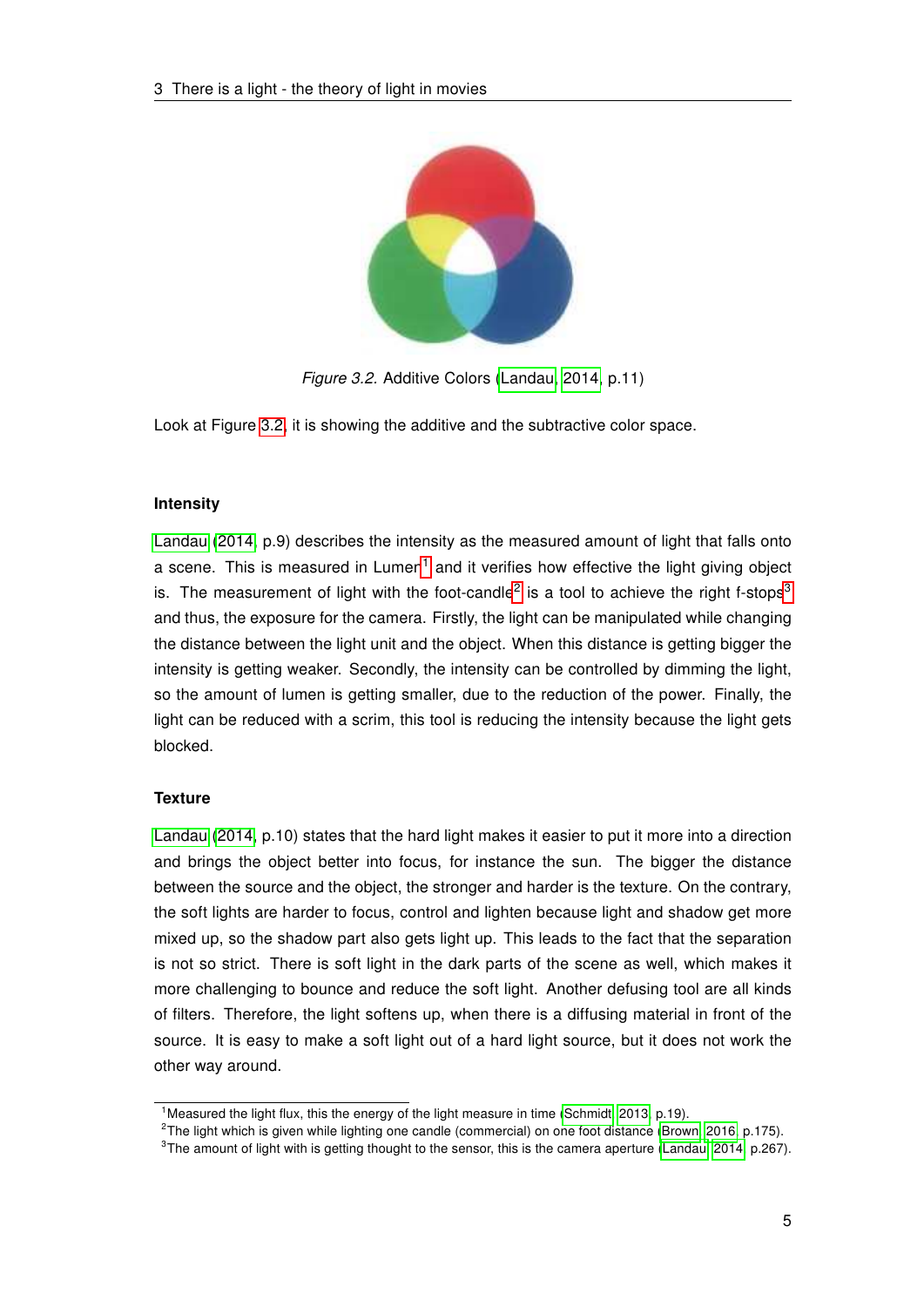# <span id="page-11-0"></span>3.3 Tools and explanations

### <span id="page-11-1"></span>3.3.1 How to measure light?

[Dunker \(2014,](#page-43-1) p.156) defines two ways of measuring light. These possibilities are the incident light metering and the spot meter.

#### Incident Meter

[Dunker \(2014,](#page-43-1) p.156f) says that the incident meter is working with a white spherical cap in front of the photo cell, to measure the light which is arriving directly on the cell. Firstly, the choice of the shutter time is clear and the intensity of the medium will be figured out with the use of the aperture diaphragm in front of the photo cell. Another point is the movement of the actors or camera, the measurement has to follow during the whole motion. During the shot, there can be the possibility to change the f-stop, because of the movement of the camera and the change of the location and the light.

#### Spot Meter

<span id="page-11-3"></span>[Dunker](#page-43-1) [\(2014,](#page-43-1) p.156f) describes the workflow of a spot meter. This meter is measuring the light which gets reflected from the camera. The meter is positioned next to the camera, more specifically on the camera axis, so that the photocell of the meter can catch the light. The angle of the measurement is only one degree, so this meter is really handy in combination with an optical system.



Figure 3.3. A spot meter and a incident meter [\(Dunker, 2014,](#page-43-1) p.157).

Look at Figure [3.3,](#page-11-3) this shows the use of the spot meter and the incident meter. The handling of the two meters is shown, to understand the different work flows.

# <span id="page-11-2"></span>3.3.2 Color Balance

[Dunker \(2014,](#page-43-1) p.58) states that the color balance is defined over an inner black sphere, which is empty. This object is being headed up, until it starts to glow. On the object is a small opening, this light color is measured with Kelvin. In that respect, 0 Kelvin (K) are 273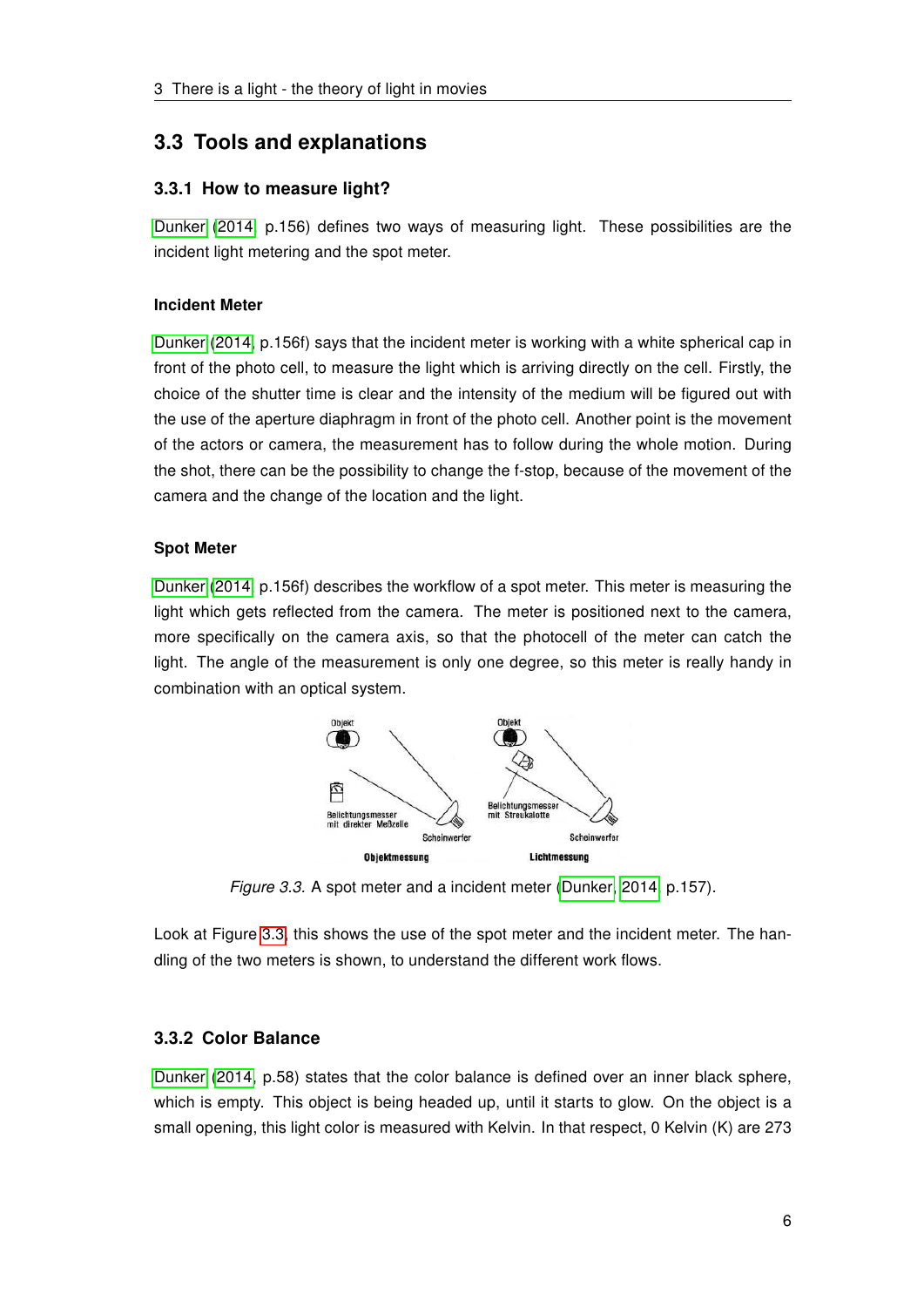degree Celsius. This definition results from the ground zero. As an example for daylight, this sphere beams up 5000 Kelvin.

<span id="page-12-1"></span>

Figure 3.4. Scale of the Color Temperature [\(Landau, 2014,](#page-43-0) p.12).

Look at Figure [3.4,](#page-12-1) this shows the Color Balance. A drawing of the different Kelvins with their different light source.

#### Daylight and tungsten

[Dunker \(2014,](#page-43-1) p.58f) claims that the exact indications, for daylight and tungsten light sources are over the color temperature. Tungsten light has 3200 K and daylight has 5600 K. The tungsten light is more red than the daylight, which has more blue parts.

# <span id="page-12-0"></span>3.3.3 Intensity of the source

[Dunker \(2014,](#page-43-1) p.61) states that the intensity of the light is getting smaller with the increasing quarter of the distance. It is to say that when the source is shining on one meter distance it shines on one square meter, when the distance is two meters, it shines on 4 square meters. This is shown in Figure [3.5.](#page-12-2) When the distance is getting twice as big as before, the intensity is only a quarter of the basic intensity. For instance, when the actor is moving to the source, it means that he gets more light.

<span id="page-12-2"></span>

Figure 3.5. Relation between the distance and the intensity of the light [\(Dunker, 2014,](#page-43-1) p.61).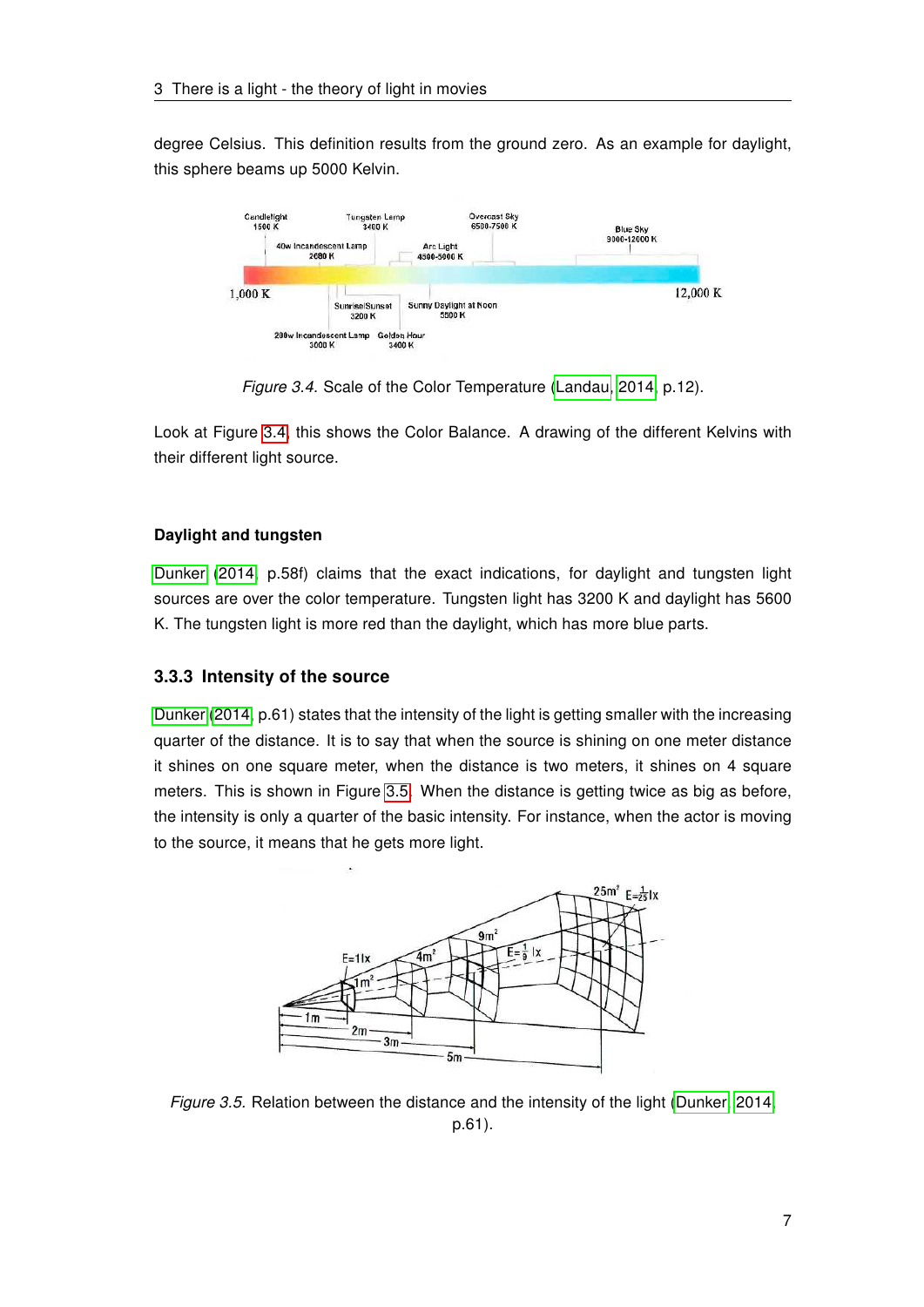# <span id="page-13-0"></span>3.4 Different light setting techniques

# <span id="page-13-1"></span>3.4.1 Common lighting definitions

This subsection gives an impression on the understanding of the terminology of light. To understand the language of the industry, it is really important to understand the process of light setting. Understanding how to push effects on the picture is crucial to be able to paint with the light.

# Three-Point Light

[Landau](#page-43-0) [\(2014,](#page-43-0) p.41) defines the three point light as light which is created as a basic light setting. This light setting is coming from the theater, 45 degree position of the lights was used because of the stage. For film this technique has the camera as a base. This setting has a key light, fill light and a back light (all three items are described below). The key light is position at a 45 degree angle from the camera on the one side, the fill light is mirrored and the back light is positioned on the opposite side of the camera.

<span id="page-13-2"></span>

Figure 3.6. Three-Point Light [\(Landau, 2014,](#page-43-0) p.42)

Look at Figure [3.6,](#page-13-2) this is a standard light setting with the name three-point light. This setting includes three different other settings, such as key light, fill light and back light.

# Key light

[Brown \(2016,](#page-42-1) p.264) defines the key light as the main light source. It is the central light on the actors or objects.

# Fill light

[Brown \(2016,](#page-42-1) p.264) states that the fill light is used to light the part of the object, which the key light is not. It is mostly used to brighten up the shadows. There are some definitions for the relationship between the key and fill light, for instance the "key/fill ratio" or "contrast ratio".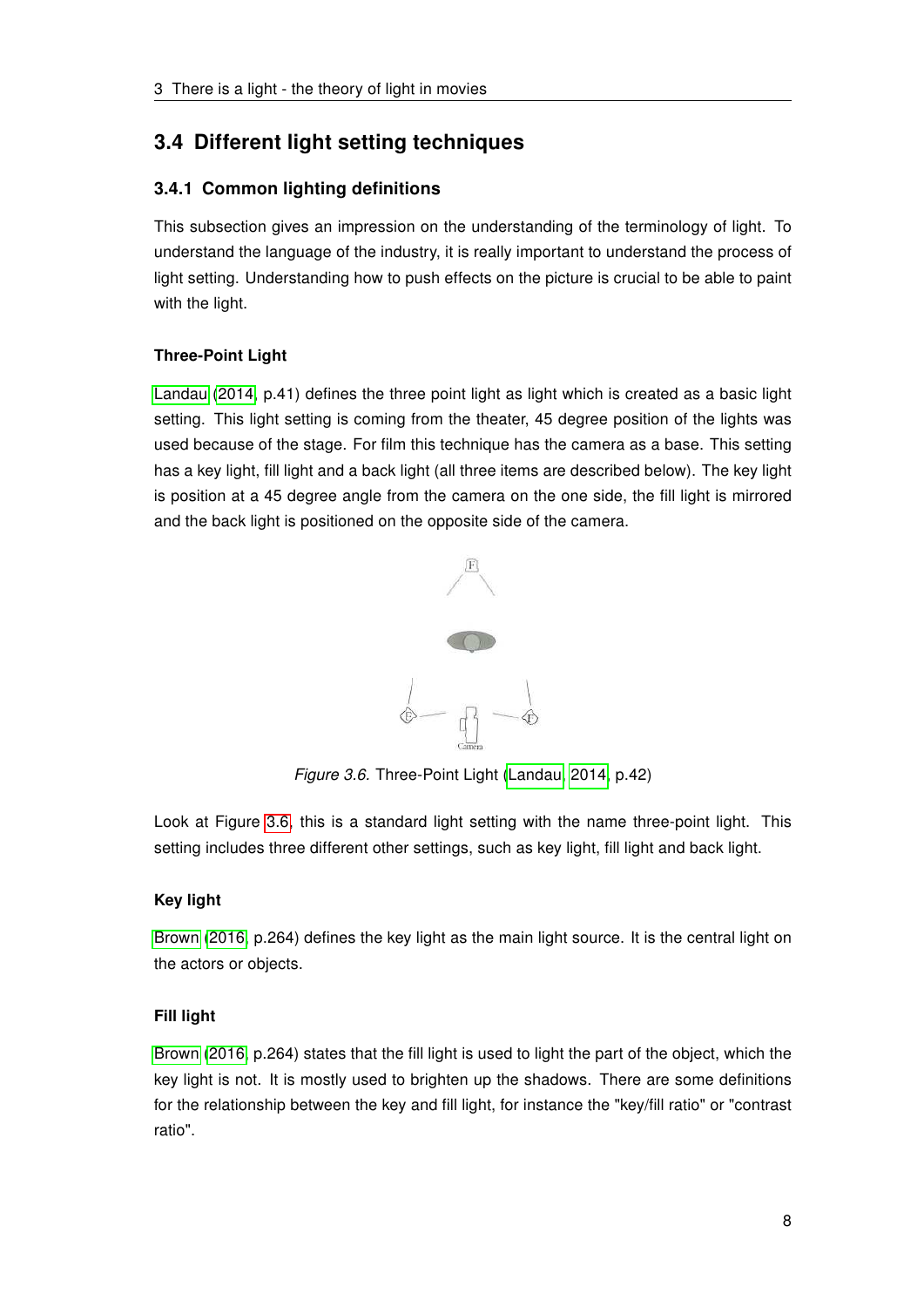<span id="page-14-0"></span>

Figure 3.7. A key and fill light [\(Landau, 2014,](#page-43-0) p.47).

Figure [3.7,](#page-14-0) shows the light setting for a key and a fill light. The description of the image is showing the correct positions of the lights.

### Back light

<span id="page-14-1"></span>[Brown \(2016,](#page-42-1) p.264) describes that the back light light shines "from behind and above" on the substance. It is used to distance the substance from the background, such as the face or to highlight a side.



Figure 3.8. Three point light [\(Landau, 2014,](#page-43-0) p.48)

<span id="page-14-2"></span>Figure [3.8,](#page-14-1) shows a standard three point light, with a back light.



Figure 3.9. Lighting definition [\(Brown, 2016,](#page-42-1) p.270)

Figure [3.9,](#page-14-2) shows a set up of a close up lighting, with the common lighting terminologies.<sup>[4](#page-14-3)</sup>

<span id="page-14-3"></span><sup>4</sup>[Brown \(2016,](#page-42-1) p.264) states that the kicker is on the fill light side in the background, it is highlighting the face of the substance.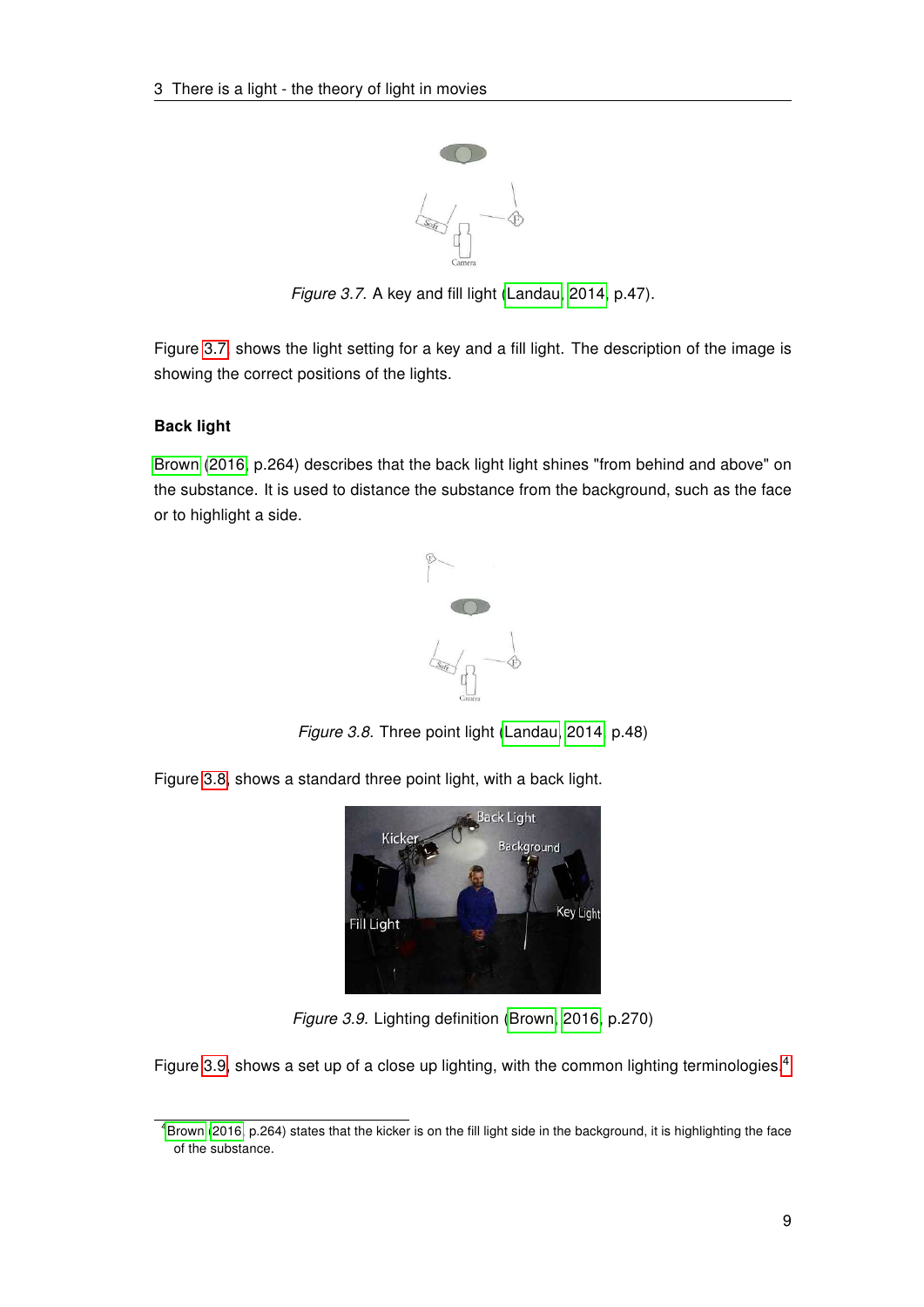#### Hard light

[Brown \(2016,](#page-42-1) p.266f) describes the hard light as a light with a clearly visible shadow. Because the reys are parallel, a small light source is the key for a hard light. "The smaller the source, the harder the light will be." Nevertheless, the size itself is as important, as the relationship between the source size and the same distance to the object. For instance, if the sun is the source, it is a far away pointed light, which is acting as a hard light. Due to the fact that the distance between the source and the objects is changing, also the source has to come closer to the object, when the camera is moving from a wide to a close up.

<span id="page-15-1"></span>



Figure 3.10. Hard and Soft lighting [\(Holshevnikoff, 2016,](#page-43-2) p.7).

Figure [3.10,](#page-15-1) shows the impact of the hard and soft light source, all the advantages and disadvantages of these two light sources are clearly visible.

#### Soft light

[Brown \(2016,](#page-42-1) p.266f) states that the soft light is only producing a blurry shadow or none at all. Therefore, a very big light source is used. For instance, on a cloudy day the light is soft and there are no shadows, this is based on the sky as the source and not the sun. There are two ways to produce soft light. Firstly, a big white surface to bounce the light off is used, such as "foamcore", "cotton muslin" or "Ultrabounce", a "white wall", "umbrella" or "a piece of white styrofoam." These materials can also be used for bigger set ups. Secondly, the diffusion of the light is also a way to produce soft light. Therefore, the diffusion material is placed in front of the source.

# <span id="page-15-0"></span>3.4.2 Basic light setting techniques

This subsection gives an overview on the different techniques, this is only a small amount.Every situation, scene and location (daylight, tungsten, inside, outside, camera movement, different shots, is there light available...) needs another light setting and therefore, it is important to know the basic settings and to combine the knowledge and the expectations of the director of photography.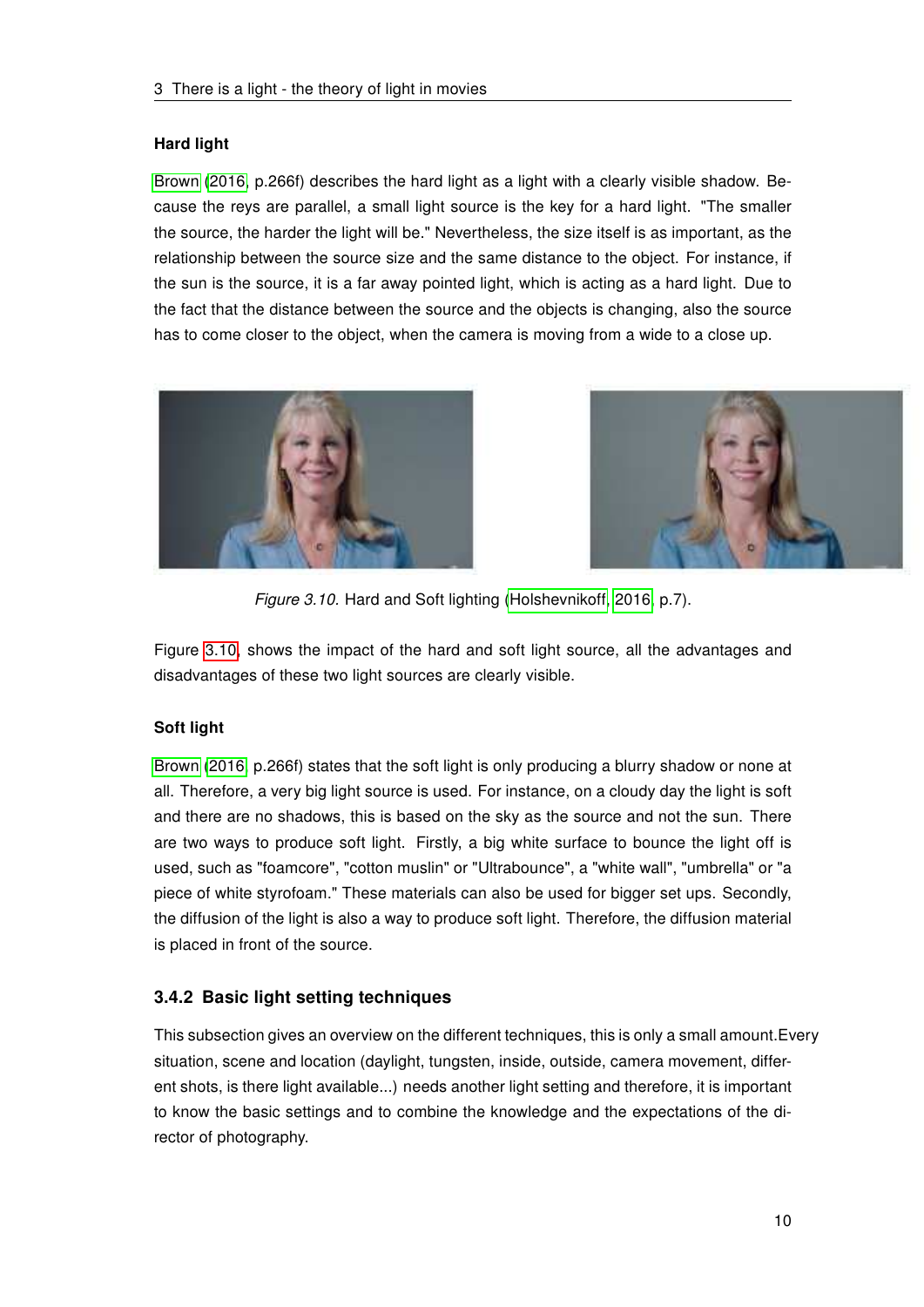#### General Knowledge

[Brown \(2016,](#page-42-1) p.271f) defines some points for the light. Firstly, try to shine the light from the side or back, and not from the front. Secondly, try to avoid the light next to the camera, this gives only a flat image. Another significant point is the septation between foreground and background, for instance, while using all kinds of lights. Also the shadow can be used to create and transport different emotions and meanings of the scene.Therefore, as much light as possible should be used for a good balance, for all the tones of the range.Another tool can be all kinds of textures and thus, making filters in front of the light.

#### Cross keys lighting

[Landau \(2014,](#page-43-0) p.72f) describes the lighting for a face-to-face situation for two actors. This cross key lighting creates a three-point lighting for every person but only with three lamps. Moreover, it is avoiding too much lighting and shadows, which could happen while using a three-point light for every person. Figure [3.11,](#page-17-0) shows this standard light setting. This lighting can also be combined with the use of already available light, such as a windows, lamps and other things. Therefore, it is important to match the color temperatures of the single sources with gels. The tricky part of this light setting is the staging of the actors. Due to this cross lighting, they have to hide their markers, otherwise an actor can get not enough light and this lighting is visual. Another issue is the hard light, which ensues the shadow. Because of the texture this light source is producing, it is not really pretty on a face. Therefore, the use of diffusion is helpful. Not only hard light sources can be used for the cross key lighting, also soft sources. Unfortunately, these are harder to control. Sometimes the look of the source is helpful in the scene and for the look of the scene.

#### Chicken Coop Lighting

[Landau \(2014,](#page-43-0) p.76f) states that there is a soft light source adjusted above the actor, normally it is a big rectangular source, which can be adjusted to every situation. The light source is placed over the head of the actor, facing straight down. To avoid spill light, all kinds of black material can be used. Because of the light source, this has a soft and washed out look. The back light can be used as a separation from the foreground and the background. To isolate the character in the scene, this is the best lighting setting. It can also be used for all kinds of table scenes, which is an ideal way to light more than two people. For this settings there is also the possibility to put some light on a close distance with them, so that the eyes also get a soft light. This technique is also working with China balls, which can be combined with normal bulbs to make a smooth light. This setup is used for scenes in hallways or other narrow spaces, which would be too big for normal lighting gear.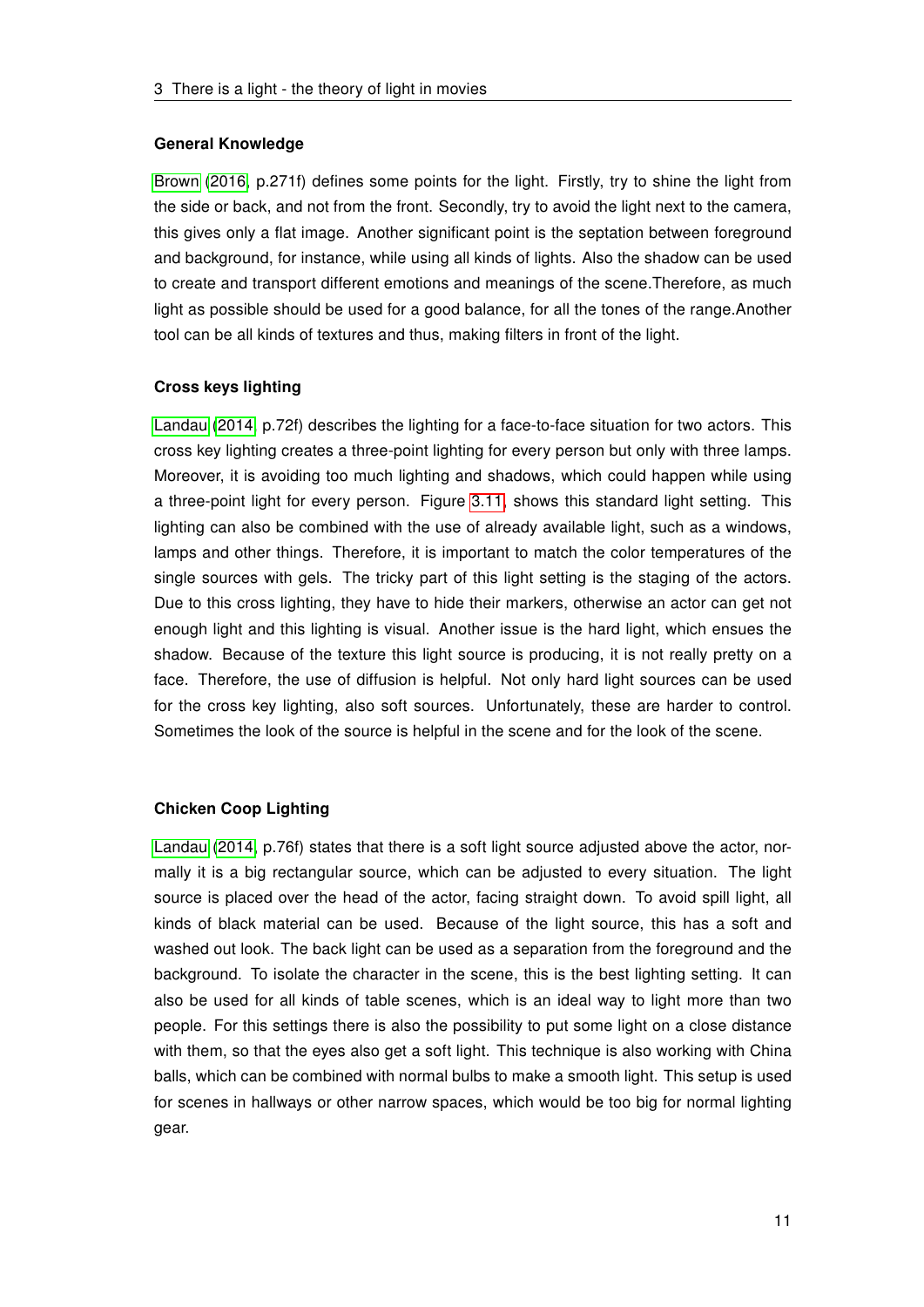<span id="page-17-0"></span>

Figure 3.11. Cross Key lighting [\(Landau, 2014,](#page-43-0) p.72)

<span id="page-17-1"></span>

Figure 3.12. Chicken Coop Lighting [\(Brown, 2016,](#page-42-1) p.241)

Figure [3.12,](#page-17-1) shows a standard light setting for a cross key lighting.

Because there are many different basic light setting techniques, this subsection only gives two examples. There are several other ways to set the light, for different scenes, locations and situations. All in all, it can be said that the choice of the right setting should work hand-in-hand with the vision of the film makers.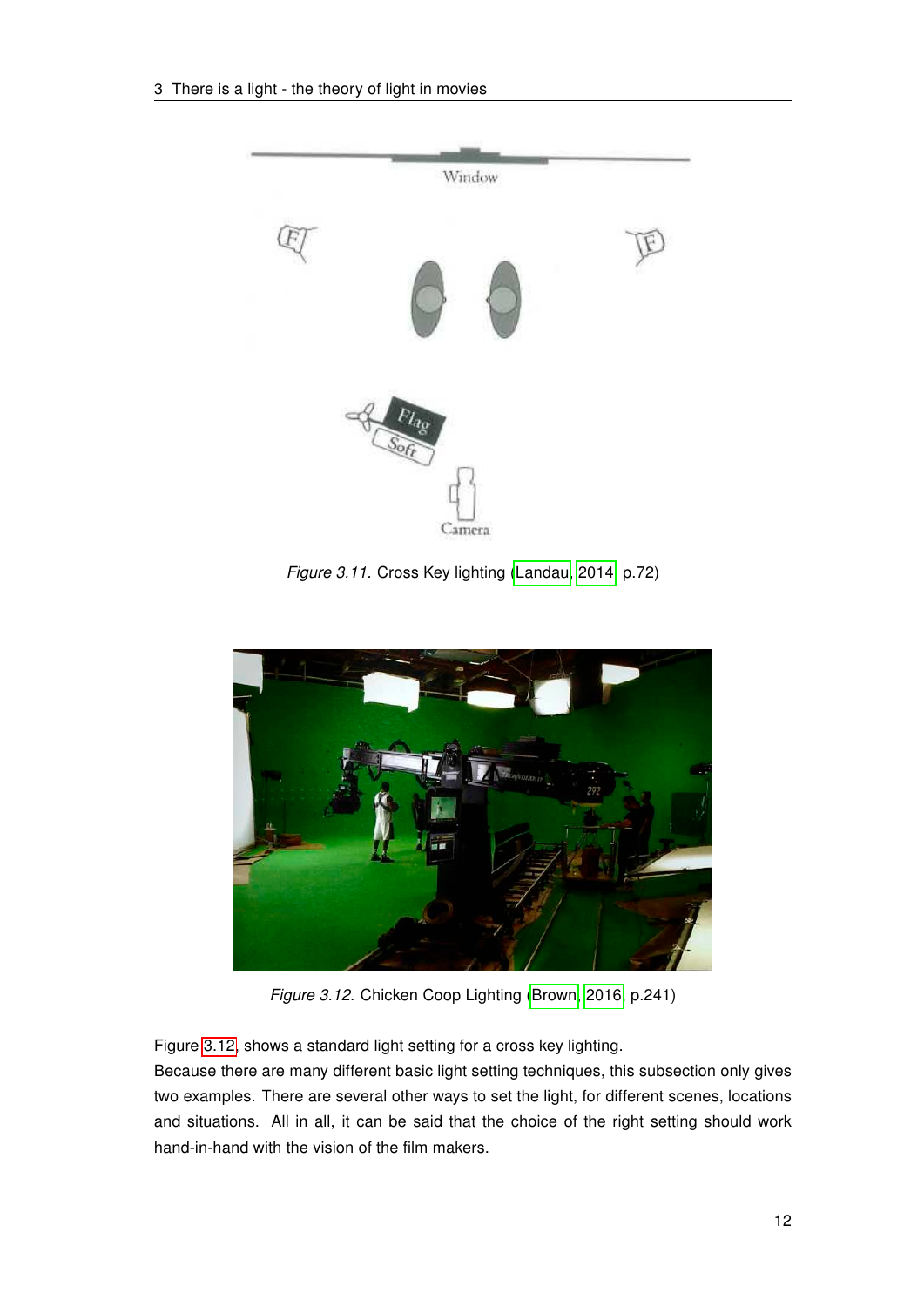# <span id="page-18-0"></span>3.5 The use of light as a visual storytelling tool - Awareness of using light

As it was mentioned before, light has a really technical aspect, but to make good movies it is also important to comprehend the creative and visual aspects of this tool. To understand light and the process of lighting, it is also important to understand the awareness of using light.

[Brown \(2016,](#page-42-1) p.261) pictures the aim of a well lighted scene as part of the light setting process, which is important for storytelling. Thus, light is a tool to carry the pattern and the story forward. In that respect, light and all its tools are important for the cinematographer. These tools help to tell the story, for instance open up the emotions and shades of colors.

# <span id="page-18-1"></span>3.5.1 Atmosphere

[Brown \(2016,](#page-42-1) p.261f) makes it clear that the cinematographer and gaffer can create mood with the light. To influence the mood and tone, there are several creating aspects, which can be used. These aspects can be "color, framing, use of the lens, frame rate, handheld or mounted camera". To impact the movie and in particular the audience, the camera crew can use every kind of tool on the camera's side and on the lighting part to create the perfect illusion.

#### <span id="page-18-2"></span>3.5.2 Character

[Brown \(2016,](#page-42-1) p.262) defines that the shape is a way to light. When the light source is positioned on the side or back, it brings shape in a particular way. This way of using light makes the character more interesting, helps to tell the story and brings more depth into the scene. To use this technique to paint with the light, makes the scene more realistic, tangible and rememberable. The author states that the direction of light is really important for the texture in the scene. The light is coming from the lenses pivot, but if the shot looks flat, the texture does too. If this happens, shadow is needed, because when the light source is too close at the camera, there are no shades. Another signification point is that the light can also be in the character of this form.

# <span id="page-18-3"></span>3.5.3 Color

[Brown \(2016,](#page-42-1) p.262) states that many decades ago, the color balance was really limited. Only tungsten or daylight sources were used and it was later fixed in postproduction. Nowadays, there are more possibilities due to the improvement of the cameras. Now there are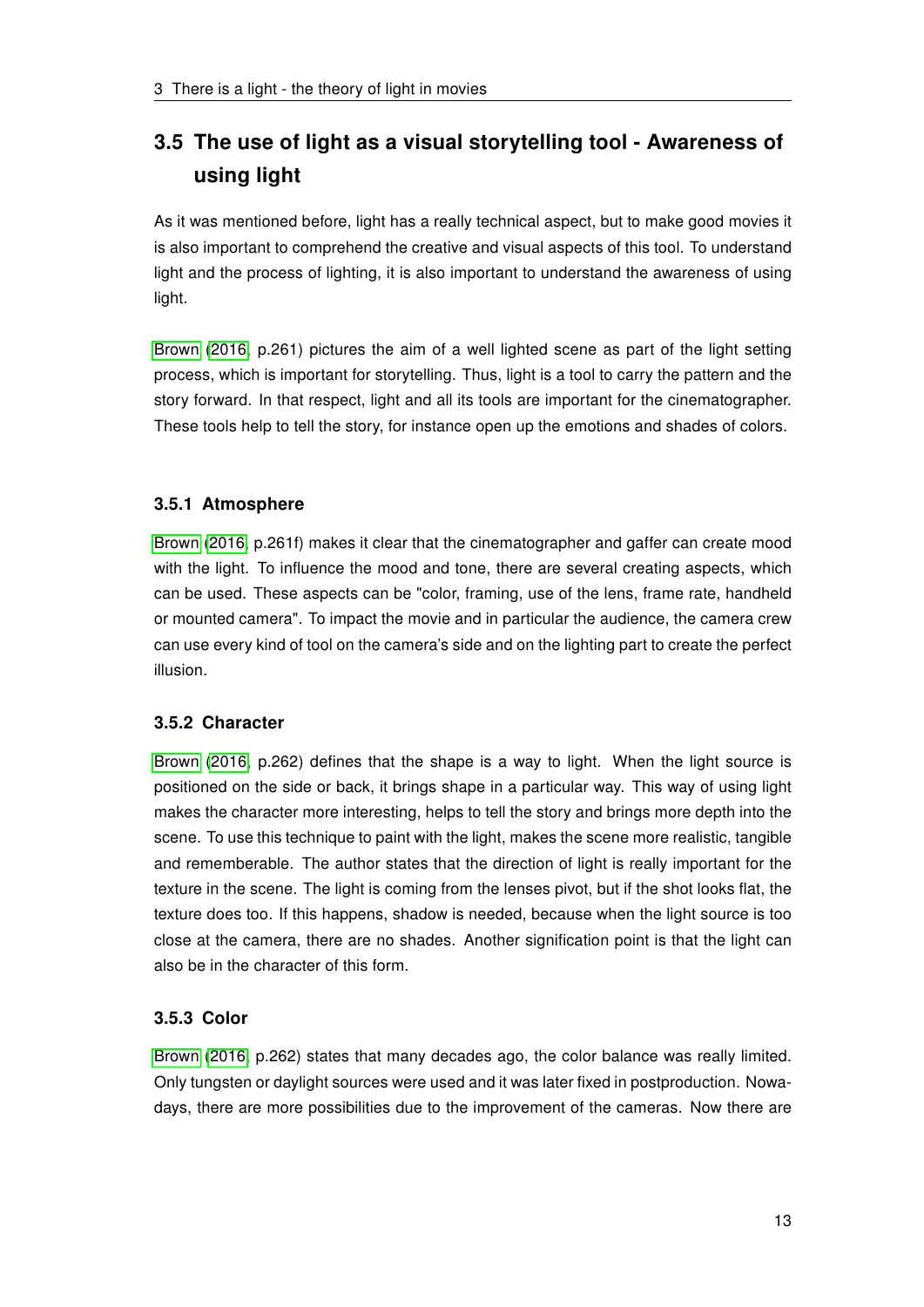options to control the intensity of the different colors. This results in ways to improve the color control, which is an important part of the visual shaping of the shots.

### <span id="page-19-0"></span>3.5.4 Isolation

[Brown \(2016,](#page-42-1) p.262) describes the separation as an eye catcher, due to the different visual distances to the background. To achieve a good separation, the light source comes either from the back or as a hard light source is set behind the actors. The goal of this lighting is to make the shot with as much depth as possible, by creating three layers, in order to make a clear split-up of the several parts of the picture. To create the perfect illusion of the reality, the deep, form and angel are important tools and therefore, the light is helping. To create the perfect three-dimensional entertainment and to get close to the nature view, the use of depth is really important to make the difference between a professional and an amateur.

### <span id="page-19-1"></span>3.5.5 Tones

[Brown \(2016,](#page-42-1) p.261f) makes it clear that the filmmaker wants a range from black to white, which implies a full range. The ground color of this tool is the color gray, which means all the gray steps between black and white. If the image looks realistic, it is easy to catch they eye and it has more influence on the audience. This is called an image with the use of the whole amount. Another aspect, which can also influence the range is the visual aspect of the scene. The amount of light and the specialties of this light make the contrast, which brings us back to the range of tones.

# <span id="page-19-2"></span>3.6 All kind of sources - different light fixtures

Due to the understanding of light, the definitions and the tools how to set your light, this following section is describing the different types of light fixtures. The next point to be considered is the fact that this section gives an overview of the common types, their field of use and an understanding.

[Brown \(2016,](#page-42-1) p.238) states that there are different fabricates of the fixture. Normally they only difference between daylight and tungsten light features is the source itself. To handle the different color temperatures, there are different ways to vary between this differences. This works in most cases while using different light bulbs.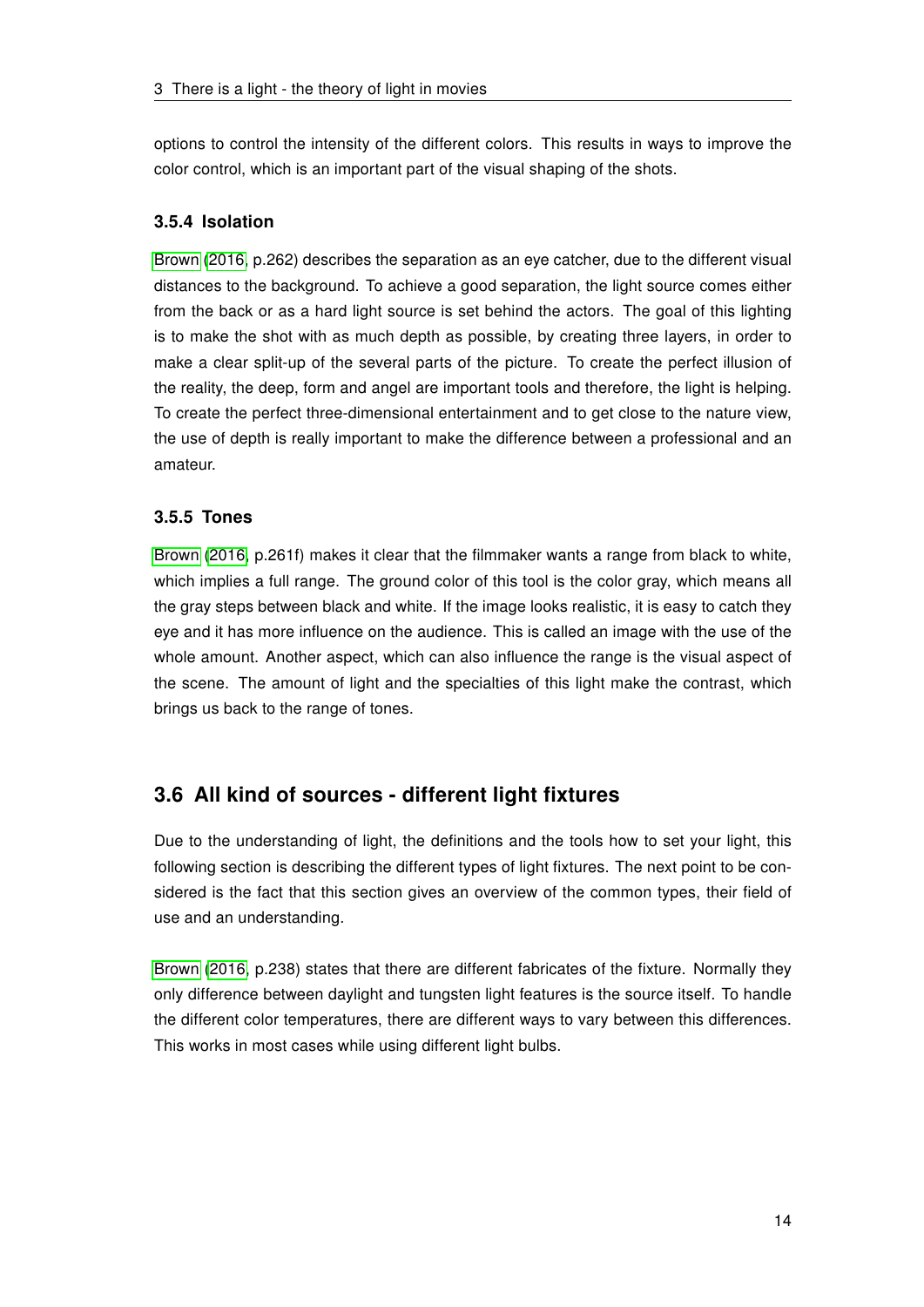#### <span id="page-20-0"></span>3.6.1 Color-correcting fluorescents

[Brown \(2016,](#page-42-1) p.250f) states that the advantage of these tubes are a light, flexible and less power using light source. Before inventing this light source, a big light, much place and white material to create a soft light were needed. This kind of light source is basically a "high-frequency" fluorescents ballast, to minimize the flicking problem, which are very common for these light sources. Because of the construction of this source, it can be easily used as a light from the back side. Another advantage of this light source is the fact that they are producing less heat.

<span id="page-20-2"></span>

Figure 3.13. Kino Flo 4 Bank [\(Kino Flo Lighting Systems, 1987c\)](#page-43-3)

[Landau \(2014,](#page-43-0) p.31f) defines that "Kino Flo", Figure [3.13,](#page-20-2) created the 3200K Tungsten and the 5600K Daylight sources. He also mentions the handling of the light, the tubes are easily breakable, which is also not really healthy material. Another significant point the author is mentioning is that the source should not be on a dimmer. There are some dimmers included into the set, these are okay, but the external dimmers can destroy the ballast.

# <span id="page-20-1"></span>3.6.2 Fresnels

The root of this light is in every household, this feature has a special lens which is crooked to emanates, the light to focus and route the beam. Advantage of the tungsten <sup>[5](#page-20-3)</sup> is that it can be used flood and spoted, so the focus of this light can be influenced. This light is a hard one, because of the inside of the lamp, the uneven underground makes this also hard [\(Landau, 2014,](#page-43-0) p.27).

Look at Figure [3.14,](#page-21-1) showing a 10k Baby Fresnel from the company Mole-Richardson Co..

<span id="page-20-3"></span> $5$ [Landau \(2014,](#page-43-0) p.270) describes that with the ember material inside, the source which is generating light and color temperature in Kelvin is such a lamp (see 3.3.2 Color Balance).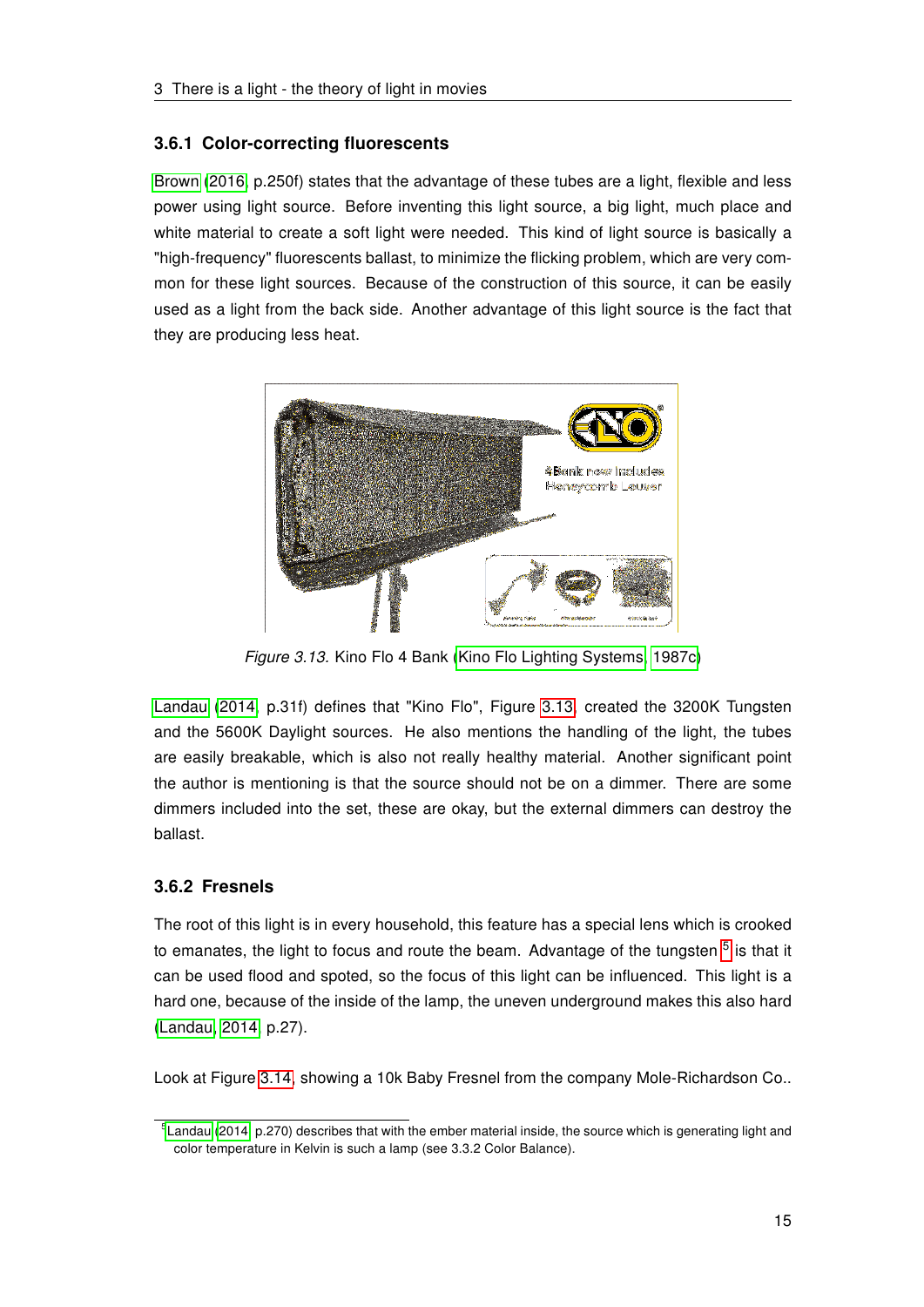<span id="page-21-1"></span>

Figure 3.14. Mole-Richardson Fresnel Baby [\(Mole-Richardson Co., 2018b\)](#page-44-1)

[Brown \(2016,](#page-42-1) p.246f) states that the Fresnel's advantage is the fact that the shadow is really clear. There are several sizes of this lamp available, for instance "Twenty" with 20000W, "Tenners", "Senior/5k", "Junior/2K", "Baby/1K" , "Tweenie/650" and "Betweenie, InBetweenie, Inky and Pepper".

# <span id="page-21-0"></span>3.6.3 HMI Units

[Brown \(2016,](#page-42-1) p.240-245) states that HMI lights are an efficient power saver, because they have a lower power use but deliver more light than usually and therefore, less heat. The HMI bulbs "create an electrical arc that jumps from one electrode to another and generates light and heat in the process." The HMI light sources are available in different sizes and types. These features all have a place on the set, with their advantages and disadvantages. Look at Figure [3.15,](#page-22-4) showing a HMI lamp from ARRI.

Because of the components and the construction of this source it can be compared with the sun, for the outdoor use or for sets with much mixed light from outside. This is a tungsten hard light source, which can only be dimmed while using no ballast. It is created to output a lot of light. The ballast is an external control element, normally made out of metal, which is used to control the lamp. This light source needs a while to have the full lighting power [\(Landau, 2014,](#page-43-0) p.32f).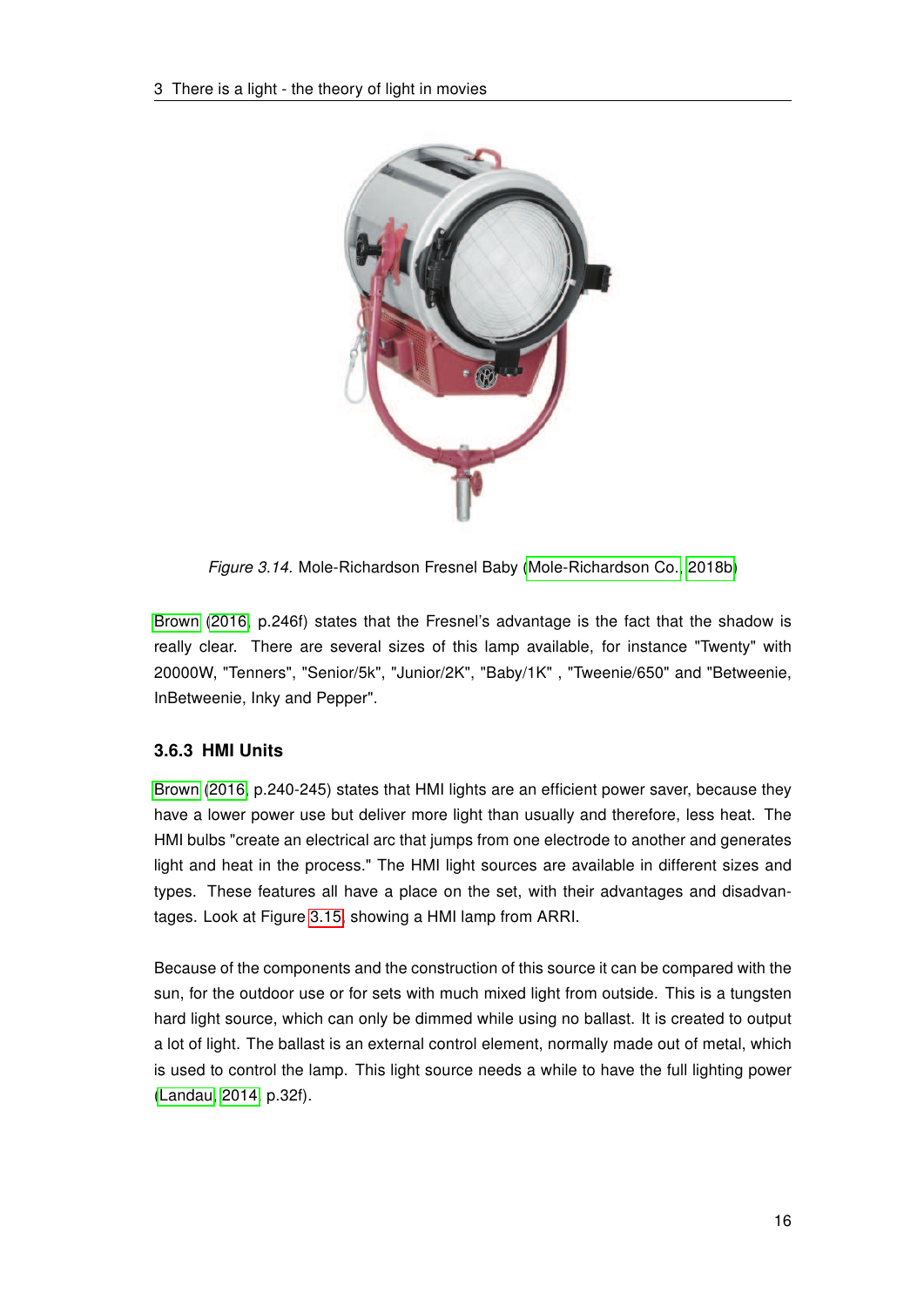<span id="page-22-4"></span>

Figure 3.15. ARRI HMI AS18 [\(ARRI, 2017a\)](#page-42-2)

This kind of light source has some special needs, for instance, the ballast should not get wet, the cable between the ballast and the head should be placed in a save way and it needs to be made sure that the connection is working. When the lamp gets colder, it can influence the color temperature. After turning the lamp off it needs to cool down before moving the light [\(Brown, 2016,](#page-42-1) p.244f).

# <span id="page-22-0"></span>3.6.4 LED lights

This light source is explained in chapter 4, see 4.4.2 LED lights.

# <span id="page-22-1"></span>3.6.5 Natural light

Because of the natural behavior of the sun, such as intensity and movement, light and shadow can be really tricky. Therefore, the light of an light feature can be reflected, to control the intensity and behavior of the light. This light feature is more a part of the gripping department, because the light source is available, now it needs to be controlled. To control the light outside, there are several ways, materials or surfaces to bounce and control the light [\(Brown, 2016,](#page-42-1) p.254f).

# <span id="page-22-2"></span>3.6.6 Remote Phosphor LEDs

This light source is explained in chapter 4, see 4.4.3 Remote Phosphor LEDs.

# <span id="page-22-3"></span>3.6.7 Open face

[Brown \(2016,](#page-42-1) p.238ff) defines this features as open, they do not have a lens. But this light feature has two ways to focus the beam, such as a flood and spot function. The distinguished functions are that the light is crude, it is producing an irregular light but it delivers much light for the different sizes. The common uses of the open face light source are to bounce the light or use diffuser in front of it. This is the best light for a raw look, without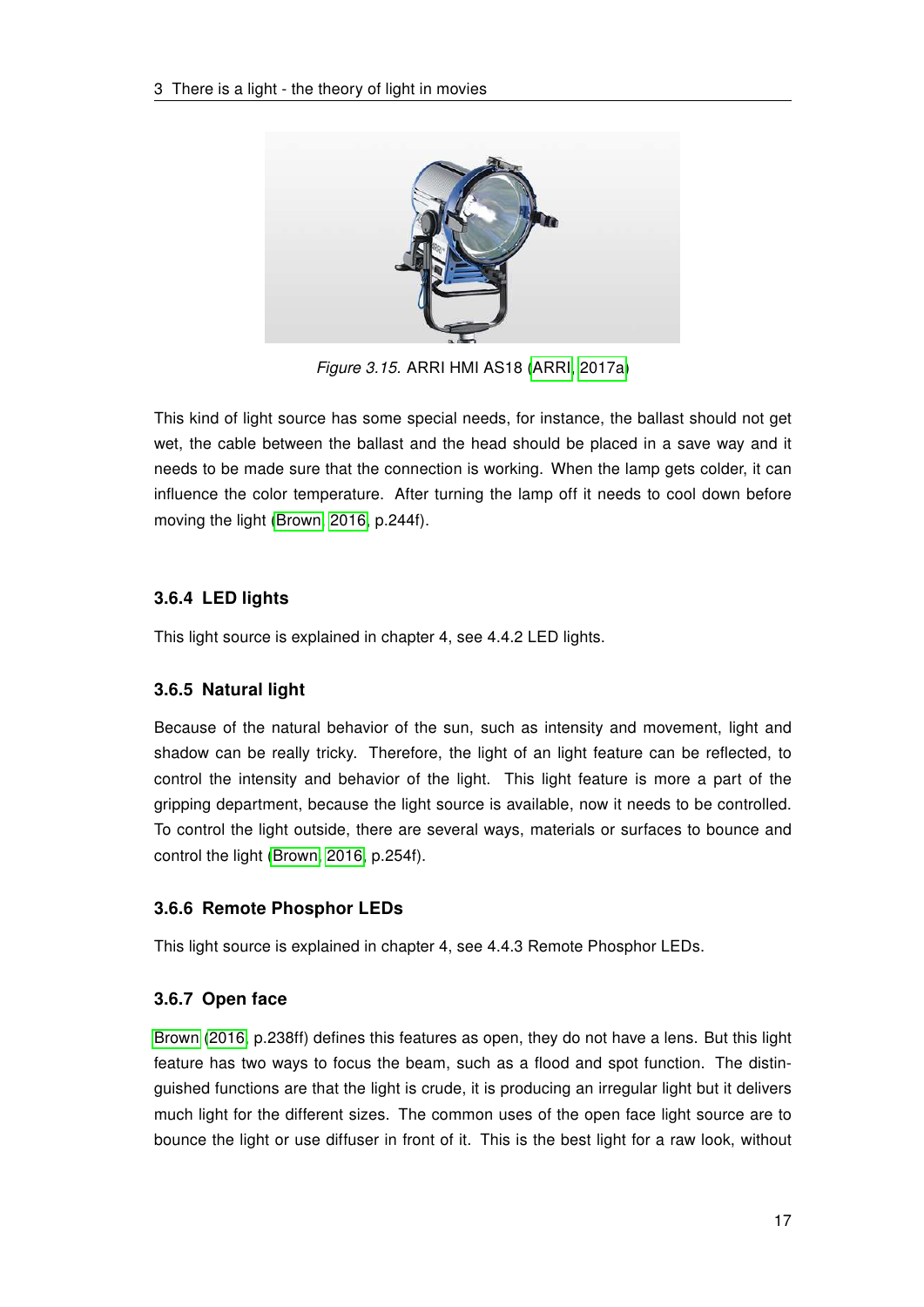<span id="page-23-1"></span>having to control it though a lens.



Figure 3.16. ARRI M18 [\(ARRI, 2017b\)](#page-42-3)

Look at Figure [3.16,](#page-23-1) showing an open face lamp from ARRI.

[Landau \(2014,](#page-43-0) p.26f) describes the construction of the lamp as a bulb and a reflector in the back. The source of this lamp is producing a hard and bright light, with a large radiation range. These open faces are also known as "mickey or redhead". "Lowel" is a producer of open face light sources.

# <span id="page-23-0"></span>3.6.8 PARS

[Landau \(2014,](#page-43-0) p.28) defines the PARS, as a light source and a reflector behind this source. The specialty is the fact that the shape of the reflector is parabolic. The use of this reflector is producing more light than other tungsten light sources. There can be movable or unmovable lenses in front of this source. These lights are coming in 4 different ways as a "spot, medium flood, and sometime honeycomb and diffused", nevertheless these light sources are not able to switch between spot and flood.

<span id="page-23-2"></span>[Brown \(2016,](#page-42-1) p.246f) states that the Fresnel's advantage is that the shadow is really clear.



Figure 3.17. Mole-Richardson PAR [\(Mole-Richardson Co., 2018a\)](#page-44-2)

Figure [3.17,](#page-23-2) shows a 1k PAR from the company Mole-Richardson Co..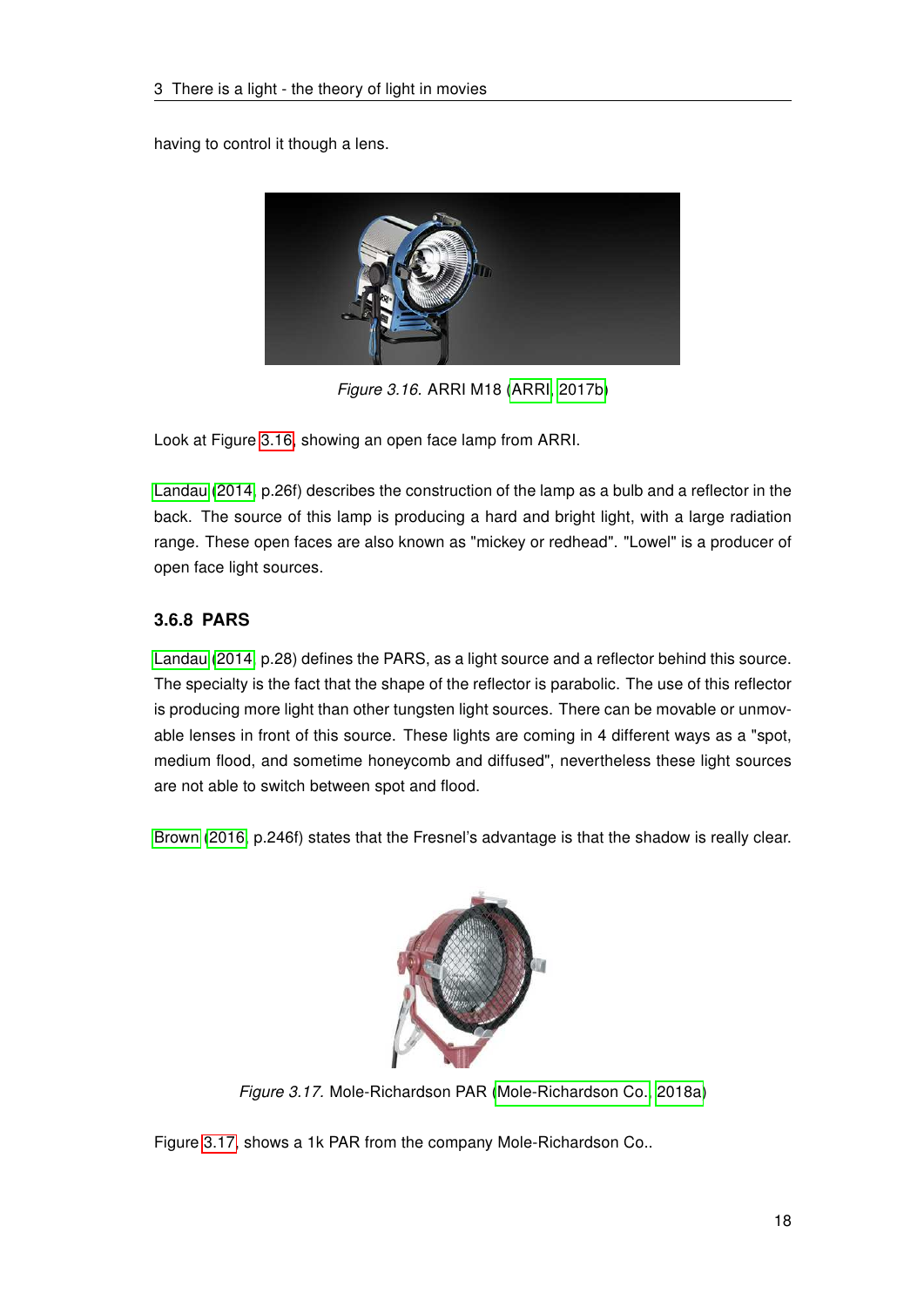### <span id="page-24-0"></span>3.6.9 Soft lights

[Landau \(2014,](#page-43-0) p.27) describes that the soft light has always a diffusing material, normally in the color white and the light gets directly lit through this surface, following that no light is coming directly to the actor. It is a soft light, which spotless or flood less feature can be made in all kinds of sizes.

<span id="page-24-3"></span>

Figure 3.18. Kino Flo Snapbag is a sofbox[\(Kino Flo Lighting Systems, 1987b\)](#page-43-4).

[Brown \(2016,](#page-42-1) p.248ff) defines that the soft light, normally coming from a soft box between 1000 w and 8000 w of power, is really hard to control (see 3.4.1 The common lighting definitions ) and to transport, because of its construction. This source often has a fix rigging in a studio. For example look at Figure [3.18](#page-24-3) (see 3.6.1 Color-correcting fluorescents) and the "Barger baglights", these are big boxes with a 1000 w tube as the source, with a diffusion between the lamp and the glass front, to make it a soft light.

# <span id="page-24-1"></span>3.6.10 Xenons

[Brown \(2016,](#page-42-1) p.245) claims that this light source has similarities to the HMI light, it is also an arc which is based on a gas and controlled via a unit. The beam looks like a laser with relates from reflection form, which is parabola. One fact of this source is the really bigger output. The stronger the feature, the more carefully and dangerous this light can get. This sources are not losing their intensity after a few years, it is really constant. The sizes of this light are variable between 5 different steps, the less powerful can be used with a normal output of a house and for the higher ones a generator is working just fine.

# <span id="page-24-2"></span>3.6.11 Others

[Brown \(2016,](#page-42-1) p.251ff) states that next to the common light source, there are other types, for instance all kind of contracted or on set invented light source.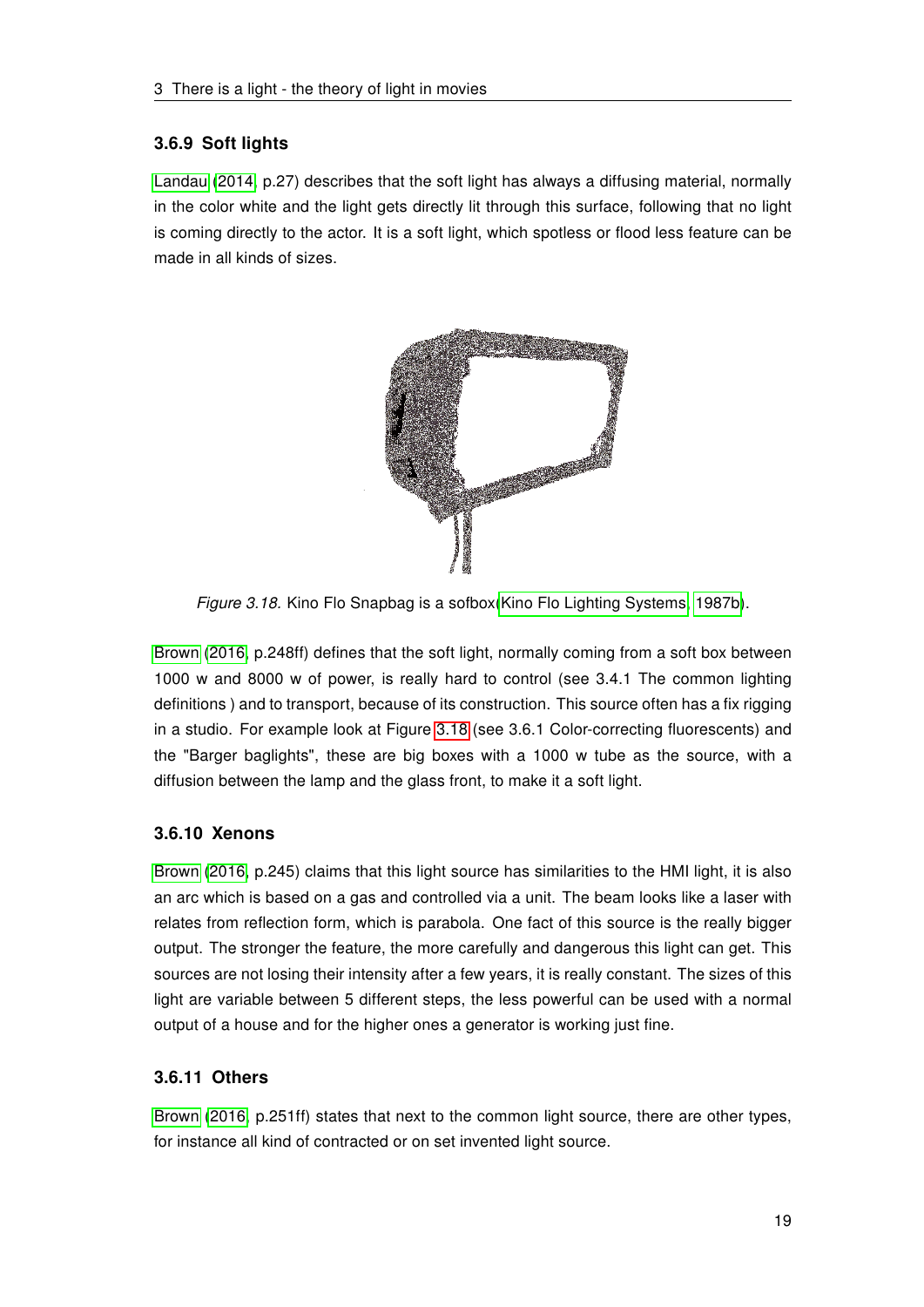# <span id="page-25-0"></span>4 LED - light-emitting diode

This chapter shall compare the previous parts of the research with the LED lights. Therefore, it will be an overview of the LED technology and technique.

# <span id="page-25-1"></span>4.1 Definition for LEDs

[Greule \(2015,](#page-43-5) p.113f) states that the light-emitting diode technique is based on the principal of the electroluminescence. This is a particular form of producing light. It works like a radiant heater, the voltage is laying on a conductive solid, which is being drained by the current. The electroluminescent solid is saving the total electric energy in two forms, the lattice shrinkage and the electronic excitation. The III/V semiconductor is one of the important sources of radiation.

<span id="page-25-2"></span>

Figure 4.1. Blue LEDs [\(Greule, 2015,](#page-43-5) p.114)

Look at Figure [4.1,](#page-25-2) it shows the structure of one of the first blue LEDs.

The III/V semiconductor is solid material and it is construed with the elements from the periodic table, in particular from the third, fourth and fifth group. The combination and peculiarities of those elements is the reason for the electric conductivity. To produce light, the LED-clip has to have the following components: a electronic conduction, a perforated conduction (semiconductor crystals) and the relationship between both elements [\(Greule,](#page-43-5) [2015,](#page-43-5) p.114).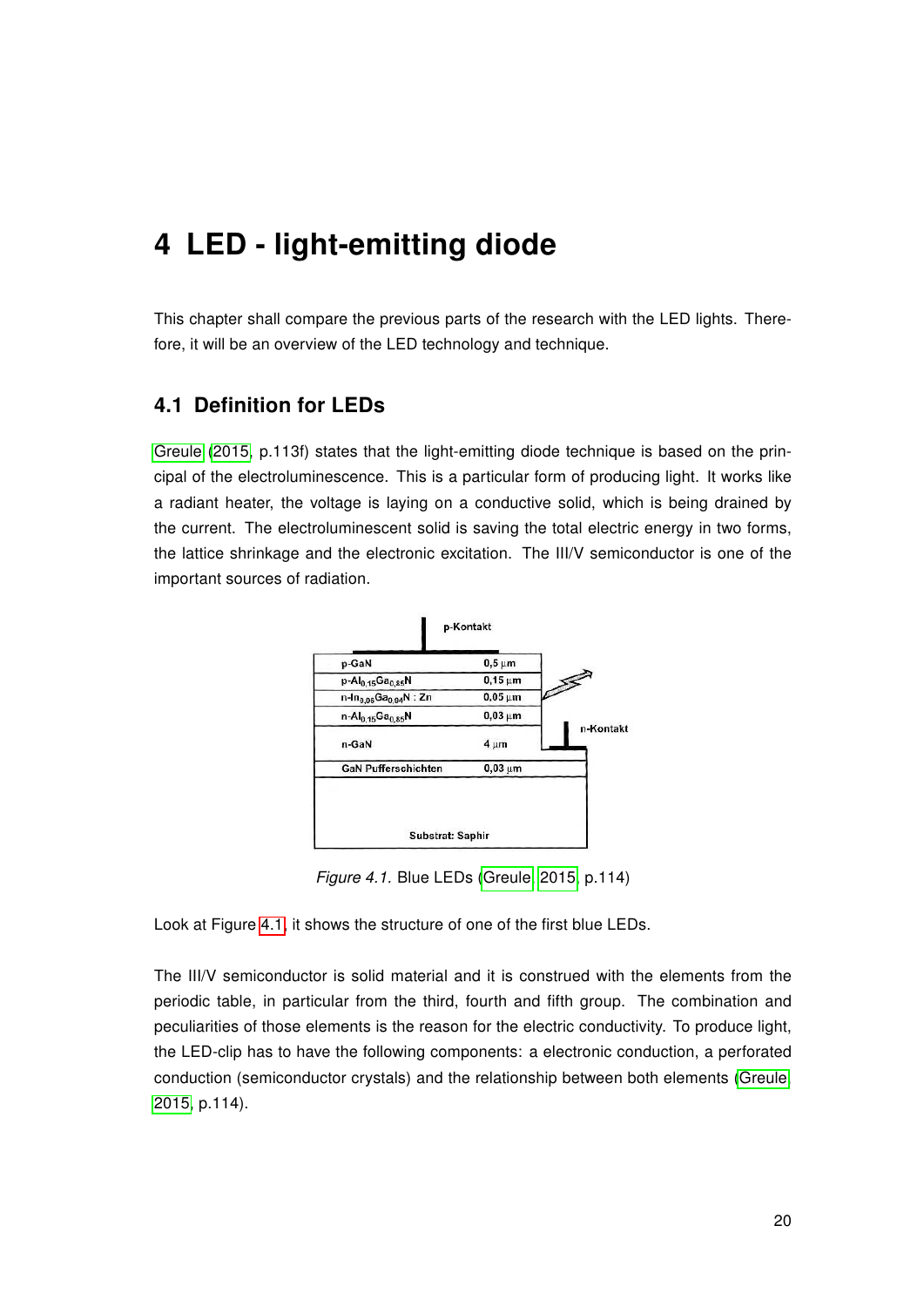# <span id="page-26-0"></span>4.2 Technology of LEDs

[Box \(2010,](#page-42-4) p.247f) describes the four main components, which are typical for the LED fixture: "an LED emitter, the fixture's heat sink, driver and dimming control, and augmenting optics". There are several parts of the LED emitter with different areas of responsibilities. For instance, the diode is the LED chip and it is a part of the emitter, next to "thermal heat sink, lens", and other different parts. The distance between the "semiconductor", in other words the energy between the gap, makes the decision for the light color. Another part of the emitter is the thermal heat sink, its duty is the heat. It is important to reduce the heat next to the chip and this transmits the body of the fixture.

<span id="page-26-2"></span>

Figure 4.2. High Power LED [\(Box, 2010,](#page-42-4) p.247)

Look at Figure [4.2,](#page-26-2) it shows the parts of the LED emitter with all components for generating energy in light form.

# <span id="page-26-1"></span>4.2.1 Long live the LED

[Box \(2010,](#page-42-4) p.248) states that too much power, which is running though, can shrink the living hours of the lights. Therefore, it is important to use the LED in the right temperature and the amount of power which runs though the light should be controlled. Because of this, the manufacturers try to find the right balance between lightness, long-span of the feature, heat, and an elevated power. Therefore, the distance between the emitter and management of the heat can cost a limit for the manufactures. To avoid the problem of flickering, LEDs companies have invented the combination of an higher Hertz number (20000) for the supple of the energy and a special dimming method, to modulate the width of the pulse down.

There is a factor which should kept in mind while using the LEDs, namely power. Some companies have listed a number with the charging power. This should be kept in mind while using a big amount of LED. This light source is really hard to kill. Before it breaks it will stop lighting. Their intensity, the power gets lower from time to time. The life of a LED is measured in the average of the life of the emitter in hours and the power in lumen. How this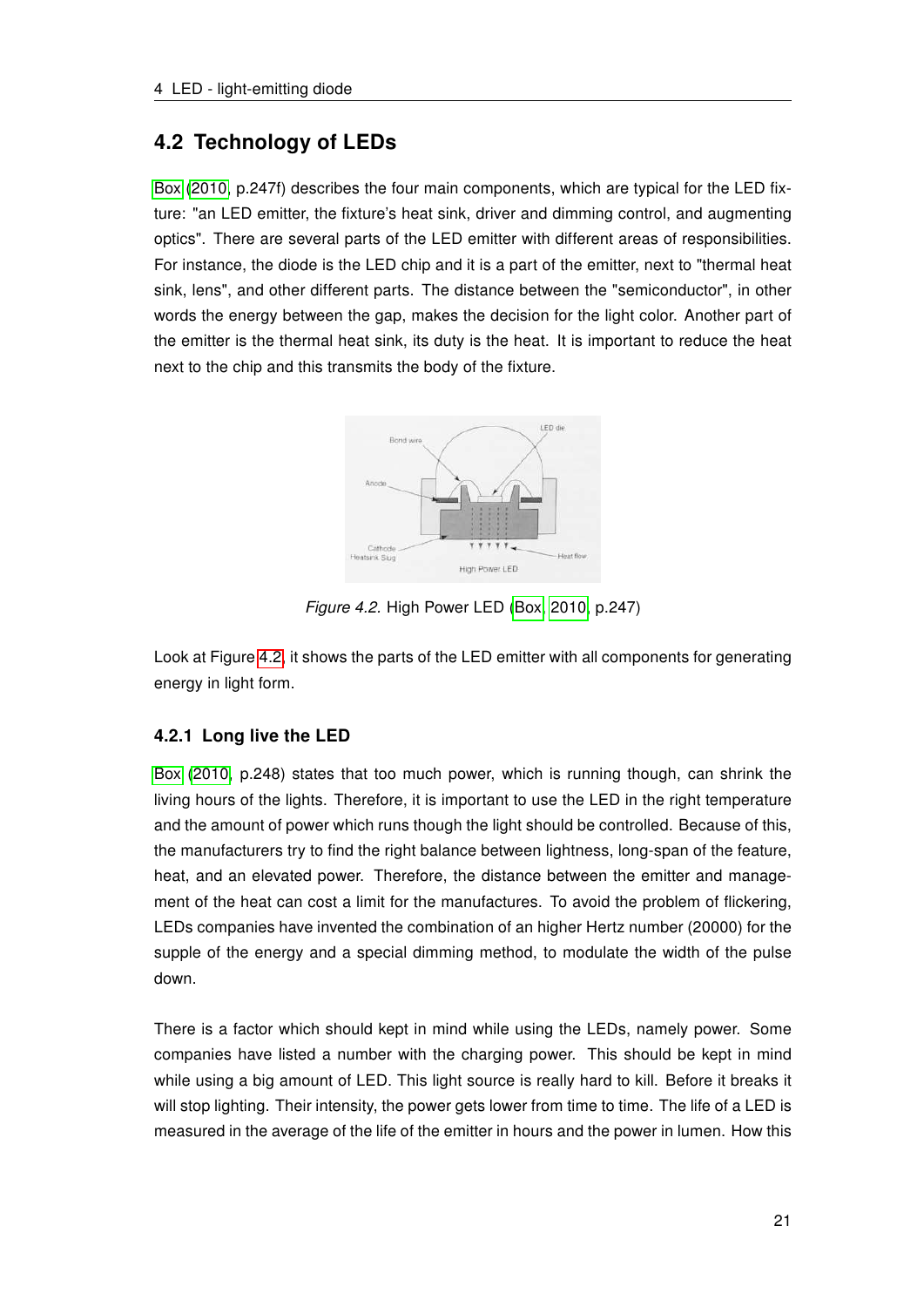criteria are chosen is in the hand of the manufacturers. For example "L70" the number next to the L is coming from the manufacturers, which shows the long-span of this LED. When this number is lower than seventy, this LED is unusable for the industry [\(Box, 2010,](#page-42-4) p. 249).

[Greule \(2015,](#page-43-5) p.115f) describes the two parameters (color point and light flux) are chosen wisely for the consistency of the LED and the colors. The temperature of the surroundings is also important for the virtue of the LED, because the light flux is changing with the temperature. The LED lights are more efficient when the LED chip has a power reduction, this is different to all the other lights sources.

# <span id="page-27-0"></span>4.2.2 Types of LEDs

[Box](#page-42-4) [\(2010,](#page-42-4) p.228f) describes the color spectrum as one of the biggest issues for LED lights. To avoid this problem, there are three different types of LED features.

### Phosphor-based white LED

[Box \(2010,](#page-42-4) p.228ff) states that the white LEDs can be one chip or two versions of emitters. The light which is being produced in the diode is blue or ultraviolet. The phosphor layer is important for changing the shorter into longer light waves, which is called shifting the stroke. To make the spectrum bigger, it is important to use different phosphor colors. There is an issue, with a not linear color spectrum, where some colors are more intensive than others, which is not ideal. Due to compromises of the power of the LED because of the higher number of temperature and range of the colors of the white LEDs, brightness and color need to be handled.

To guarantee the quality of the LED light, the providers are using the "binning". This process helps to stabilize the performance of the LED, because this process is influencing the performance, right color balance and the tilt for the colors green and magenta. To limit the differences between the colors, the manufacturers are using "MacAdam ellipse". It is the point where the eye makes two colors to one and because of this, it can make a LED compressed in one. To create the same color spectrum as a HMI feature, these LEDs are not the right choice. To avoid the limitations of white LEDs, in their short wavelengths, LEDs with multicolors can be used.

#### Multichip, wider color gamut, LED systems

[Box \(2010,](#page-42-4) p.229,p.231f) states that these types can be a mixture, more than 4 and less than 8 different emitter, every part in another color or with white. This LED system is improving the issue of the phosphor led, while including more color. This tricky and complicated process, with phosphor can not be handled alone. To get the full range of the color,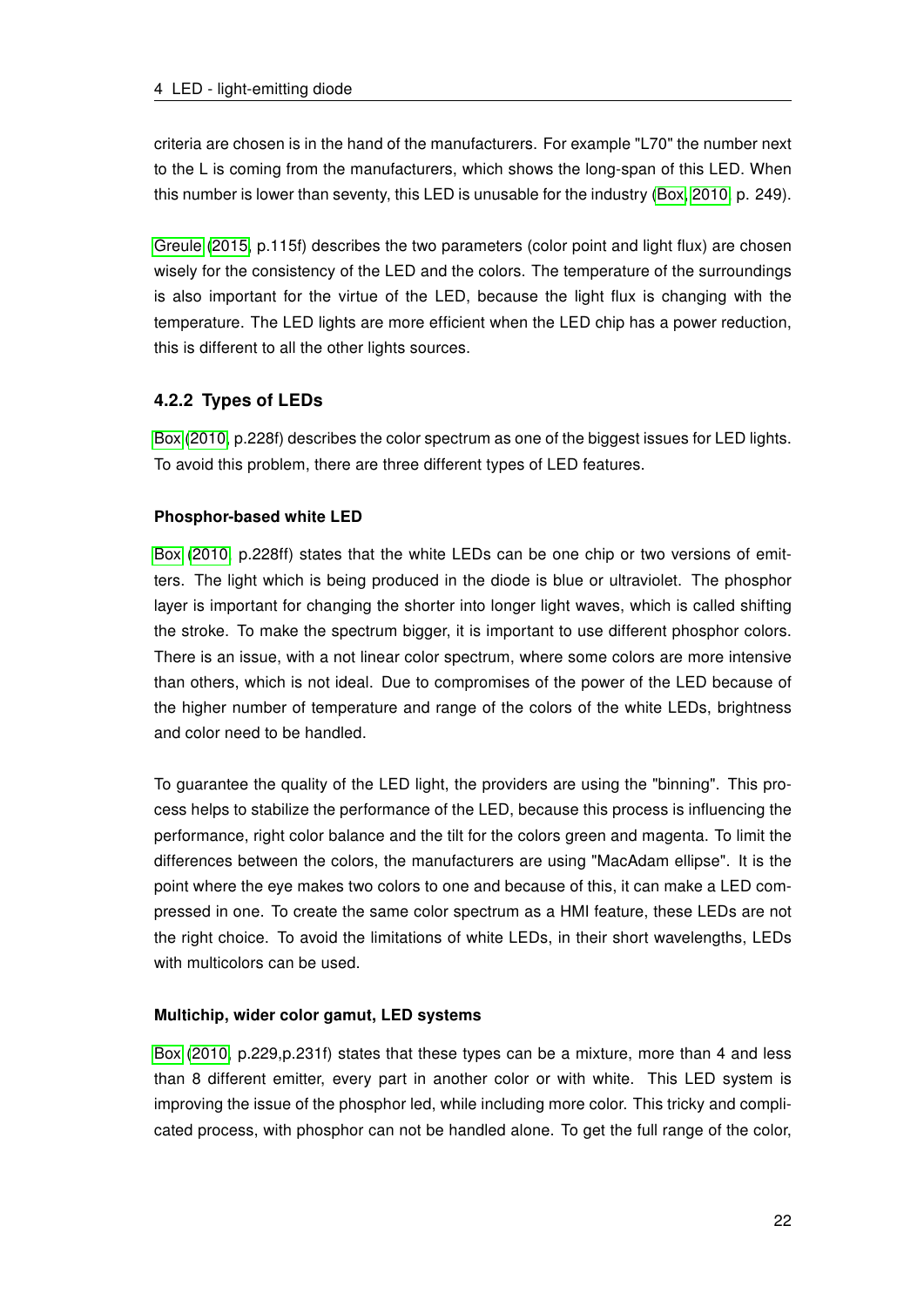a more chip system is the best way. The calved LEDs is one benefit of this system for the producer, to get the right colors out of this source. The shadow side of this solution is the insertion of luminosity.

#### RGB, RGBW or RGBAW

[Box \(2010\)](#page-42-4) claims that this kind of LED chips are now "white light", because of the pure colors of these chips and the fact that they deliver one color only. To create a colored light with RGB chips, the single colors (red, green, blue) are being mixed together in a controlled environment. The additive color space has millions of colors but not white. The not production of white light is a big problem for the RGB fixtures. To solve this issue the RGBW is created, to mix the main RGB colors and white. Not only RGBW is helping with this issue, also RGBA which includes amber, are trying to use the color space as efficiently as possible. To face this issue and to create a bigger color space for the LED color, some companies have created a bigger number of LED colors.

# <span id="page-28-0"></span>4.2.3 OLED- organic light emitting diode

[Greule \(2015,](#page-43-5) p.117f) states that there are two different kinds of OLEDs, semi-conducting polymers, synthetics and low-molecular connections, for instance "small molecules". The author describes the technology of the OLED, therefore, the anode stays in the position, where there are building holes and the cathode, which got injected. Those pieces are getting moved and both should clash at the emitter layer. The completion of this process is called exciton and in this process light and heat is set free. To control the color of the light, it is important to focus on the gap between the neutral and the excited-state of the elements. Also, the emitter has an impact on the color.

# <span id="page-28-1"></span>4.3 Working technique

[Dunker \(2014,](#page-43-1) p. 53) described a variety of advantages for the use of LED lights, such as the long lifespan, the stable construction, the low power drain, the fact that they are available as daylight and artificial light, they are dimable and the light is an efficient, soft and focused light. Because of the low energy use, the LED lights are flexible and mobile, due to the possibility of using the LEDs with batteries.

[Iain Marcks \(2017,](#page-43-6) p.40) wrote an article about the movie Mother!. The production has used a lot of LED features, the flexibility was necessary because of one location shot of this movie, to smoothly move this source to any place. For instance, the flexibility of the Skypanel in particular for the color controlling.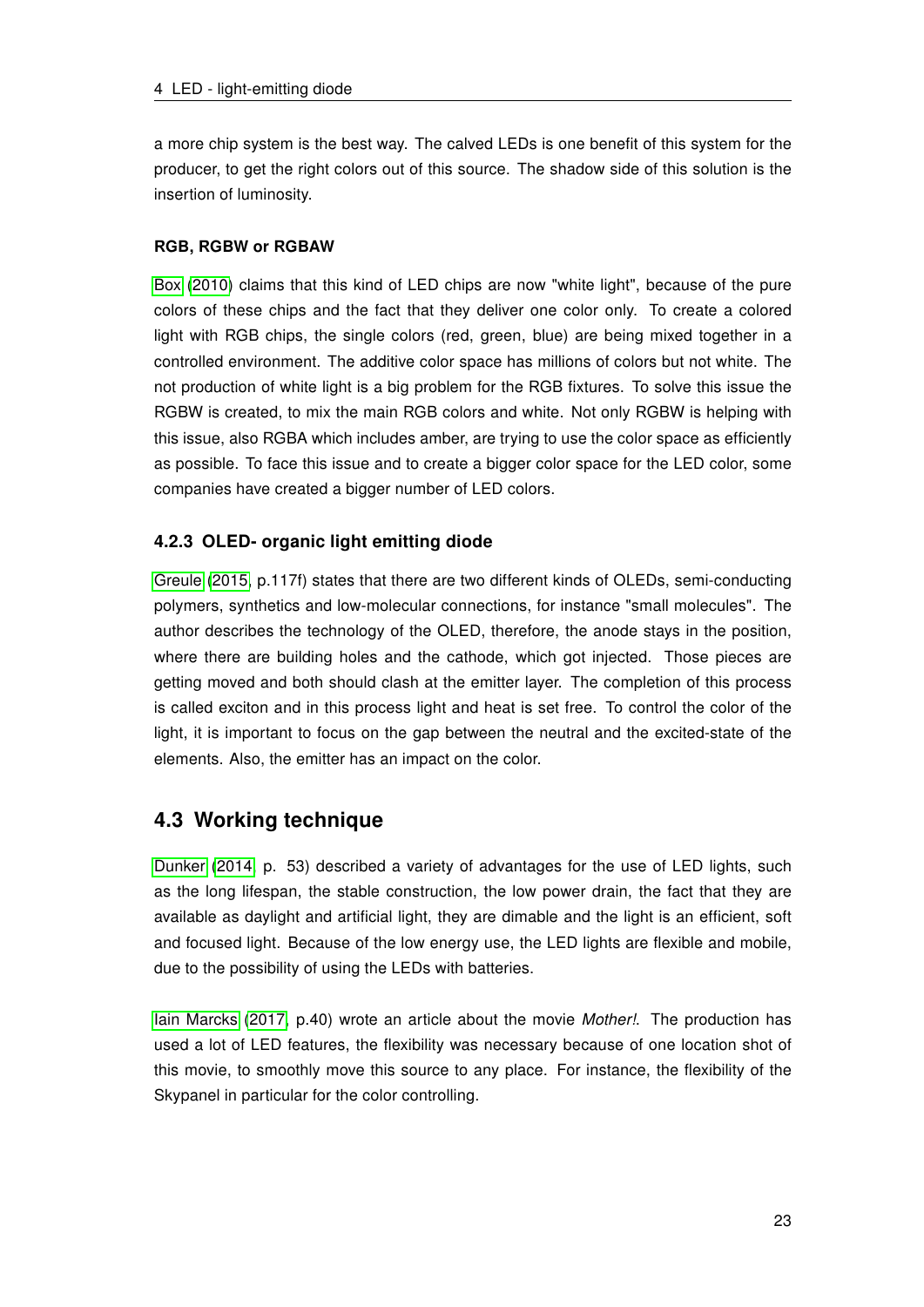The LEDs are a special case, because they are used for tungsten and daylight. Due to the use of both bulbs, this is called "Bi-color". Another handy specialty is the dimmer of the LED lamps, to reduce the intensity of the light [\(Brown, 2016,](#page-42-1) p.238ff).

[Iain Marcks \(2017,](#page-43-6) p.40) states that in the movie Mother! they produced for all visual light features (practicals) in the shot Asian paper lamps, as they where using a more colored ribbon of LEDs with more of a level streak.

[Christian Genzel \(2017,](#page-42-5) p.19) claims that the lighting in the flat set from the movie "Die Beste aller Welten", was next to the fluorescents light source, also LED features, because they had batteries and no cables.

# <span id="page-29-0"></span>4.4 Light fixtures

The first section gave a technological view on the LED source itself, this section is now showing the different kind of LED sources and lamps.

# <span id="page-29-1"></span>4.4.1 Good to know

#### CRI - Color Rendering Index

[Brown \(2016,](#page-42-1) p.238) defines the CRI as a classification for the light source, how good this source can recreate the colors of the sources in comparison with the natural source. Therefore, this index has a ranking, such as 90 or higher are needed for the film industry. Everything lower can not show the colors right.

[Mike Wood \(2010b,](#page-44-3) p.1-5) describes the CRI measure process, therefore, the light source gets lit on 14 samples of specified colors, the results are getting compared with the results of the same test with a light which functions as a reference. This measurement is not perfect, because this index shows only the color performance in a small part of the color range. This way of measurement is ideal for sources which are nearly similar to black body radiation.  $1$  The author also states that the CRI was not made for white light sources, such as LED light features, in particular for the "RGB LEDs" this method is doubtful. Because of color on the sample, these are not intensive enough for this test to work right.

#### **Alternatives**

[Jay Holben](#page-43-7) [\(2017,](#page-43-7) p.18-22) states that the "TLCI" ("Television Lighting Consistency Index") are using 24 colors on the color plot and this way is only measuring optimal for a digital

<span id="page-29-2"></span><sup>&</sup>lt;sup>1</sup>This light source is an ideal thermal-source, it is special because it can absorb and radiate really balanced [\(Schmidt, 2013,](#page-44-0) p.67).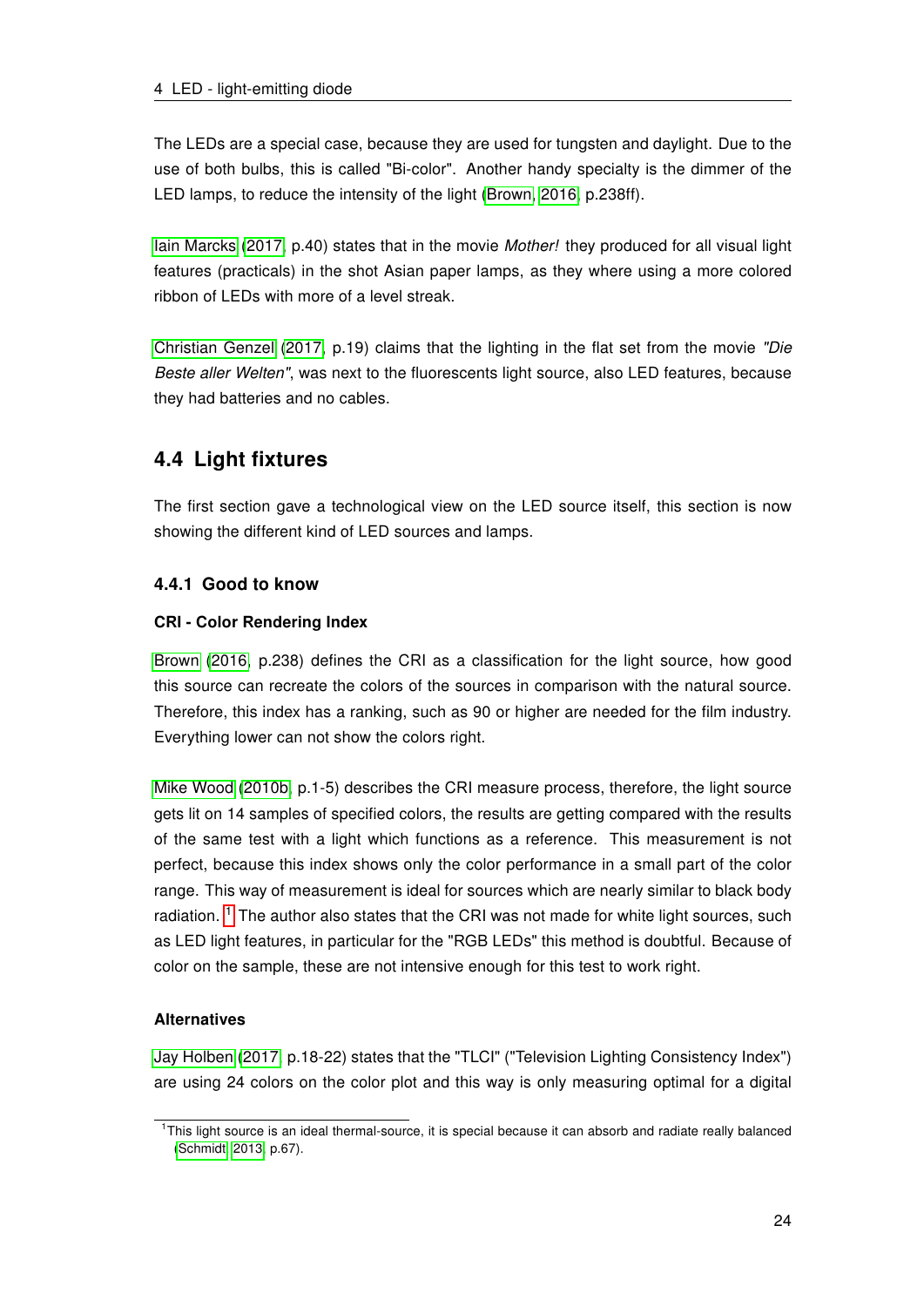camera sensor, therefore, this needs a particular standard. The author also mentions the "Color Quality Scale  $(CQS)^2$  $(CQS)^2$  and the Gamut Area Index (GAI)", this concepts were not really well developed. The "SSI spectral Similarity Index" was invented to scale the loyalty of the color for lights without a steady color range. This standard was intended to replace the inaccurate method (CRI) for the film industry. The companies only need to measure the outcome of the prismatic of the source, put this number into a scale and this result, which is a factor that is reliable. For instance is the number higher than ninety, the colors are well emulated, when this number is lower than seventy, this light can not handle the mimicry well.

# <span id="page-30-0"></span>4.4.2 LED lights

<span id="page-30-2"></span>[Brown \(2016,](#page-42-1) p.239) lists some of the advantages of the LED, such as the power usage, less heat, the size and the flexible usage, the handy rigging and the be charged with battery. Tungsten lamps normally produce 10 percent light and 90 percent heat.



Figure 4.3. Sola 6+ [\(Vitec Videocom, Inc., 2015\)](#page-44-4)

Figure [4.3](#page-30-2) shows the Sola 6+ from the company Litepanel.

[Landau \(2014,](#page-43-0) p.33f) states that the "Litepanel", was the first producer of LED light for the film industry. Another benefit is the running time, this source can hold until one half of a century. One big issue of the LEDs is the color, which can not handle the full range of the spectrum. This issue can be changed when using the full spectrum, some companies are working on it. LEDs with 5600K can work good with other light sources, the 3200K have issues with the reproduction of the colors. Because most LED sources have more than one core, they are producing more shadows, and therefore, a diffusion is really helpful but it reduces the beam of light.

<span id="page-30-1"></span> $2$ This scale is a measure system, also based on samples, metric with a single figure [\(Mike Wood, 2010a,](#page-43-8) p.1-5).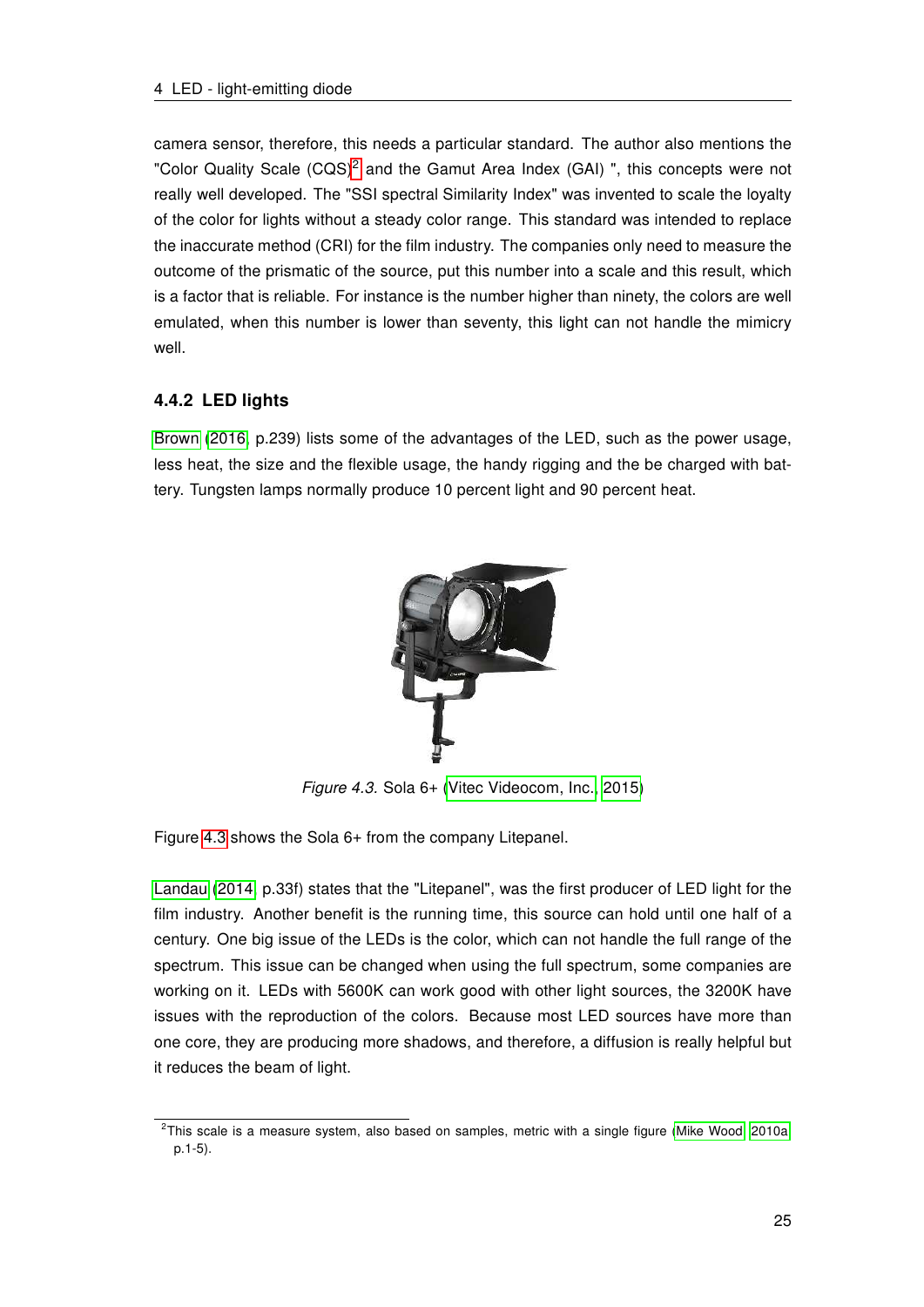# <span id="page-31-2"></span><span id="page-31-0"></span>4.4.3 Remote Phosphor LEDs



Figure 4.4. Cineo Remote Phosphor LEDs [\(Cineo Lighting, 2018\)](#page-42-6)

Figure [4.4](#page-31-2) shows the Cineo Remote Phosophor LED, with the name "TruColor".

[Brown \(2016,](#page-42-1) p.239) describes this kind of light is working with a clear surficial placed with a dip of phosphor. This method divides the phosphor into waves, which relates a clear separation for the base and thus, brings a "high-CRI white light". This kind of LED light does not have any change of color, in particular the color temperature. This is, because of the base, which stands in contrary to the standard white LED lights.

[Landau \(2014,](#page-43-0) p.34) defines "TruColor" as the first company, which made this LEDs with a cover made out of milk glass. This panel is producing the light, not the group of LEDs inside. The benefit is that there are not so many shadows because of the cover, this is a straight, soft lighting source. Since the panel lighting technology the companies can create sources with different phosphors to create the full range of the colors. Therefore, the colored panels can be mixed to get the right color spectrum and temperature. The life time is next to none, the production of heat benefits this source.

# <span id="page-31-1"></span>4.5 Varieties of Light features

This section gives an overview on light features, in the research process these light sources were the most used ones.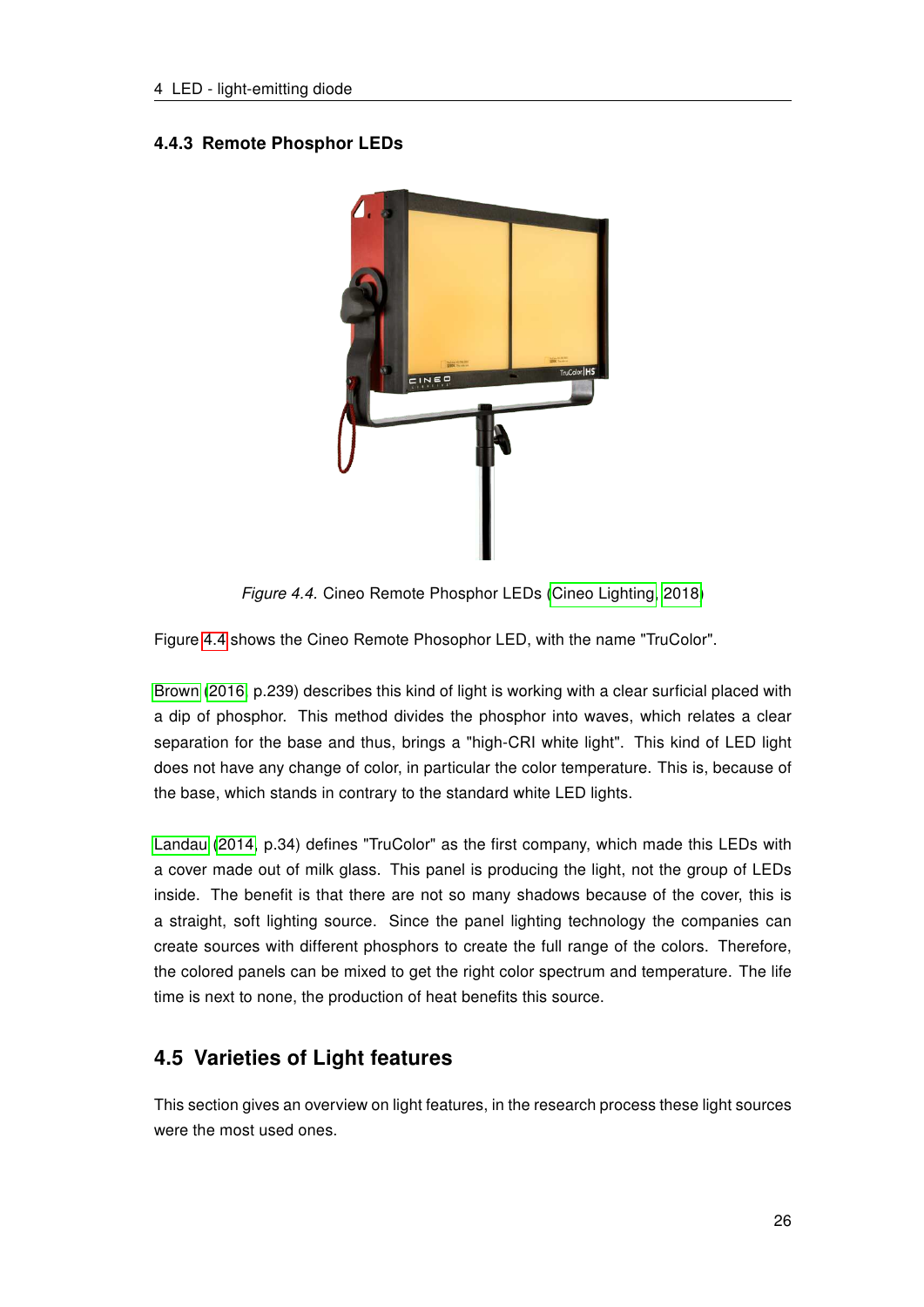The author is handling the movie "The Shape of Water", which was shot 85/15, with LEDs, such as "Kino Flo Celeb 401 and 201 units, and Arri Skypanel s60s" and other percentages with common features [\(Jean Oppenheimer, 2018,](#page-43-9) p.39).

This article was including also an interview with parts of the crew. Therefore, the author was asking Greig Fraser, ASC, ACS (Director of photographer), if they really only used LED lights for the whole movie "Rogue One". The answer was a confirmation with a same exceptional. The reasons were that they were saving money by reducing the power, handling of the wires and color changing feature for the lamps [\(Benjanin B with John D. Witmer,](#page-42-7) [2017,](#page-42-7) p.37).

# <span id="page-32-0"></span>4.5.1 Creamsource Sky

[Outsight Pty Ltd \(2018,](#page-44-5) p.1f) states that the Sky is a soft light feature. This feature has the full color range with a high performance source. Therefore, six machines work in combination with a noiseless cooling system in pipe form (Figure [4.5\)](#page-32-1). The benefit of this system is the color temperature, from "2,200K" up to "15,000K" with the control of the tilt between green and magenta, with "95" at the CRI between tungsten and daylight. Another benefit is the working field, it is build for water, wind and try mud. The light production of this system is really high, because of the out comings. This can be used for beauty shots while adapting a soft box. The head can supply 1,2kW power, also the company mentioned the possibility to dim this light.

<span id="page-32-1"></span>

Figure 4.5. Creamsource Sky [\(Outsight Pty Ltd, 2018,](#page-44-5) p.1)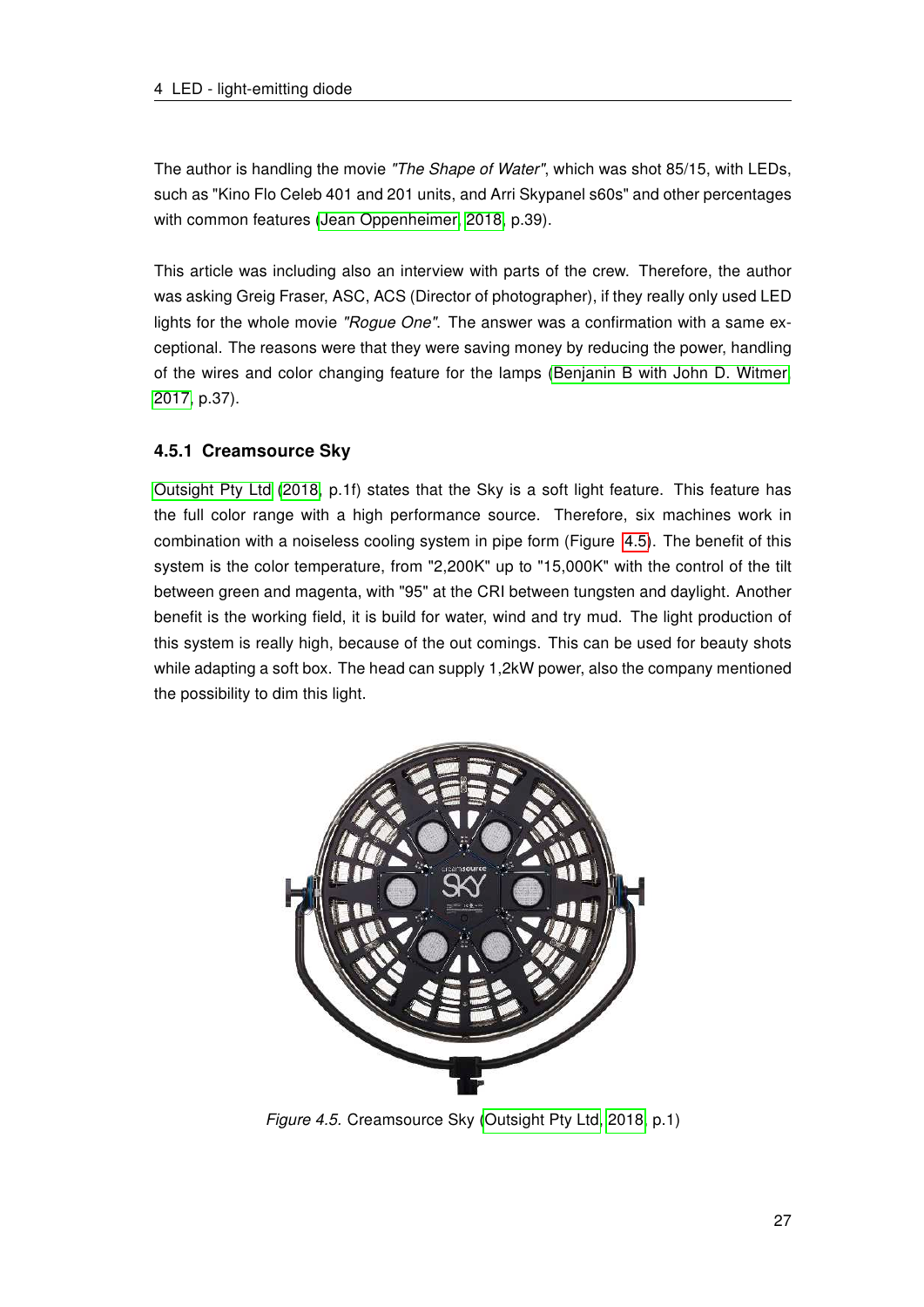### <span id="page-33-0"></span>4.5.2 Litegear LiteRibbon

[LiteGear \(2018\)](#page-43-10) shows four different types of the LiteRibbon for the different types of field. The "Cinema series" is light featuring a LED with phosphor. This is the newest version of the ribbons in this series, with an output that is full range and higher than the ancestor. Every model of this series has their benefits, from the nailed color range to the trustwor-thiness of the system. Such as the "chroma", which is producing color light. Figure [4.6,](#page-33-2) shows the Litegear LiteRibbon Cinema Series.

<span id="page-33-2"></span>

Figure 4.6. Litegear LiteRibbon Cinema Series [\(LiteGear, 2018\)](#page-43-10)

# <span id="page-33-1"></span>4.5.3 Kino Flo Celeb 401

[Kino Flo Lighting Systems \(1987a\)](#page-43-11) describes this light feature as a panel, which is a soft and weight light source with a mobile power support. The benefits of this system are the light, the color temperature, from "2700 to 6500 Kelvin", with a "CRI 95", no shifting of colors and a dimmer with no flickering problems. This system is in the same magnitude as the fluorescing light source, describes the company. More benefits are the features for this source, it is flexible and expandable, shown at Figure [4.7.](#page-33-3)

<span id="page-33-3"></span>

Figure 4.7. Kino Flo Celeb 401 [\(Kino Flo Lighting Systems, 1987a\)](#page-43-11)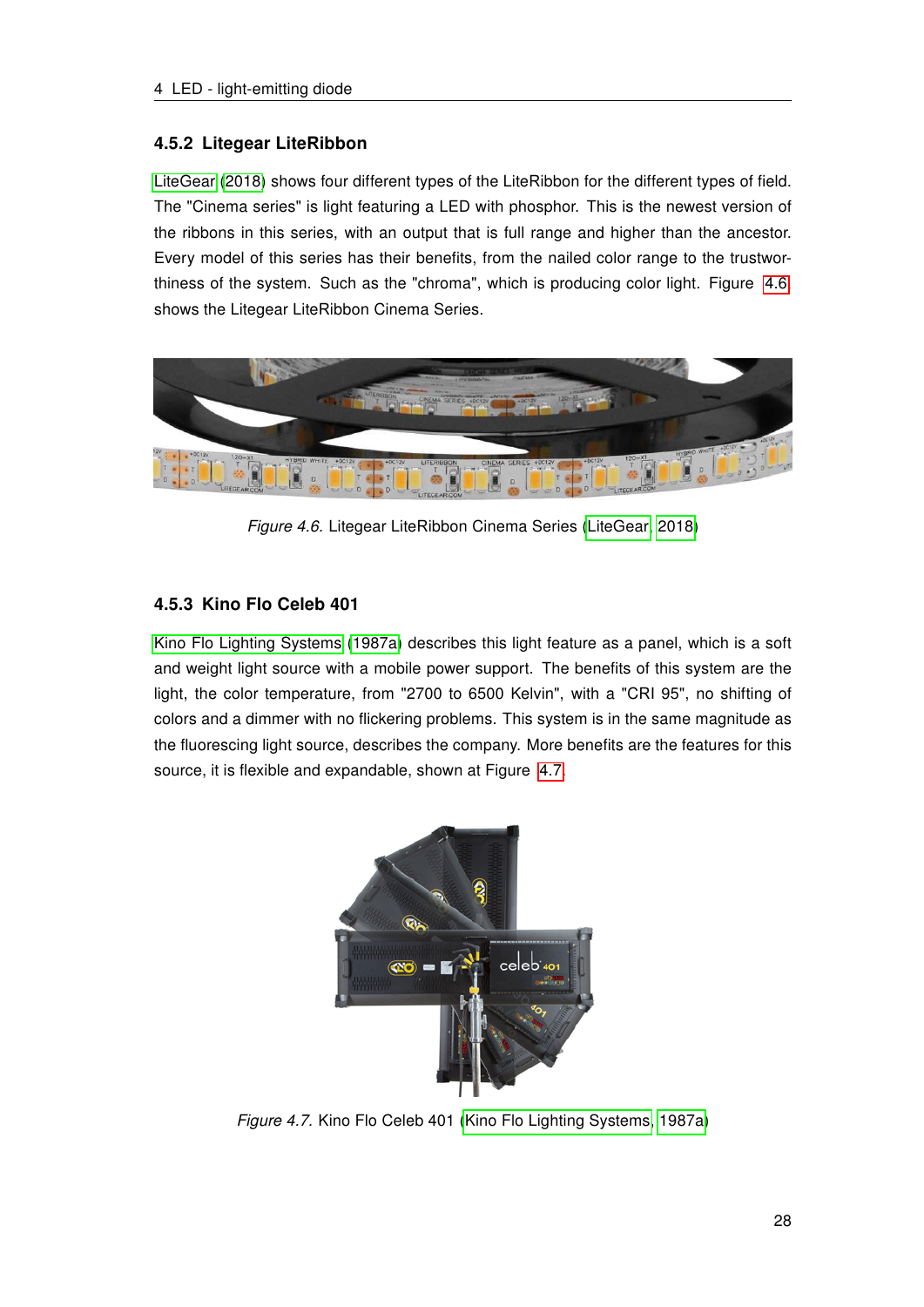#### <span id="page-34-0"></span>4.5.4 Digital Sputnik DS6

[Digital Sputnik \(2018a\)](#page-42-8) describes that this model of the LED is the biggest one, the output of this light is "600W". The size, the easy and uncomplicated handling of this light are the benefits of this system. Because the movement of the framing, a softbox can easily be adjusted. This system can be controlled by a phone app. This light feature is a framing with a LED with RGB, which can be dimmed and actuated by the standard control protocol. The color temperature of this system is "from 1,500K to 10,000K" and the control function of the shade and satiation of the colors. For tungsten they have a CQS of "85 (10%), 80(100%)" and for daylight "86 (10%), 82(100%)". Look at Figure [4.7,](#page-33-3) showing the DS6 with the 6 lamps and the ballast to control the unit.

<span id="page-34-2"></span>

Figure 4.8. Digital Sputnik DS6 [\(Digital Sputnik, 2018a\)](#page-42-8)

#### <span id="page-34-1"></span>4.5.5 ARRI SkyPanel s60

[Holshevnikoff \(2016,](#page-43-2) p.22f) describes that the ARRI SkyPanel has been invented as the soft light model. The color temperature of the SkyPanel (Figure [4.9\)](#page-35-2) is from 2800-10000K, it also has a color controlling system which can handle the issues with the color green. This painless system is able to control the colors with the controlling of the shade and satiation, temperature and tilt of green and magenta. It can be addressed with the standard control protocol.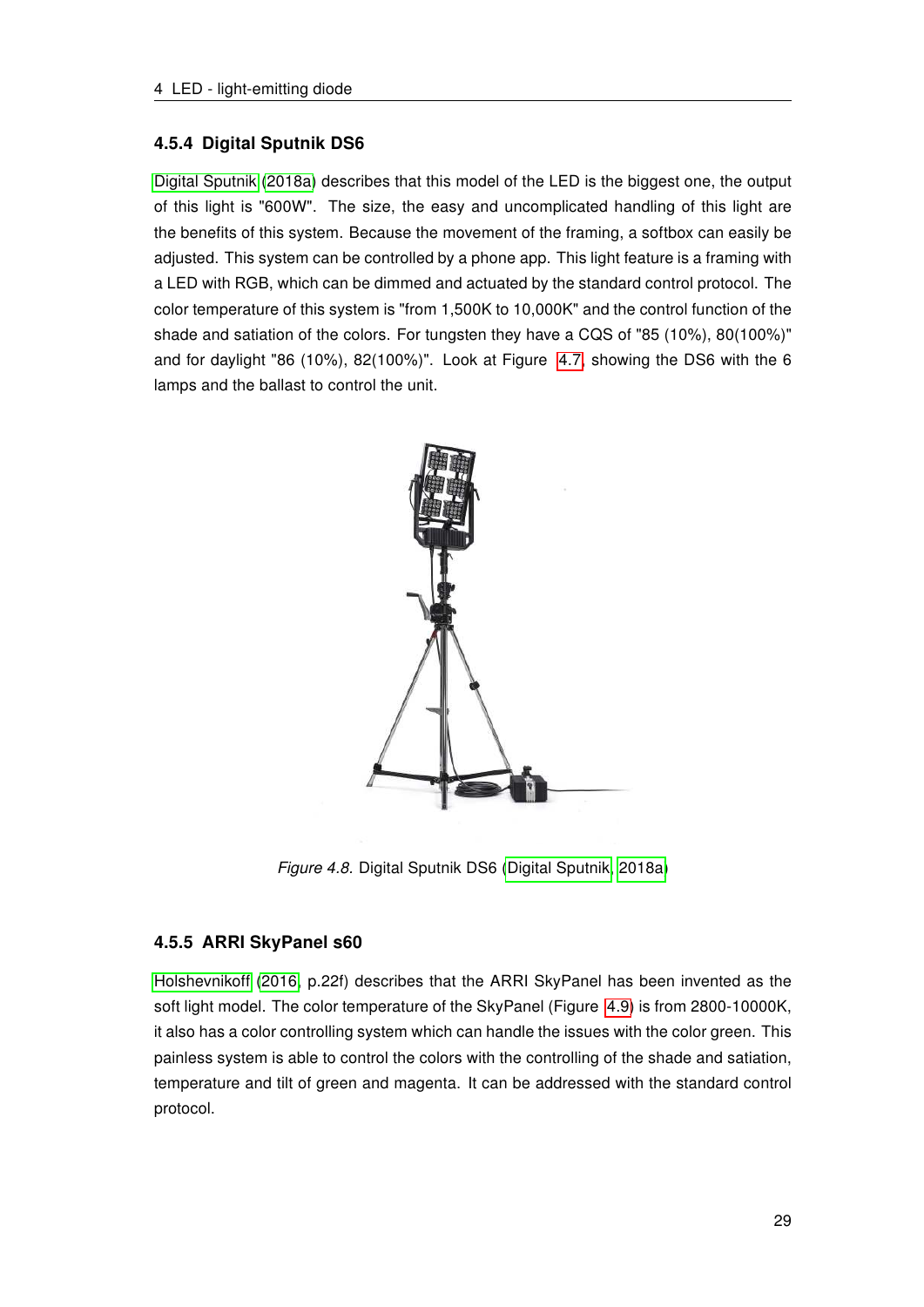<span id="page-35-2"></span>

Figure 4.9. ARRI SkyPanel S60-C [\(Holshevnikoff, 2016,](#page-43-2) p.23)

# <span id="page-35-0"></span>4.6 Other forms of light sources

This part of the paper is an excursion into the colorful, wide range of LED lights. During the research, I became aware of these species through their flexible use, efficient working or interesting application.

# <span id="page-35-1"></span>4.6.1 ReLamp

[Nic Divischek \(2017\)](#page-44-6) describes the ReLamp as a way to upgrade the existing light source, by placing new LED bulbs. In particular the author mentioned the halogen lights, which can get refreshed. This way old light features get new technological input.

[Visionsmith \(2018\)](#page-44-7) shows the benefits of the ReLamping system, such as the CRI of 98, with the company's own invented LEDs.The efficiency of this feature is much higher than for Halogen lamps and it is not producing heat. This fact is the reason why the company is working with lenses made out of acrylic, which gives a stronger beam of this source. The company also advertised with the special fitting of the light source and that there is no change of color while the lamp is dimmed.

<span id="page-35-3"></span>

Figure 4.10. ReLamp System [\(Visionsmith, 2018\)](#page-44-7)

Figure [4.10](#page-35-3) shows the different ReLamp systems of the company Visionsmith. This lamp can be used to upgrade old halogen lamps into LED light features.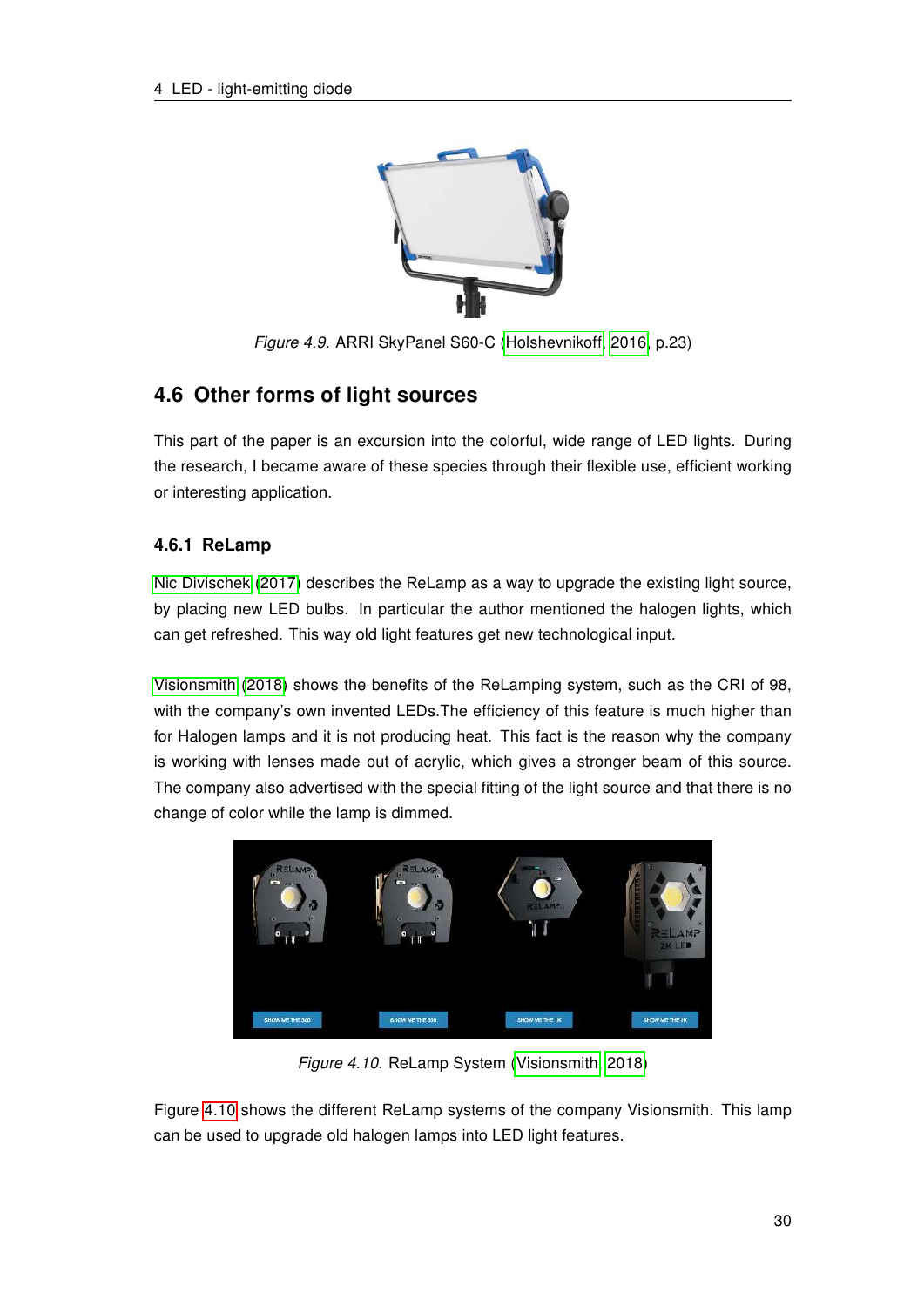### <span id="page-36-0"></span>4.6.2 Carpetlight

[Carpetlight \(2018\)](#page-42-9) defines their products as handy and really light LED features. On the website of the German company, they are showing six different sizes (Figure [4.11\)](#page-36-2) for handmade lighting carpets. This light feature is really flexible, because of the thinness ("<10mm") and the weight ("1.000g to 2.000 per m2"). It is also easy to fix, by taping or knotting this feature. The color temperature is "between 2.800K and 6000K" and the CRI "87 Ra" for red and for white "95 Ra or more". The company is advertising with a stable image without flickering even with higher frame rates. The performance of the lamp is dependent on the size of the light feature. This light feature can be controlled via DMX and manual, which also can be dimmed.

<span id="page-36-2"></span>

Figure 4.11. Carpetlight Models [\(Carpetlight, 2018\)](#page-42-9)

# <span id="page-36-1"></span>4.6.3 Digital Sputniks Voyager

[Digital Sputnik \(2018b\)](#page-43-12) describes the Vovager as a handy package, which is coming out of the prototyping phase to be one of the new kids in town. This feature is including the spring of light, mobile power support and the control system in this one water-resistant multi-tool. To control the light, the user only needs a PC or Mobile device and therefore, there is no need for special handling of the control system. The company tries to combine the elements of older generations of light features with the technology and knowledge to create a practical feature. The company is trying to get this light source financed, but until now there are only prototypes finished. Figure [4.12,](#page-36-3) shows the two different types of Voyagers, the 2ft and 4ft.

<span id="page-36-3"></span>

Figure 4.12. Digital Sputniks Voyager [\(Digital Sputnik, 2018b\)](#page-43-12)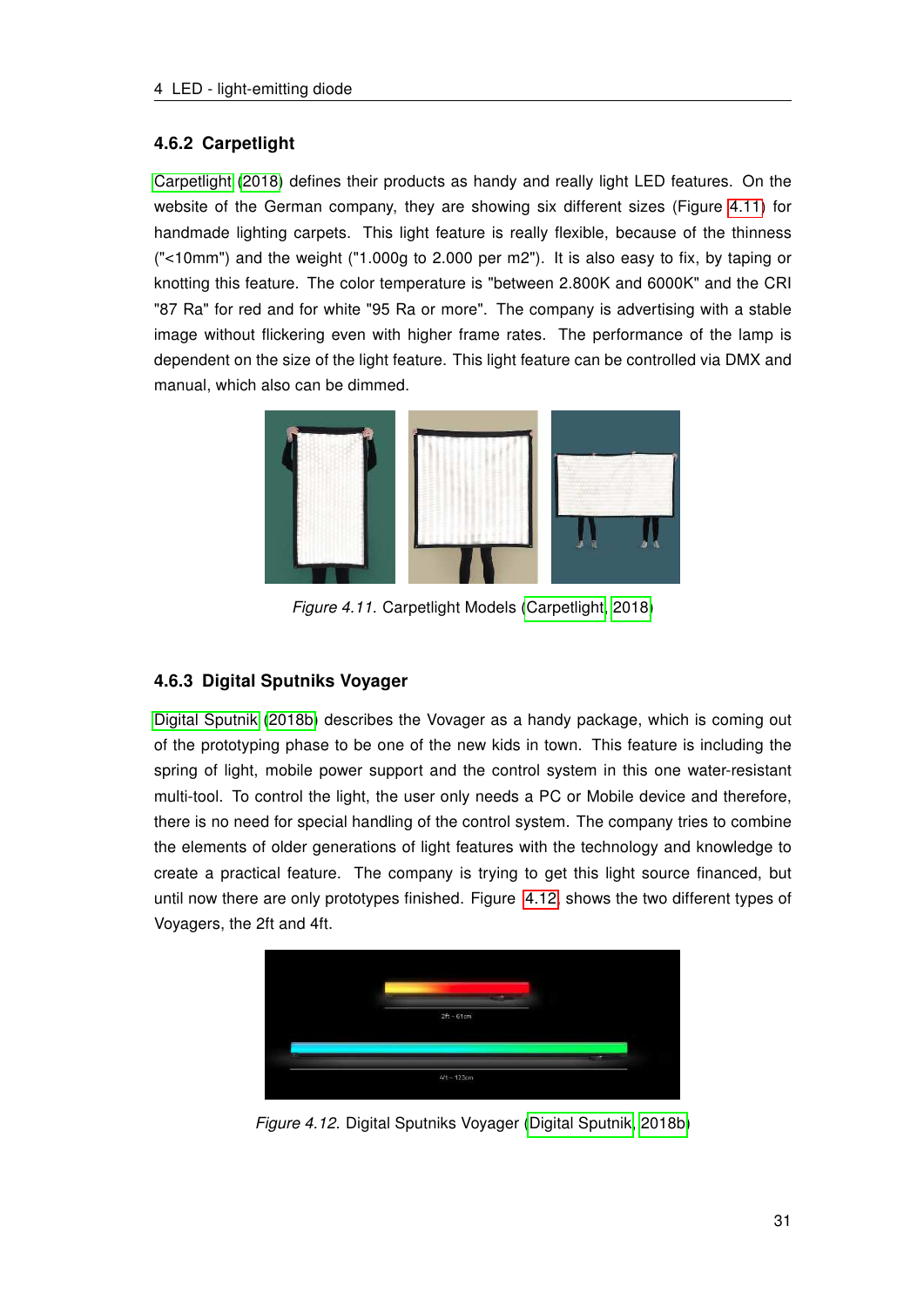# <span id="page-37-0"></span>5 Application of light

The last two chapters gave an overview on the theory of light in movies and LEDs, this chapter finally answers open questions and give an practical impression on the LEDs on sets and to get a state-of-the-art point of view.

# <span id="page-37-1"></span>5.1 Experts interview

During my research phase, I realized that my research question is too practical and too set oriented, to be found in books, because of the daily innovations. This is the reason why I approached some industry professionals, from Austria and the United States. Because of my semester abroad, I had the possibility to get some impressions from the US film industry as well as, different working processes in these two territories. I have used a combination of mail interviews and the articles in professional magazines, such as "Film & TV Kameramann" and "American Cinematographer".

#### <span id="page-37-2"></span>5.1.1 Why is it important to use LED lights on movie sets?

"I think that LED lights are another great option to have in your toolkit. I don't think they have replaced traditional units, but they have definitely given us another tool to play with." [\(Bianca Cline, 2018\)](#page-42-10)

[Bianca Cline \(2018\)](#page-42-10) states that this source is important because of the steadily amending and the worthwhile existing.

[Bianca Cline](#page-42-10) [\(2018\)](#page-42-10) states the interesting point of the LED light is this source is multifaceted, what is really adjuvant.

[Peter Zeilinger, ASC, BVK \(2018\)](#page-44-8) claims that the LED lights are not heavy, the system uses less energy, so they are really efficient. The saving of color correction gels is also a benefit. There is also not the problem of getting this system hot and the safety problem is nonexistent because of the current potential.

[Judd Hillman \(2018\)](#page-43-13) states the important fact about the LEDs light, is state-of-the-art and it replaces outdated light sources. The reasons are the easy correction of the colors and the control function of the light strength of the LEDs.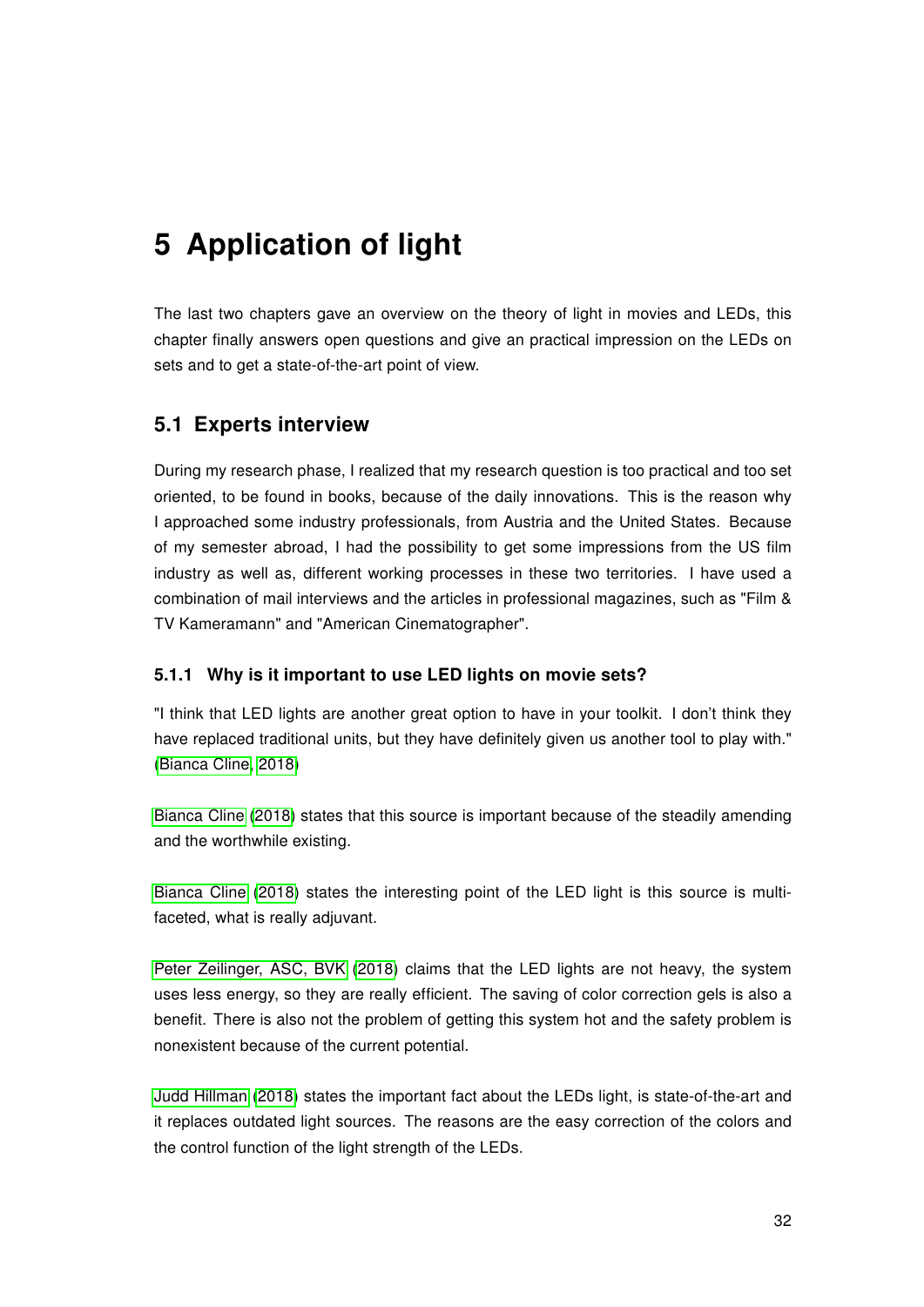### <span id="page-38-0"></span>5.1.2 What changes concerning the handling?

[Benjanin B with John D. Witmer](#page-42-7) [\(2017,](#page-42-7) p.33) describes that for the Movie "Rogue One", the camera team had used mostly LEDs. Such as "Digital Sputnik units, Creamsource fixtures from Outsight, LiteGear´s Lite Ribbon, and units from Arri Lighting." This light sources had some different functions on the set, the mounting on top, to get much power output and to set a colored light.

[Bianca Cline \(2018\)](#page-42-10) states that the handling improved in order of the size and form of these light sources. For instance, the use of light in a streaky form, can easily be concealed anywhere.

[Peter Zeilinger, ASC, BVK \(2018\)](#page-44-8) states that this light source is giving more creative possibilities, while influencing the color and the color temperature and not only affecting the concentration of light and shadows.

[Judd Hillman \(2018\)](#page-43-13) claims the biggest change of the work flow is the possibility to wish the colors in particular the temperature. Also the current drain is lower, for instance on a set, this can be structure with less lights.

### <span id="page-38-1"></span>5.1.3 What changes concerning the technology?

[Benjanin B with John D. Witmer \(2017,](#page-42-7) p.37) led the question with DOP Fraser on colors in combination with LEDs. Flexibility of color controlling of the LEDS, such as RGBW is the benefit Fraser is mentioning. He describes the time saving because not mounting a foil. Fraser's point was also that this system is making the handling easier, because the light setting can be made on set and not only on the monitor. There is one more dimension to be used as a tool. This tool can control every single color by itself.

[Peter Zeilinger, ASC, BVK \(2018\)](#page-44-8) states that the controlling systems via WIFI and Bluetooth are being in the ascendant.

[Bianca Cline \(2018\)](#page-42-10) claims that the weight of the LEDs in the field of the technology, which has change the flexibility for the lights, in contrast to the other light features. Because this can easily be placed on blankets, autos and humans, well using tape or lift them around.

[Judd Hillman \(2018\)](#page-43-13) states that he is working over 5 years ago, he mentioned the initial problem, such as the tenuous construction of the lights, the interpretation of colors and frequency, between light and camera could be some troubles.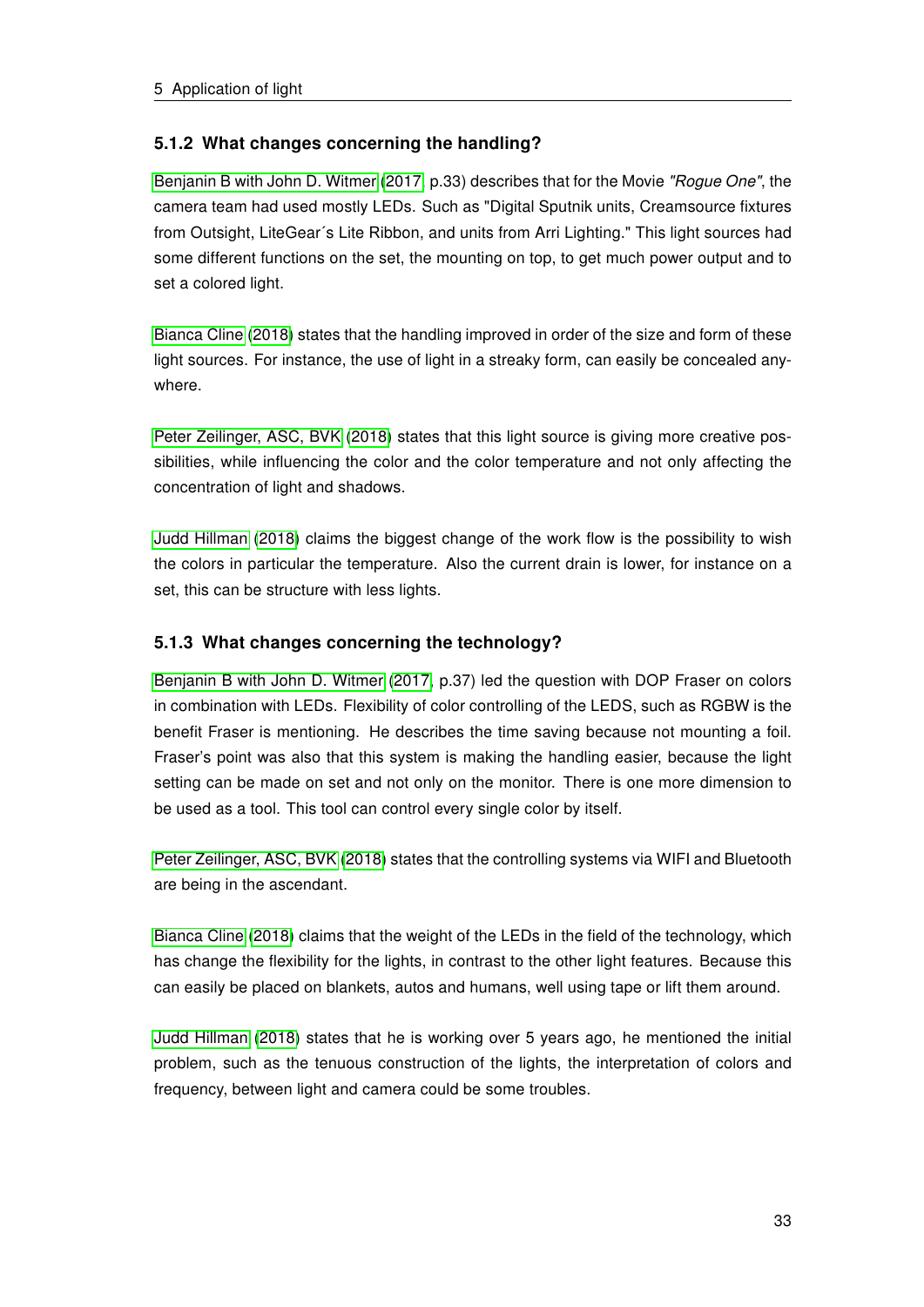### <span id="page-39-0"></span>5.1.4 What changes concerning the technique?

[Timo Landsiedel \(2017,](#page-44-9) p.20) describes that the first impression of the LED from Summerer (Director of photography of Netflix-Original-Serie"Dark"), was a skeptical view, because in his option you can see the quality of the light on the skin of the actors. The brownie points, he also mentions, are the saving of movie and time. He used two light sources, "Litemate" and "ARRI Skypanel". The first features benefits such as the flexible and quick versatility handling, for instance the feature fixed on a wall, with tape. The easy controlling of color and range of the color were the benefits for the second feature.

[Peter Zeilinger, ASC, BVK \(2018\)](#page-44-8) states the LED can be easily power with a battery or used in combination with a drone, this is only working with LED light features.

[Bianca Cline \(2018\)](#page-42-10) describe the control function of the programs is a benefit for the technique of this system, this is a possibility to program a chronology for the light well shooting a scene. Another point the LEDs have is to sham any kind of light, for instance a glow, to bias this effect of the light to the discretion. The camera can be dubbed with the light, to use them as kind of flashlight.

### <span id="page-39-1"></span>5.1.5 Advantages and disadvantages

[Peter Zeilinger, ASC, BVK \(2018\)](#page-44-8) states that the issues that the use of LEDS can have are using really strong light, these systems are too expensive and need an amount of energy which is too hight.

[Bianca Cline \(2018\)](#page-42-10) claims that the benefits for the LEDs is the handling is that you can place this feature in tiny places, such as cabinets and blankets. This flexibility of the system is one point, also the LED can be producing soft light, even when the light source is small, not comparable to other none LED light sources, there, it is only working when the source itself is soft.To understand a LED source is producing a hard light, but because of the number of source it is a soft light. Another significant point is the many sidedness, for instance on set using of different color, this control function is helping to economizing, to need less time and no foils, which is saving money. Not only well building phase the color controlling is really efficient, also well shooting the color changing is a supple tool.

[Peter Zeilinger, ASC, BVK \(2018\)](#page-44-8) mentions that LEDs are less noisy than HMI ballasts. The incandescent lamp is hotter and needs more energy but it is less noisy than LEDs.

[Bianca Cline \(2018\)](#page-42-10) claims the benefit of the LEDs in contrast to other light source, is the temperature of the source is low, because this feature is not producing much heat. This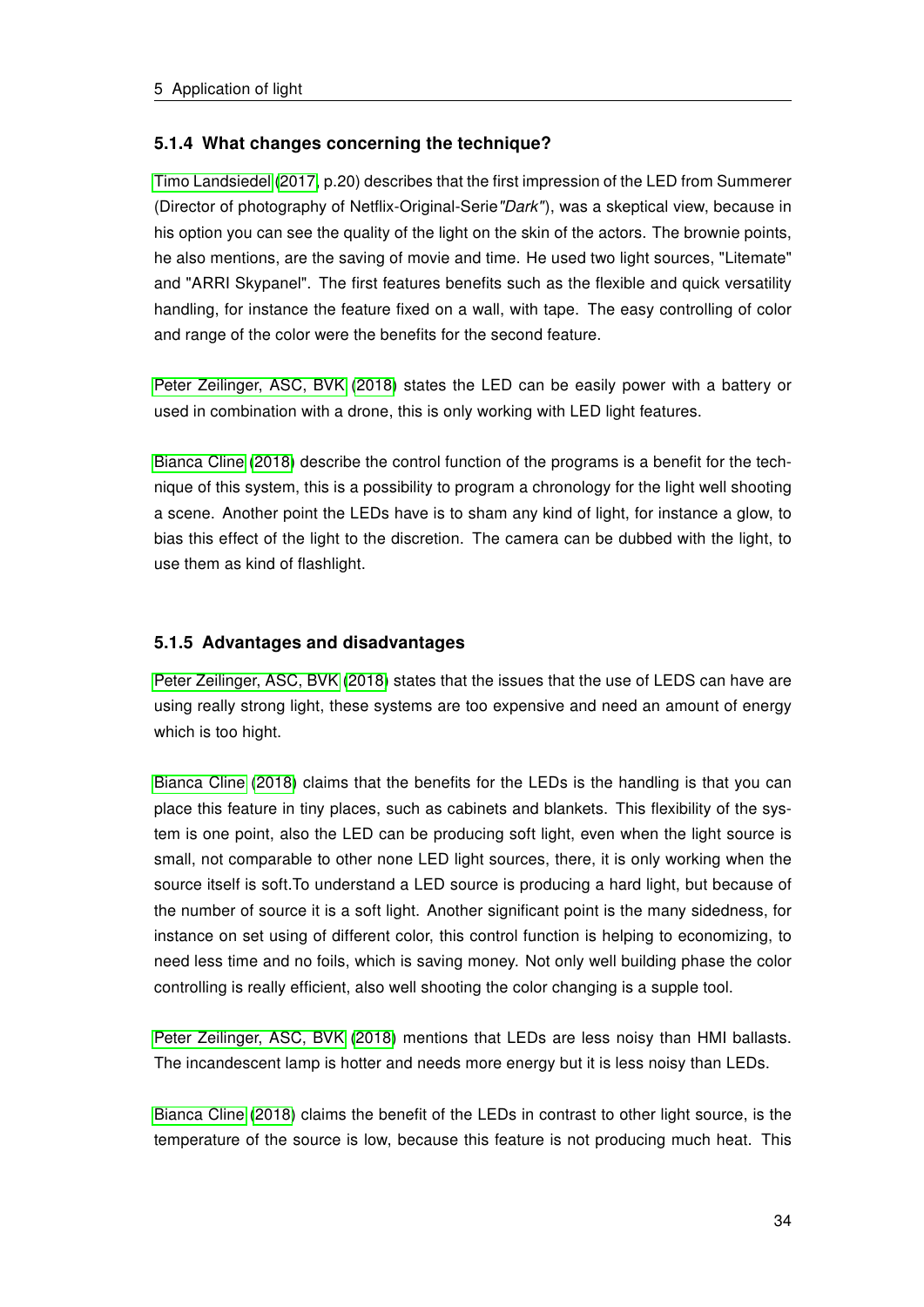function is a benefit for the working atmosphere on a set, for the talent. The quick and flexible position change of the source, without any trouble of safety.

[Peter Zeilinger, ASC, BVK \(2018\)](#page-44-8) states that the LED lights are flat and are spreading too much, this can be a issue for the imitation of the sun light. Because this light should really be a hard light and therefore, other light sources than LEDs should be used.

# <span id="page-40-0"></span>5.1.6 Handling of colors

[Peter Zeilinger, ASC, BVK \(2018\)](#page-44-8) states that the Digital Sputnik is handling the spectrum, while emitting only those wavelengths that the senor can handle, so it is not a missing spectrum.

[Bianca Cline \(2018\)](#page-42-10) defines the improve of the output of colors was amended, for instance the reduction the excess of green as a color aspect of this light source. Now the real colors and the reduction of the color, the improvement have convinced.

[Judd Hillman \(2018\)](#page-43-13) describe the change because of the bicolor aspect of the LEDs as significantly. Therefore he mentioned the avoiding of using gels or other light source because of the changing radical the colors.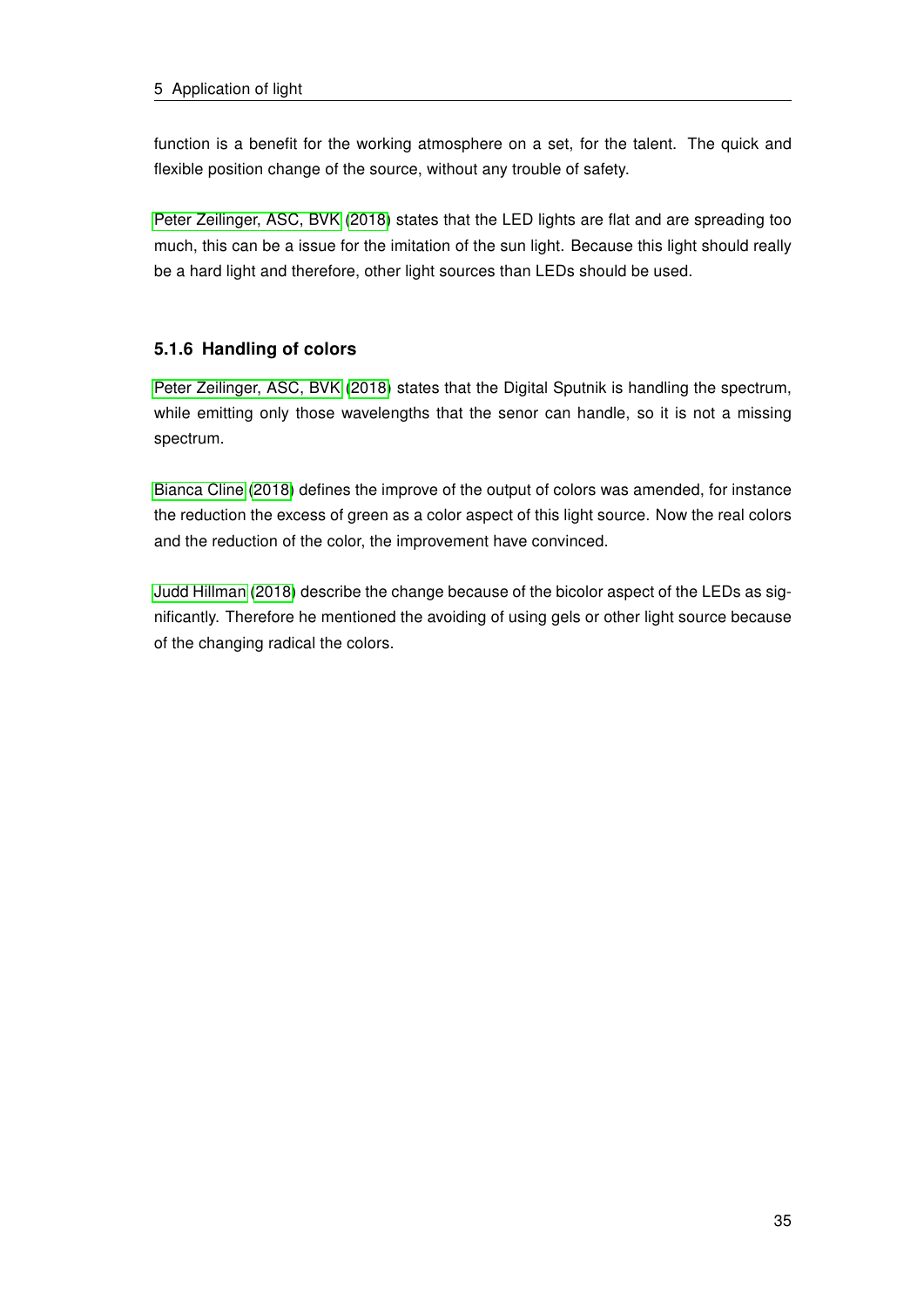# <span id="page-41-0"></span>6 Conclusion

To begin with the conclusion, it has to be mentioned that the topic light in movies is huge. The first part is the light in general, secondly the LEDs and the third part are interviews and article from experts for the application of the LED. This part is quiet revealing, to answer the research question,"Why is it important to use LED lights on movie sets and what changes concerning the handling, technology and technique?" and to clear some other open points.

It is to say, that the LEDs have found they place in the film industry, because of the easy and flexible using of this sources, the weight, the color controlling function and all the other benefits for this system. The LED manufactures are constantly trying to sought solutions to improve the current technology, and to increase the quality of the light, make the work flow better and to advance the technique, to save money, power, gels and time.

The film industry has been using light for many decades now and there are many ways, understandings and uses of light, which would go beyond the scope of this bachelor thesis. After carefully weighing up the arguments, it can said that the comparison of the systems is not really significant, because every light source has there eligibility and the important fact is to know, how to use it and why it is the choice.

Undoubtedly, there are some points, questions or parts which were not considered in this research paper, there where mention in the concept of this paper, but due to the fact that the coverage of this paper is not big enough and/or there are no sources which cover the points, at this time. That can be recommend for future research. Such as "the light setting for different genres and the change of light","the change of framing, the use of perspective and the point-of-view due to technological innovations" or "Light and how to setting the light, a theoretical and practical view".

Finally, it can be said, that light is not light. This is an obvious conclusion but sometimes the comprehension of the obvious makes it different. From my point of view the theoretical aspects and understanding are really important. The combination of researching and the practical usage of the light as a cinematography tool, during my exchange semester at Utah Valley University, help me to get a better knowledge for this tool, which I will expand.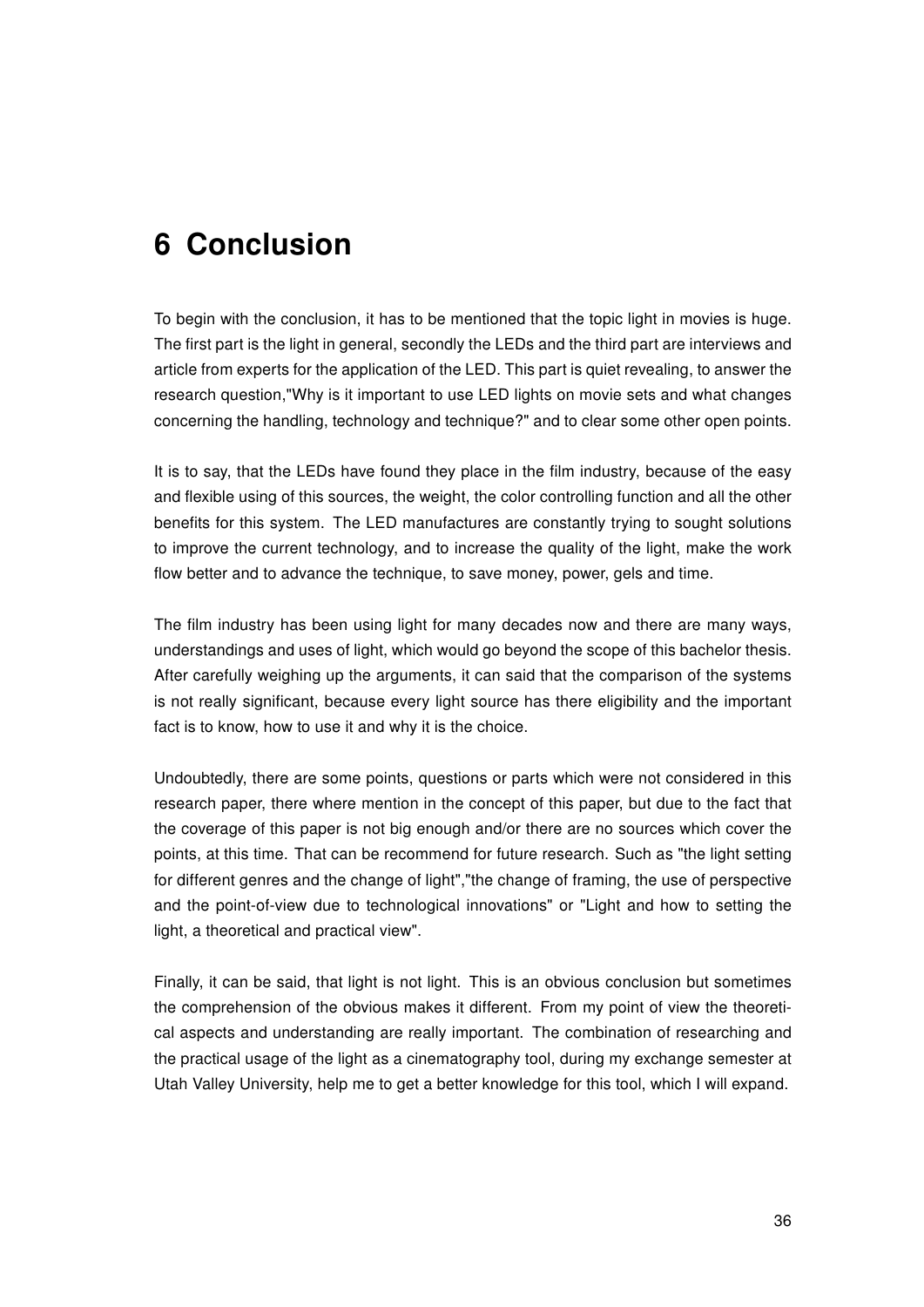# Bibliography

- <span id="page-42-2"></span>ARRI (2017a). ARRI Group: AS 18 - DISCONTINUED. Retrieved February 18, 2018, from [http://www.arri.com/lighting/daylight/arrisun\\_discontinued/as\\_18\\_](http://www.arri.com/lighting/daylight/arrisun_discontinued/as_18_discontinued/) [discontinued/](http://www.arri.com/lighting/daylight/arrisun_discontinued/as_18_discontinued/).
- <span id="page-42-3"></span>ARRI (2017b). ARRI Group: M18. Retrieved February 18, 2018, from [http://www.arri.](http://www.arri.com/lighting/m_series/products/m18/) [com/lighting/m\\_series/products/m18/](http://www.arri.com/lighting/m_series/products/m18/).
- <span id="page-42-7"></span>Benjanin B with John D. Witmer (2017). Rebel Assault. American Cinematographer, Vol. 98(No. 2):30 – 53. An International Publication of the ASC.
- <span id="page-42-10"></span>Bianca Cline (2018). Mail Interview about the use of LEDs on set. Bianca Cline is an american cinematographer. She working in Salt Lake City (USA). This is her website: <http://biancaclinedp.com/>.
- <span id="page-42-4"></span>Box, H. C. (2010). Set lighting technician's handbook: film lighting equipment, practice, and electrical distribution. Focal Press, Amsterdam Boston, MA, 4th ed edition. OCLC: ocn551198557.
- <span id="page-42-0"></span>Brown, B. (2008). Motion picture and video lighting. Elsevier/Focal Press, Amsterdam ; Boston, 2nd ed., new ed edition. OCLC: ocm86117483.
- <span id="page-42-1"></span>Brown, B. (2016). Cinematography: theory and practice ; imagemaking for cinematographers and directors. Routledge, New York London, third edition edition.
- <span id="page-42-9"></span>Carpetlight (2018). Carpetlight ::: Home. Retrieved February 12, 2018 , from [https:](https://www.carpetlight.com/) [//www.carpetlight.com/](https://www.carpetlight.com/).
- <span id="page-42-5"></span>Christian Genzel (2017). Zwei Kameraleute, eine Vision. Film & TV Kamera, 66.Jahrgang/8095(5/2017):16–21. Fachmagazin für Bild, Ton, Schnitt.
- <span id="page-42-6"></span>Cineo Lighting (2018). Remote Phosphor LED Lights from Cineo Lighting (4k Shooter January 2015) - Cineo Lighting. Retrieved February 18, 2018, from [https://www.cineolighting.com/](https://www.cineolighting.com/remote-phosphor-led-lights-from-cineo-lighting-4k-shooter-january-2015-2/) [remote-phosphor-led-lights-from-cineo-lighting-4k-shooter-january-2015-2/](https://www.cineolighting.com/remote-phosphor-led-lights-from-cineo-lighting-4k-shooter-january-2015-2/).
- <span id="page-42-8"></span>Digital Sputnik (2018a). DS6 frame set – Digital Sputnik. Retrieved February 18, 2018, from <https://www.digitalsputnik.com/product/ds6-frame-set/>.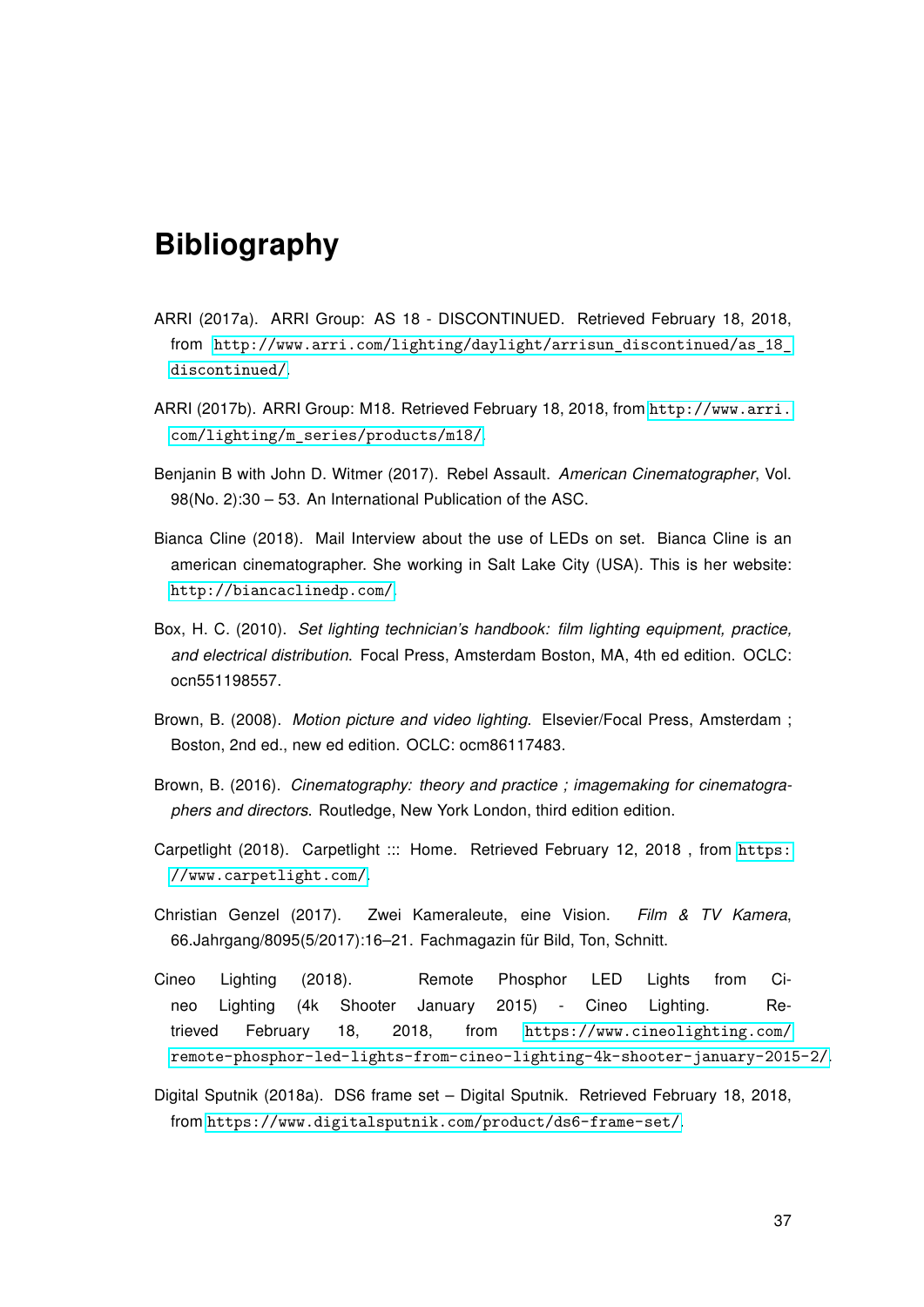- <span id="page-43-12"></span>Digital Sputnik (2018b). Voyager – Digital Sputnik. Retrieved February 12, 2018 , from <https://www.digitalsputnik.com/voyager/>.
- <span id="page-43-1"></span>Dunker, A. (2014). "Die chinesische Sonne scheint immer von unten": Licht- und Schattengestaltung im Film. Number 47 in Praxis Film. UVK-Verl.-Ges, Konstanz, 6., überarb. aufl edition. OCLC: 878970549.
- <span id="page-43-5"></span>Greule, R. (2015). Licht und Beleuchtung im Medienbereich. Medien. Hanser, München. OCLC: 895019840.
- <span id="page-43-2"></span>Holshevnikoff, B. (2016). ARRI lighting handbook 2016.pdf. Retrieved March 25, 2017, from [https://www.arri.com/?eID=registration&file\\_uid=15307](https://www.arri.com/?eID=registration&file_uid=15307).
- <span id="page-43-6"></span>Iain Marcks (2017). A New Testament. American Cinematographer, Vol. 98(No. 11):30 – 45. An International Publication of the ASC.
- <span id="page-43-7"></span>Jay Holben (2017). The Fault in Your CRIs. American Cinematographer, Vol.98(No. 8):18– 22. An International Publication of the ASC.
- <span id="page-43-9"></span>Jean Oppenheimer (2018). Love on the Run. American Cinematographer, Vol. 99(No.1):36– 53. An International Publication of the ASC.
- <span id="page-43-13"></span>Judd Hillman (2018). Mail Interview about the use of LEDs on set. Judd Hillman is since 25 years in the movie industry, currently he is working on Disney´s TV Show "ANDI MACK" in Salt Lake City (USA), as a Best Boy Electric.
- <span id="page-43-11"></span>Kino Flo Lighting Systems (1987a). Celeb 401 DMX. Retrieved February 17, 2018, from [https://www.kinoflo.com/Products%20Button/LED/Celeb%20400%](https://www.kinoflo.com/Products%20Button/LED/Celeb%20400%20DMX/Celeb400_DMX.html) [20DMX/Celeb400\\_DMX.html](https://www.kinoflo.com/Products%20Button/LED/Celeb%20400%20DMX/Celeb400_DMX.html).
- <span id="page-43-4"></span>Kino Flo Lighting Systems (1987b). Snapbag. Retrieved February 15, 2018 , from [https:](https://www.kinoflo.com/Products%20Button/LED/Snapbag/Snapbag.html) [//www.kinoflo.com/Products%20Button/LED/Snapbag/Snapbag.html](https://www.kinoflo.com/Products%20Button/LED/Snapbag/Snapbag.html).
- <span id="page-43-3"></span>Kino Flo Lighting Systems (1987c). Welcome to Kino Flo Lighting Systems. Retrieved February 15, 2018 , from [https://www.kinoflo.com/index%20Pages/index\\_1\\_10/](https://www.kinoflo.com/index%20Pages/index_1_10/9.html) [9.html](https://www.kinoflo.com/index%20Pages/index_1_10/9.html).
- <span id="page-43-0"></span>Landau, D. (2014). Lighting for cinematography: a practical guide to the art and craft of lighting for the moving image. CineTech guides to the film crafts. Bloomsbury, London; New York, USA.
- <span id="page-43-10"></span>LiteGear (2018). LiteRibbon - LITEGEAR. Retrieved February 17, 2018, from [http://](http://www.litegear.com/product/literibbon/) [www.litegear.com/product/literibbon/](http://www.litegear.com/product/literibbon/).
- <span id="page-43-8"></span>Mike Wood (2010a). Protocol Spring 2010 - CRI 2 CQS.pdf. Retrieved January 25, 2018, from <https://www.mikewoodconsulting.com/articles.htm>.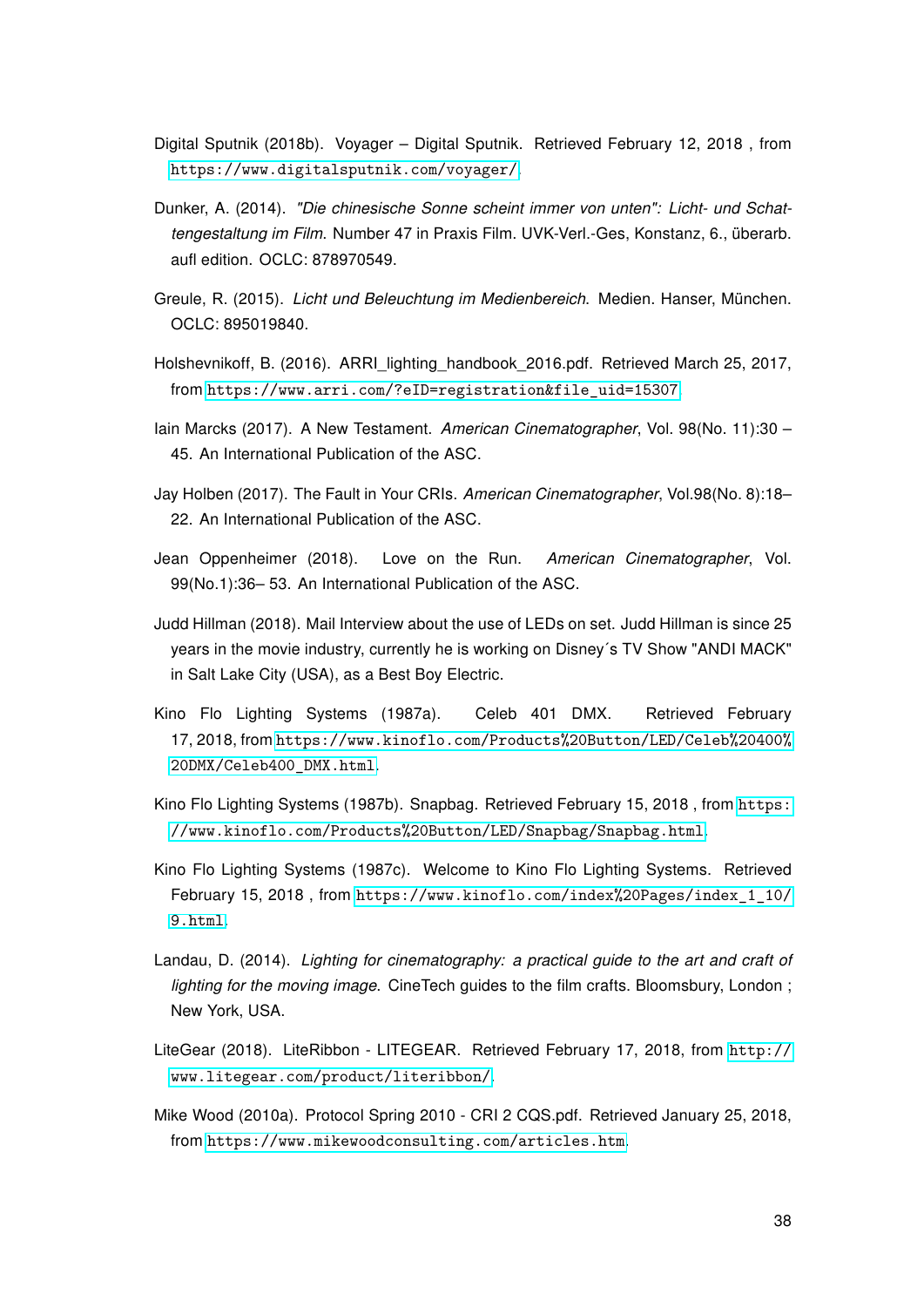- <span id="page-44-3"></span>Mike Wood (2010b). Protocol Winter 2010 - CRI 1.pdf. Retrieved January 25, 2018, from <https://www.mikewoodconsulting.com/articles.htm>.
- <span id="page-44-2"></span>Mole-Richardson Co. (2018a). 1000 Watt Molequartz Molepar | Mole-Richardson Company. Retrieved February 15, 2018 , from [http://mole.com/products/view/](http://mole.com/products/view/mole-pars/1000_Watt_Molequartz_Molepar) [mole-pars/1000\\_Watt\\_Molequartz\\_Molepar](http://mole.com/products/view/mole-pars/1000_Watt_Molequartz_Molepar).
- <span id="page-44-1"></span>Mole-Richardson Co. (2018b). 10000 Watt Molequartz Baby Tener Solarspot | Mole-Richardson Company. Retrieved February 15, 2018 , from [http:](http://mole.com/products/view/baby-fresnels/10000_Watt_Molequartz_Baby_Tener_Solarspot) //mole.com/products/view/baby-fresnels/10000 Watt Molequartz Baby Tener Solarspot.
- <span id="page-44-6"></span>Nic Divischek (2017). A Look at ReLamp - An LED Replacement for Halogen Lights | cinema5d. Retrieved February 12, 2018, from [https://www.cinema5d.com/](https://www.cinema5d.com/relamp-led-replacement-halogen-lights/) [relamp-led-replacement-halogen-lights/](https://www.cinema5d.com/relamp-led-replacement-halogen-lights/).
- <span id="page-44-5"></span>Outsight Pty Ltd (2018). Creamsource\_sky2.pdf. Retrieved February 17, 2018, from [https://outsight.com.au/wp-content/uploads/2016/11/Creamsource\\_Sky2.](https://outsight.com.au/wp-content/uploads/2016/11/Creamsource_Sky2.pdf) [pdf](https://outsight.com.au/wp-content/uploads/2016/11/Creamsource_Sky2.pdf).
- <span id="page-44-8"></span>Peter Zeilinger, ASC, BVK (2018). Mail Interview about the use of LEDs on set. Peter Zeilinger is an austrian cinematographer, director, writer, filmmaker, editor, VFX artist, drone pilot. He is working over twenty years with Werner Herzog, as a cinematographer. This is his website and the source for the introduction of him. <www.zeitlinger.camera>.
- <span id="page-44-0"></span>Schmidt, U. (2013). Professionelle Videotechnik: Grundlagen, Filmtechnik, Fernsehtechnik, Geräte- und Studiotechnik in SD, HD, DI, 3D. Springer Vieweg, Berlin, 6. aufl edition. OCLC: 856862072.
- <span id="page-44-9"></span>Timo Landsiedel (2017). Dunkel reicht nicht. Film & TV Kamera, 67. Jahrgang/ 8095(1- 2.2018):16–20. Fachmagazin für Bild, Ton, Schnitt.
- <span id="page-44-7"></span>Visionsmith (2018). Xum 7 Inch LED Fresnel - Visionsmith. Retrieved February 12, 2018, from <http://visionsmith.com/xum7/?v=fa868488740a>.
- <span id="page-44-4"></span>Vitec Videocom, Inc. (2015). Sola 6+ Daylight Fresnel - LED Lighting & Accessories - Litepanels. Retrieved February 18, 2018, from [http://www.litepanels.com/en-US/](http://www.litepanels.com/en-US/Shop/products/led-lighting-sola-6-plus) [Shop/products/led-lighting-sola-6-plus](http://www.litepanels.com/en-US/Shop/products/led-lighting-sola-6-plus).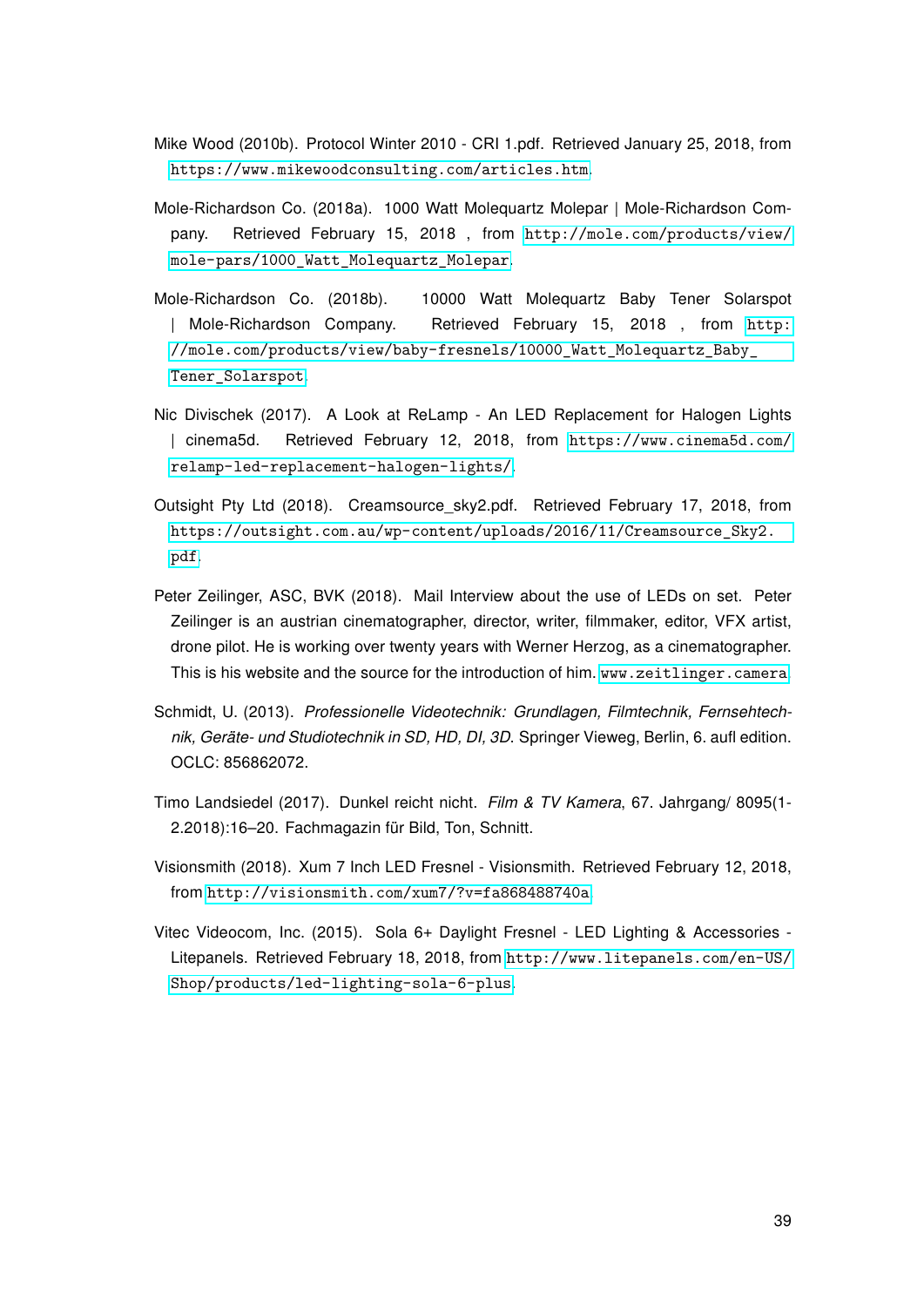# List of Figures

| 3.1 | The reflection of energy is processed in the brain and results in a color.                  |                  |
|-----|---------------------------------------------------------------------------------------------|------------------|
|     |                                                                                             | 3                |
| 3.2 |                                                                                             | 5                |
| 3.3 | A spot meter and a incident meter (Dunker, 2014, p.157).                                    | 6                |
| 3.4 | Scale of the Color Temperature (Landau, 2014, p.12).                                        | $\overline{7}$   |
| 3.5 | Relation between the distance and the intensity of the light (Dunker, 2014,                 |                  |
|     |                                                                                             | 7                |
| 3.6 |                                                                                             | 8                |
| 3.7 |                                                                                             | 9                |
| 3.8 | Three point light (Landau, 2014, p.48) $\ldots \ldots \ldots \ldots \ldots \ldots \ldots$   | $\boldsymbol{9}$ |
| 3.9 | Lighting definition (Brown, 2016, p.270) $\ldots \ldots \ldots \ldots \ldots \ldots \ldots$ | 9                |
|     | 3.10 Hard and Soft lighting (Holshevnikoff, 2016, p.7).                                     | 10               |
|     |                                                                                             | 12               |
|     | 3.12 Chicken Coop Lighting (Brown, 2016, p.241)                                             | 12               |
|     | 3.13 Kino Flo 4 Bank (Kino Flo Lighting Systems, 1987c)                                     | 15               |
|     | 3.14 Mole-Richardson Fresnel Baby (Mole-Richardson Co., 2018b)                              | 16               |
|     |                                                                                             | 17               |
|     |                                                                                             | 18               |
|     | 3.17 Mole-Richardson PAR (Mole-Richardson Co., 2018a)                                       | 18               |
|     | 3.18 Kino Flo Snapbag is a sofbox(Kino Flo Lighting Systems, 1987b).                        | 19               |
| 4.1 |                                                                                             | 20               |
| 4.2 |                                                                                             | 21               |
| 4.3 |                                                                                             | 25               |
| 4.4 | Cineo Remote Phosphor LEDs (Cineo Lighting, 2018)                                           | 26               |
| 4.5 | Creamsource Sky (Outsight Pty Ltd, 2018, p.1)                                               | 27               |
| 4.6 | Litegear LiteRibbon Cinema Series (LiteGear, 2018)                                          | 28               |
| 4.7 | Kino Flo Celeb 401 (Kino Flo Lighting Systems, 1987a)                                       | 28               |
| 4.8 |                                                                                             | 29               |
| 4.9 | ARRI SkyPanel S60-C (Holshevnikoff, 2016, p.23)                                             | 30               |
|     |                                                                                             | 30               |
|     |                                                                                             | 31               |
|     | 4.12 Digital Sputniks Voyager (Digital Sputnik, 2018b)                                      | 31               |
|     |                                                                                             |                  |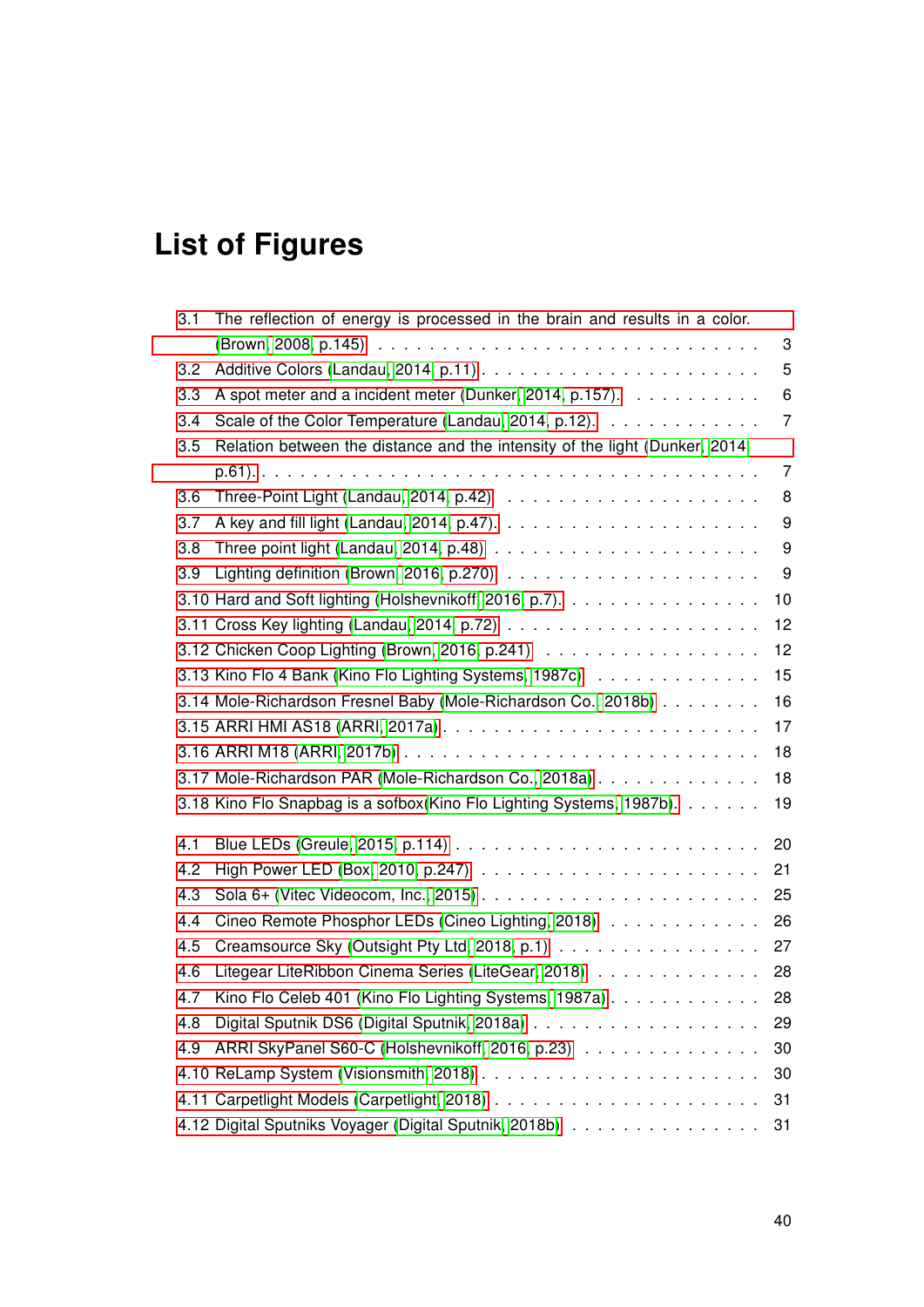List of Tables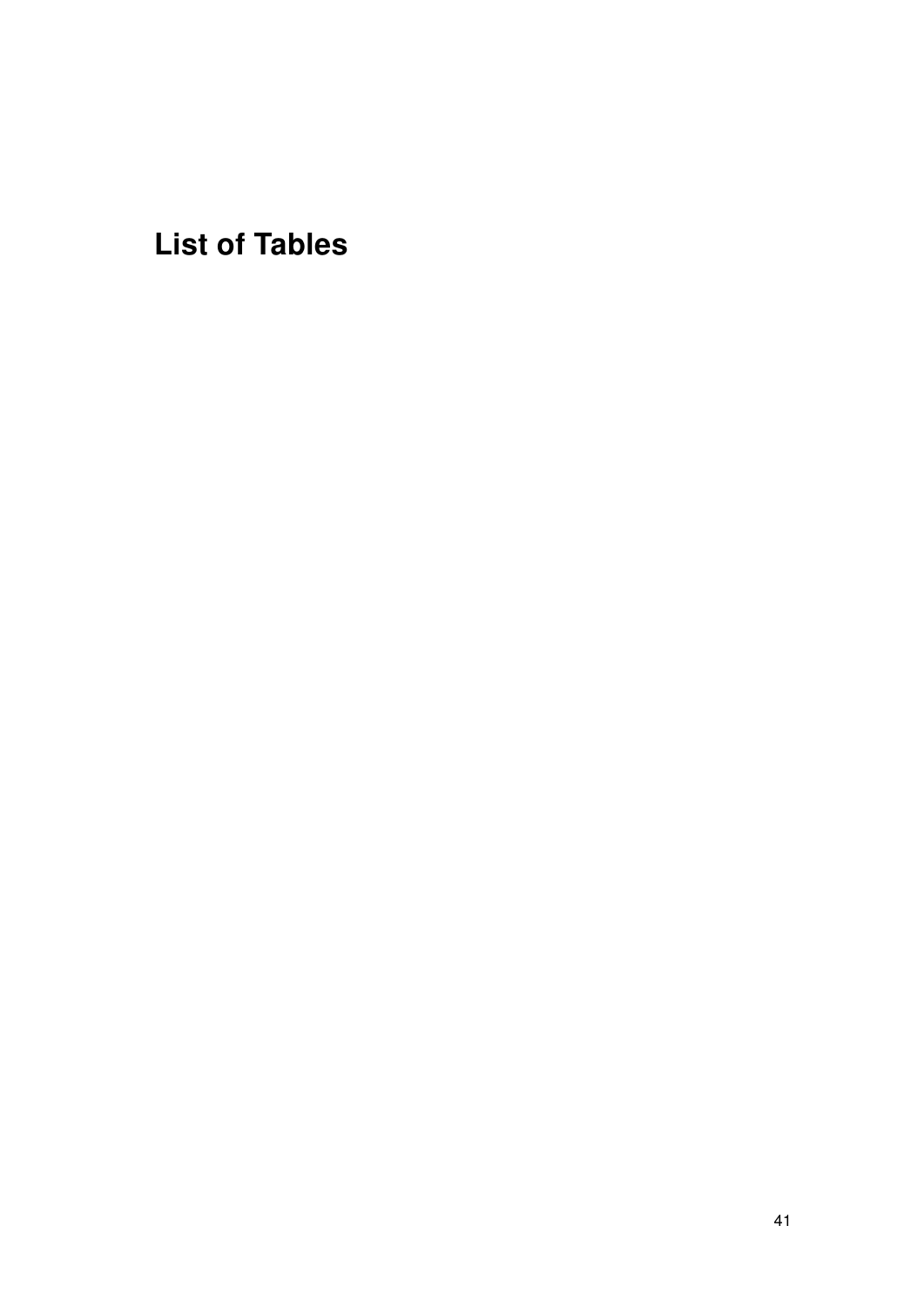# Listings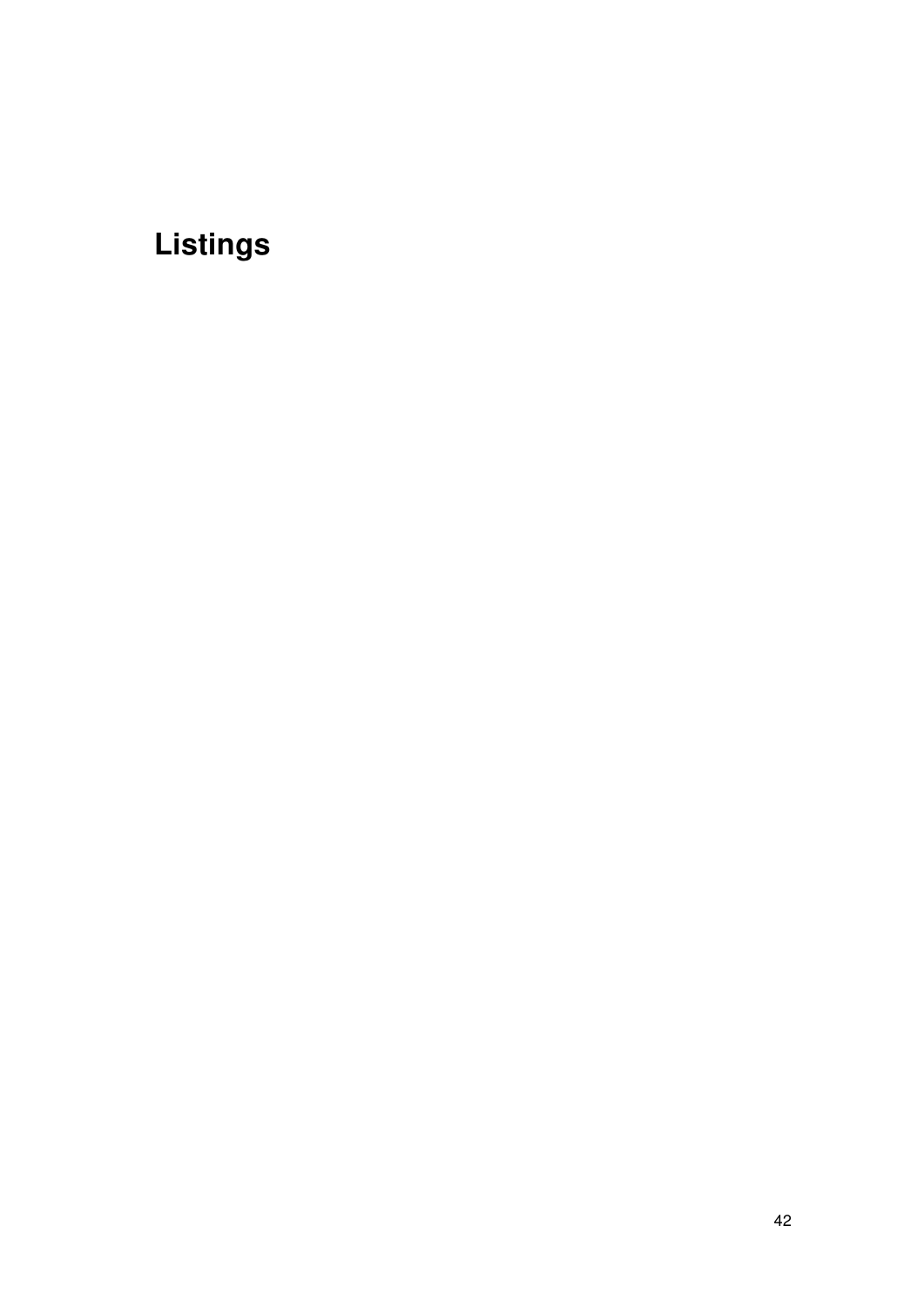# <span id="page-48-0"></span>Appendices

# <span id="page-48-1"></span>A Appendix

# <span id="page-48-2"></span>A.1 ECAMPUS UPLOAD AND CD

This medium contains all literature, in book, magazine, paper, and website form, including the associated snapshots. In addition, the data medium contains all mail interviews in PDF format, the transcribed interviews can be found in part B of the appendix.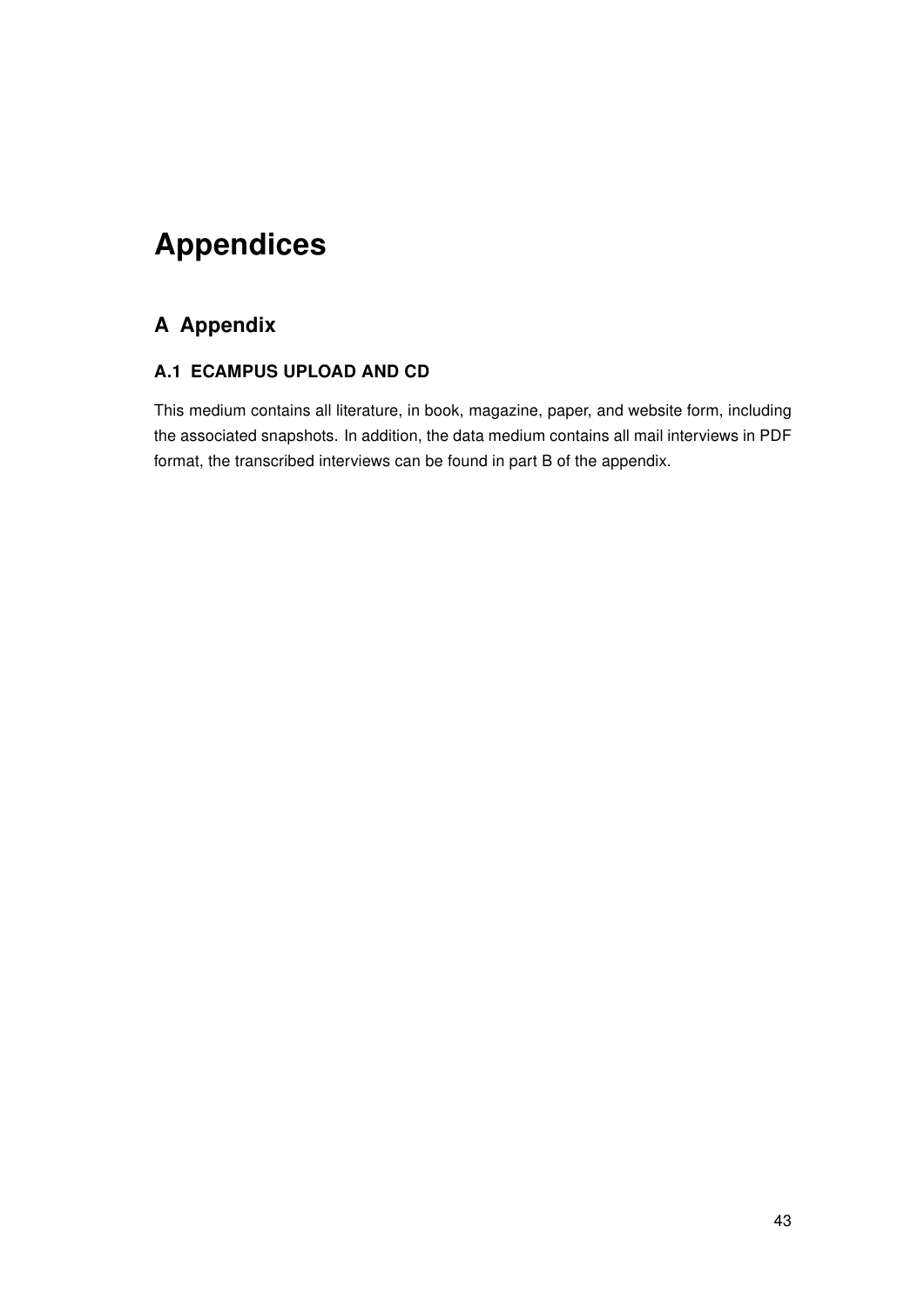# <span id="page-49-0"></span>B Appendix

This appendix is includes all transcribed mail interview about the use of LEDS on set, in alphabetic order.

### <span id="page-49-1"></span>B.1 Mail Interview with Bianca Cline

#### Could you please introduce yourself?

My name is Bianca Cline and I am a cinematographer.

#### How long have you been working with LEDs on the film sets?

I have been using LED's on set for about 5 years.

#### Why is it important to use LED lights on movie sets?

LED's are quite interesting and continually improving.

#### What makes the use of LEDs in movie sets interesting?

I think LED's are helpful because they are so versatile. s

# What changes in the handling of the light? Are there other approaches (eg. in production, creative use and working methods, workflow and handling)?

You can make any shape or size of light source that you need. I started using LED as strip lights which are so great because you can hide them behind anything that you need.

#### Does this technology change the workflow on the set? If so how?

The first LED's that I used were less than 1" wide and could be as long as we needed them to be. I have used LED light pads that are custom made to fit the bottoms of Coke bottles. I have used LEDs to fit into small cracks in our sets. They can also be very large. I have used LED lights that are 2'x8' and they are only 2' thick.

#### What are the advantages (benefits) and disadvantages of LEDs in general?

They are great for hiding in ceilings or closets or any small spaces we might need. Even thought they are so small they are are also very soft which is counterintuitive to working with tungsten, HMI or other traditional light fixtures. They are soft because in the aggregate they create a broad source. Each LED light creates very hard light, but because there are so many of them it creates a softer source. The other great advantage to using LED's is their versatility. With RGB control we can create nearly any color which saves time on set,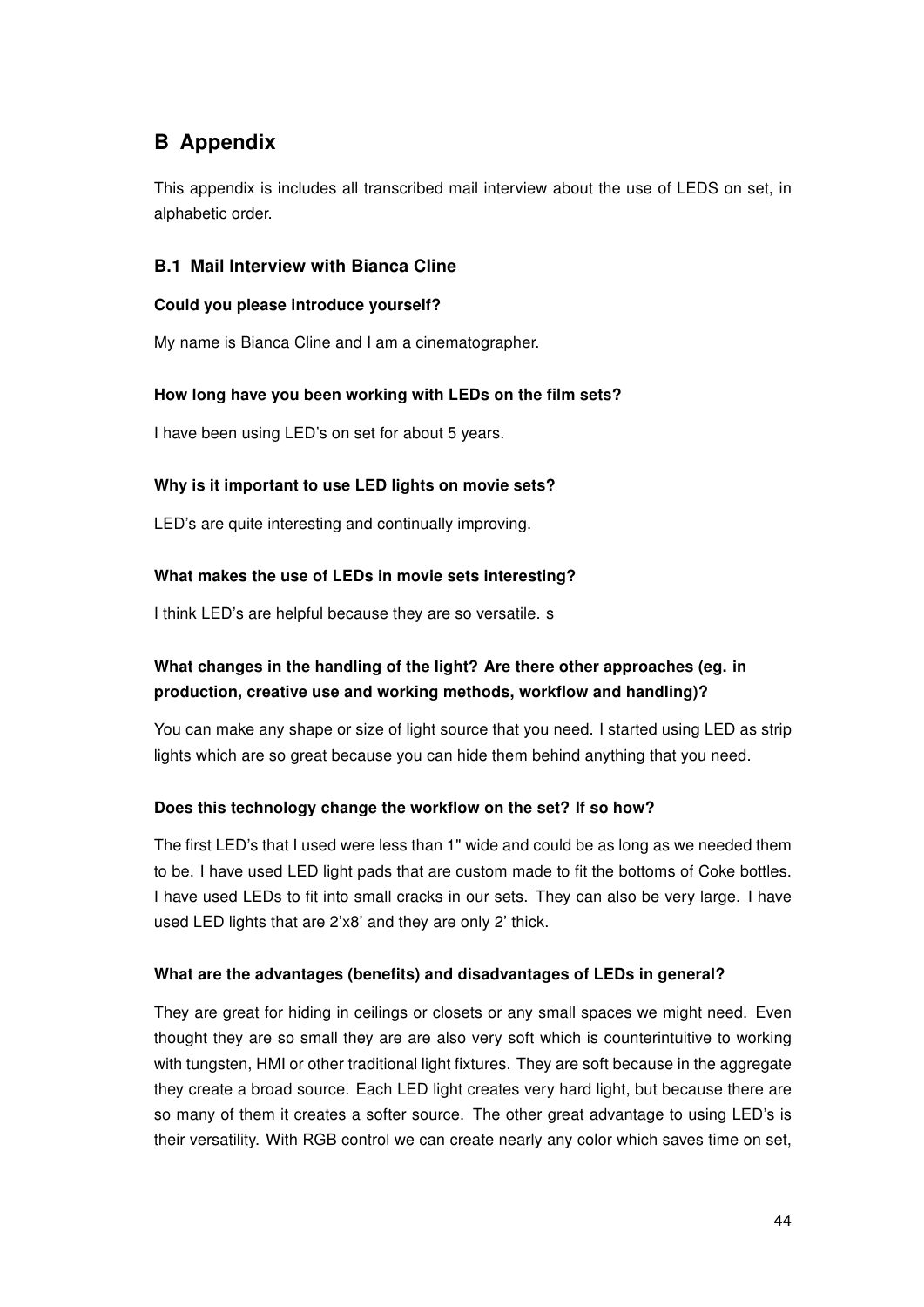in testing, and in the expense of not buying gels. The LED's can change smoothly change from one color to another in shoot.

#### Especially for the handling and the workflow?

They are programable so you can have them run a lighting sequence during a take. LED's can also be easily manipulated to simulate fire, or a tv, or any other lighting effect you may want. LED's can work as a strobe light and can be synched to the camera to simulate the effect of a flash bulb.

### What's changing in technology in recent years? (OLED, LED)

LED's are also much more lightweight than than their tungsten or HMI counterparts. They are easier to attached to ceilings, cars, and even people. They are easy to carry around handheld for certain shots. They can be fixed to ceilings with paper tape when necessary.

# Color fastness, noise level, durability, durability, heat consumption, color temperature, light shaping, ... How are these issues / limitations dealt with?

LED's put out much less heat than tungsten or HMI units. That lower heat emission allows us to keep the set cooler which helps the actors in most situations. The lower temperature also allows us to put lights into places, or even touching elements of the set, that normally would melt of burn the set pieces.

#### How far have the LED lights changed in recent years to improve the color fast?

I've used LED light units in very remote regions or on boats and other places that would typically require a generator of some sort.

#### What changes in terms of technology?

LED lights are getting more powerful all the time, but I still love tungsten and HMI sources. If you need a very large light source then LED's are not quite there.

# Which manufacturers are customary with your last sets? And why were they used? Did you have any specialties?

I love the quality of light that tungsten units create too when I have the space and need for them. I think that tungsten still creates a more pleasing light on faces than LED's. If you need a hard source then I use tungsten, HMI or xenon lighting units.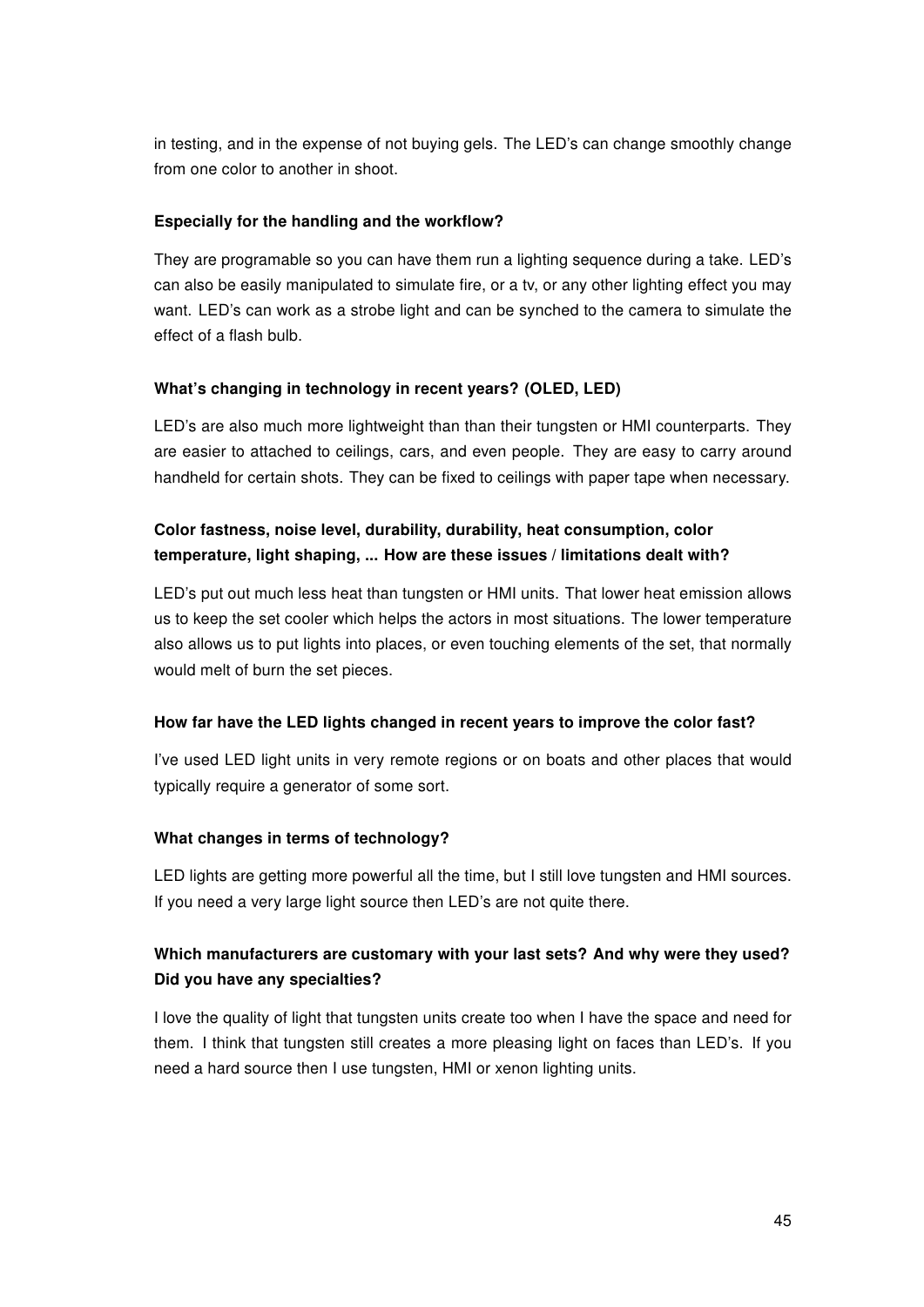#### How does the bicolor aspect change the workflow on the set?

I think LED's have greatly improved their color output in the last several years. They have reduced the green spike which is what stopped me from using them originally. The green spike is unnoticeable and the color is very true.

#### How common are the LEDs on film sets?

I think that LED lights are another great option to have in your toolkit. I don't think they have replaced traditional units, but they have definitely given us another tool to play with. I often use LiteGear and Arri make great LED units.

# Did you hear that there are sets that you can use to turn old lights into LEDs? If so, how practical is this system?

Are people placing LED lights inside of older lighting fixtures? I have used LED lights that are inside of fresnel housings and inside of Kino bulbs. I think it would be great to have LED lights in fresnel units but they are not nearly as strong as tungsten or HMI yet.

# What change with light brings this light source with it? (Working method, handling ...)

I use LiteGear's Litemat series a lot and I am in love with Arri's Skypanels. I also often use Cream Sources which are very bright for their power consumption. All of those units are soft and malleable in terms of color. I also enjoy using Kino Flo's LED bulbs. They work and look like typical Kino bulbs, but they are RGB controlable.

#### Do you have preferred manufacturers? If so, which and why?

I have LED lighting units on almost every set I work on.

#### <span id="page-51-0"></span>B.2 Mail Interview with Judd Hillman

#### Could you please introduce yourself?

MY name is Judd Hillman, I have been working the movie industry for close to 25 years. The vast majority in the lighting department. Currently i am the Best Boy Electric for Disney's ANDI MACK- Television show

#### What are the most interesting aspects of the LED lights for you?

The ability for easy color correction and the cool nature of most fixtures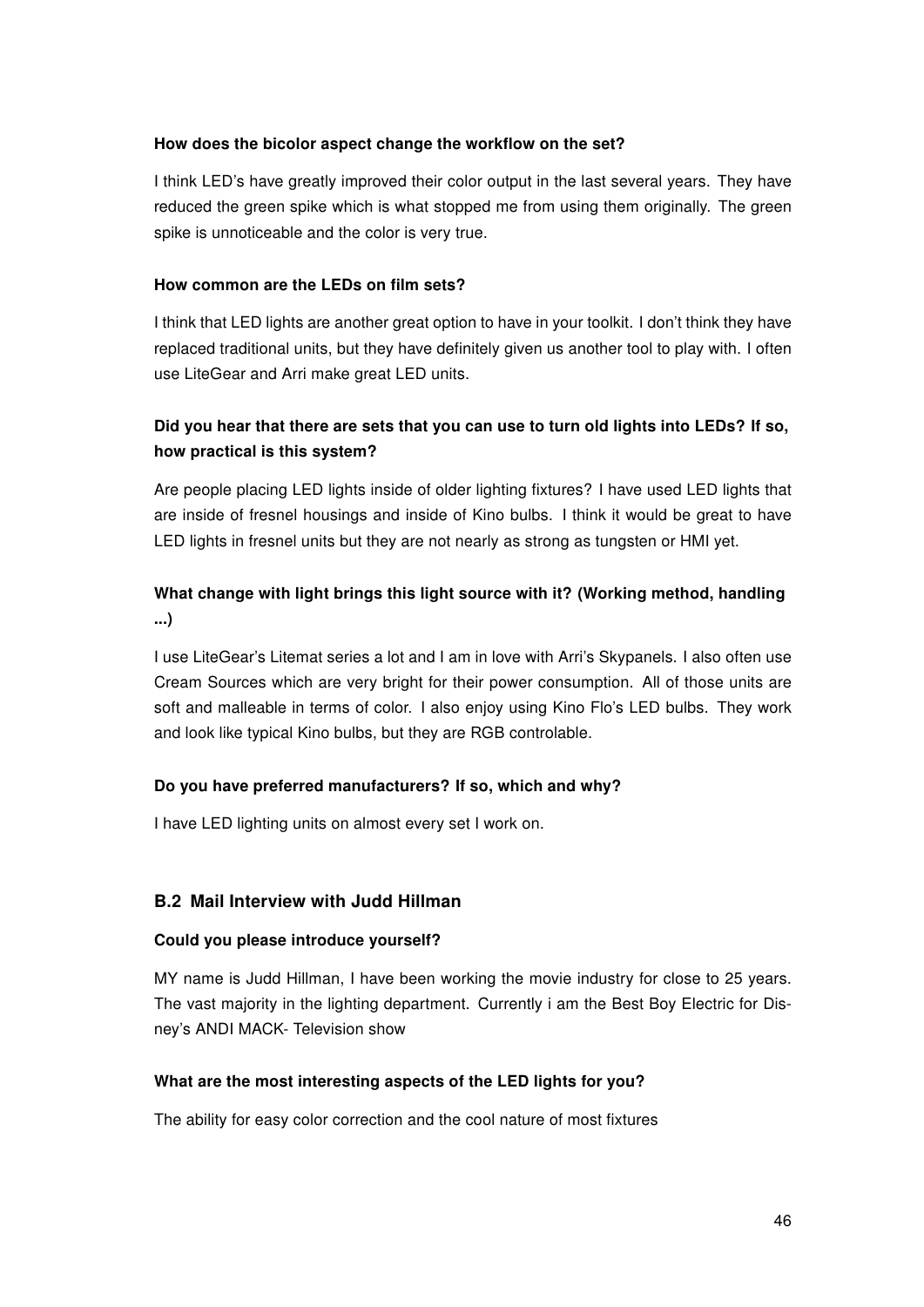#### How long are you working with LED lights on the movie sets?

Begun using LEDs about five years ago. However early generation LED fixtures could be poorly made, poor color rendition and bad frequency problems with cameras.

#### Why is it important to use LED lights on movie sets?

These days many LED fixtures have made former workhorse fixtures, namely, KINO FLO fluorescents obsolete mainly due to the ease from color correction and intensity change on the fly

# What changes concerning the handling of the light?  $\blacksquare$  Does this technology change the workflow on the set? How?

The most significant change in work flow of LED fixture on set, is the ability to change color temp and intensity rapidly. However the ability to design a stage set with lower wattage than units

# Which manufacturers are common on your last sets? And why have you used them? Did they had any specialties?

We use mostly ARRI LIGHT PANELS as our large source LEDs and the LITEMAT series as smaller LED sources

#### How does the bicolor aspect change the workflow on the set?

Very important, the ability to make subtle or drastic color changes w/o gells or a different fixture is one of the great advantages of the new lines of LED fixtures

#### How common are the LEDs on movie sets know a days?

About 1/3 of the fixtures on my set/location package are LED

# Did you hear that there are sets with which you can convert old lamps into LEDs? If so, how practical is this system?

I personally think buy new tested fixtures instead of conversion. There are too many variables that could make life difficult once a camera records data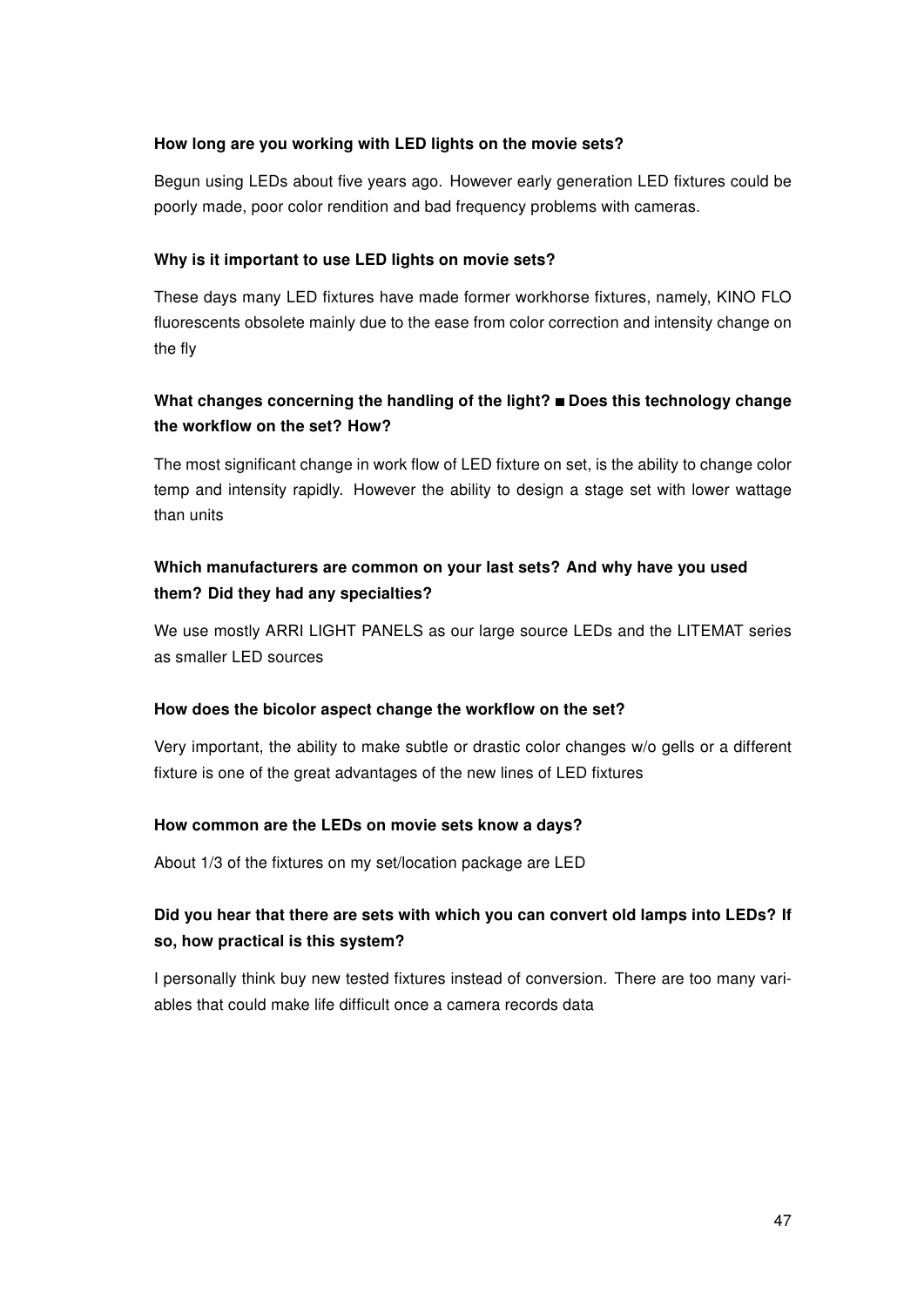### <span id="page-53-0"></span>B.3 Mail Interview with Peter Zeilinger

#### Können Sie sich bitte vorstellen?

bitte Informationen aus www.zeitlinger.camera beziehen, oder IMDB

#### Was sind die interessantesten Aspekte der LED-lights für Sie?

Sie sind leicht, verbrauchen wenig Energie (hocheffizient) werden nicht heiss und sind in Farbe und Farbtemperatur ohne Folienverbrauch veränderbar.

#### Wie lange arbeiten Sie mit LEDs an den Filmsets?

Seit es sie gibt, aber meist gemischt mit konventionellen Glühlicht und HMI

#### Warum ist es wichtig, LED-lights an Filmsets zu verwenden?

Energie und Umweltbewusstsein, Effizienz

#### Was macht den Einsatz von LEDs bei Filmsets interessant?

Sie sind leicht, verbrauchen wenig Energie (hocheffizient) werden nicht heiss und sind in Farbe und Farbtemperatur ohne folienverbrauch veränderbar, meist niedrige Spannung macht auch safety issues zu nichten

# Was ändert sich im Umgang mit dem Licht? Gibt es andere Herangehensweisen (zb.: in der Produktion, bei der kreativen Verwendung und bei der Arbeitsweise, des Workflow und des Handling) ?

meistens sind die Lampen eher flächig oder steuren zu sehr, daher muss man immer noch andere Lampen verwenden, wenn man zum Beispiel hartes Sonnenlicht nachmachen muss.

#### Ändert diese Technologie den Workflow am Set? Wenn wie?

Bietet mehr kreative Möglichkeiten Farbe und Farbtemperatur zu beeinflussen, weniger die Schatten und Lichtkonzentration zu beeinflussen.

# Welchen Vorteil (Nutzen) und welchen Nachteil Haben LEDs im Allgemeinen? Insbesondere für die Handhabung und den Workflow?

MEIST EBEN DIE FLÄCHIGKEIT DES LICHTES UND BEI BILLIGEN LEDS fehlen Teile des Spektrums , nicht zum Beispiel bei Digitalsputnik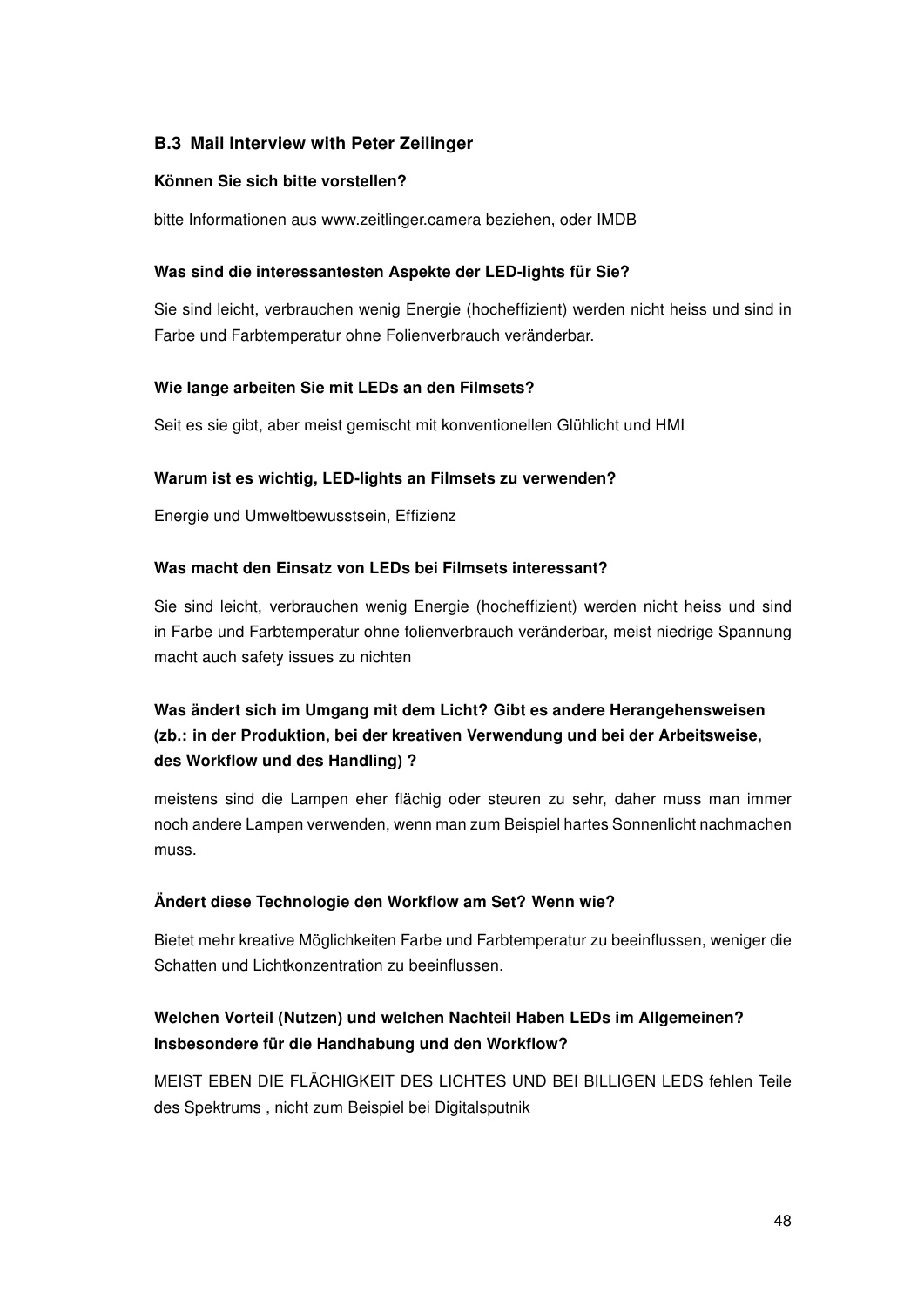#### Was ändert sich in den letzten Jahren in Bezug auf Technologie? (OLED, LED)

Tendenz geht in Richtung WiFi Steuerung und Bluetooth

#### Welche Probleme/ Einschränkungen gibt es bei der Verwendung LEDs für Film?

für sehr starkes Licht ist der EInsatz abgesehen von der Strommenge meist zu teuer

# Farbechtheit, Geräuschpegel, Lebensdauer, Haltbarkeit, Wärmeverbrauch, Farbtemperatur, Formung des Lichts, ... Wie werden diese Probleme/ Einschränkungen behandelt?

Vorschaltgeräte von HMI sind meist lauter als alle LEDs, Glühlicht ist leise aber dafür heiss und braucht zu viel Strom.

# Wie weit haben sich in den letzten Jahren die LED lights verändert um die Farbecht zu verbessern?

Digitalsputnik zum Beispiel emmittiert exakt die Wellenlänge, die der Sensor aufnimmt, es ist also kein fehlendes Spectrum.

#### Was ändert sich in Bezug auf die Technik?

LED kannn man leicht auch mit AkkuPower betreiben. Oder auf Drohnen hängen, das kann man mit keinem anderen Licht machen

# Welche Hersteller sind bei deinen letzten Sets üblich? Und warum wurden diese verwendet? Hatten diese irgendwelche Spezialitäten?

DigitalSputnik und ARRI

#### Wie verändert der bicolor Aspekt den Workflow am Set?

Was ist ein bicolor Aspekt?

#### Wie häufig sind die LEDs an Filmsets?

Eigentlich Standard

# Haben Sie gehört, dass es Sets gibt, mit denen Sie alte Lampen in LEDs umwandeln können? Wenn ja, wie praktisch ist dieses System?

das ist mir nicht bekannt, denn die LED technologie bedarf anderer Konstruktion